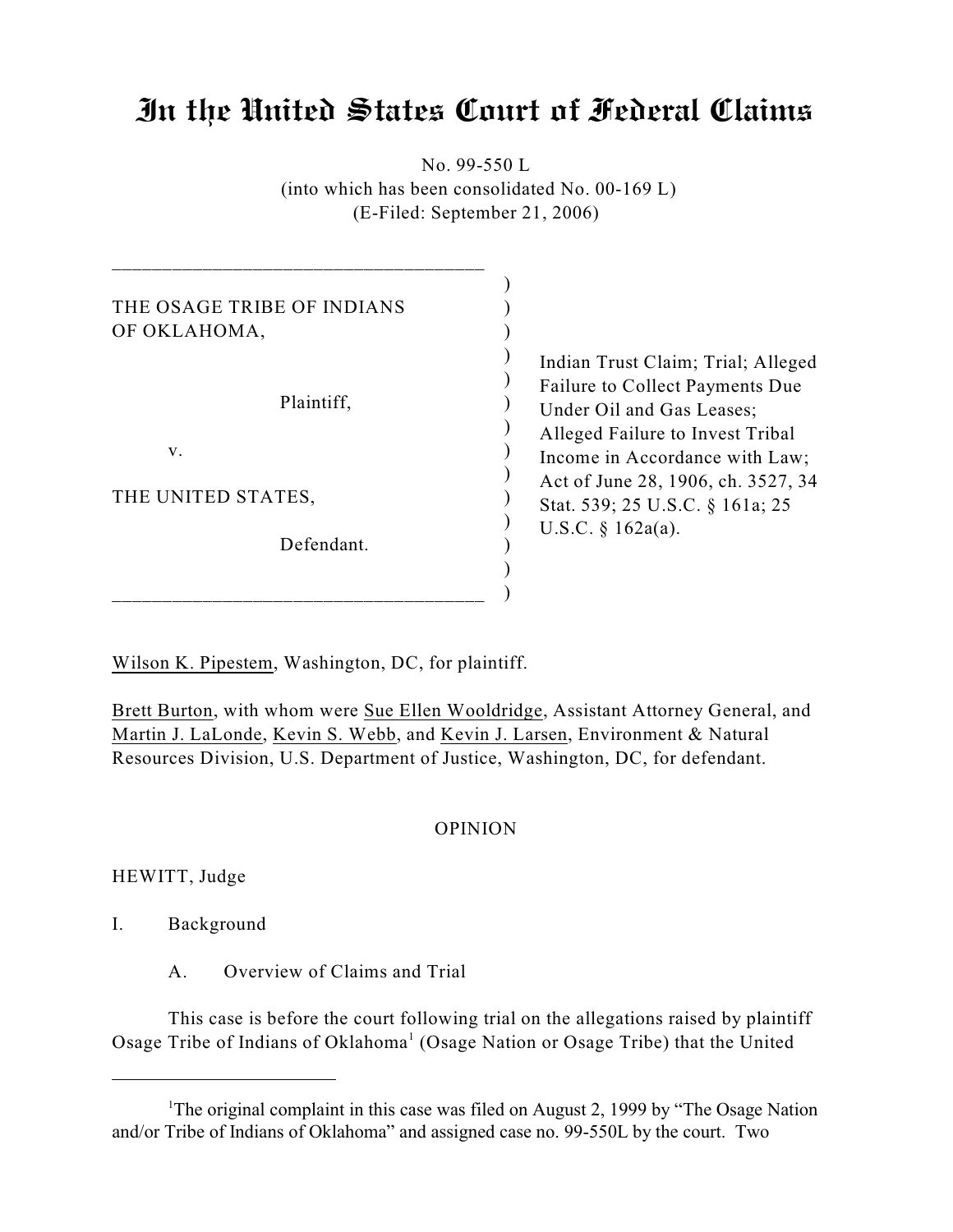States violated its duty as trustee of the Osage mineral estate by failing to collect all moneys due from Osage oil leases and to deposit and invest those moneys as required by statute and according to the fiduciary duty owed to the Osage Tribe. Plaintiff's claims were divided into two tranches with the first tranche (Tranche One) encompassing trust fund mismanagement claims within the parameters described by the United States Court of Appeals for the Federal Circuit in Shoshone Indian Tribe of the Wind River Reservation v. United States, 364 F.3d 1339, 1350-51 (Fed. Cir. 2004) (Shoshone). The second tranche (Tranche Two) encompasses all other claims. See Order of April 15, 2005 at 1 (filed in The Osage Nation and/or Tribe of Indians of Okla. v. United States, case no. 00-169L). Tranche One of the case is further limited to consideration of four oil and gas leases<sup>2</sup> for the following five months: January 1976, May 1979, November 1980, February 1986, and July 1989. Id.

The Osage Nation identified two trust fund mismanagement claims that it considered to be within the parameters set in Shoshone. First, plaintiff claims that "the United States, as trustee, has failed to collect payments due under the Tranche One [l]eases for the [T]ranche [O]ne months, including but not limited to, royalties on crude oil or natural gas that was produced by those leases during those months and late payment fees." Osage Nation's Statement of Trust Fund Mismanagement Claims for Tranche One (T1 Statement of Claims) 4-5. Plaintiff further claims that "[i]n the case of royalty payments, the United States, as trustee, failed to compute the royalty in the manner prescribed by the applicable lease provisions and regulations" and "failed to collect these [royalty] payments in a timely manner." Id. at 5. Plaintiff also claims that, by failing to collect the royalty payments due under the Tranche One leases, the United States deprived the Osage Nation of "late payment fees that are due under the Tranche One [l]eases and regulations for payments that were not collected in a timely manner." Id.

amendments of that complaint were filed under the name "The Osage Tribe of Indians of Oklahoma" in March and August of 2004. A separate suit was brought by "The Osage Nation and/or Tribe of Indians of Oklahoma" on March 31, 2000 and assigned case no. 00-169L. The cases were consolidated by the court on September 14, 2005 and the earlier-filed suit, case no. 99-550L, was designated the lead case. See Order of Sept. 14, 2005 at 1. As does plaintiff in its briefs, the court refers to plaintiff interchangeably as the Osage Tribe or the Osage Nation.

<sup>&</sup>lt;sup>2</sup>The Order of April 15, 2005 in case no. 00-169L designated five leases and six months to be included in Tranche One. Those five leases are commonly known as the East Hardy Unit, the North Burbank Unit, the North Avant Unit, the Osage Hominy Unit, and the Stanley Stringer Unit. See Osage Nation's Statement of Trust Fund Mismanagement Claims for Tranche One (T1 Statement of Claims) 1. As a result of issues that arose during discovery, which the parties addressed in a pre-trial conference on February 16 and 17, 2006, one lease (the Stanley Stringer Unit) and one time period (the month of October 1990) were removed from Tranche One and transferred to Tranche Two. Order of February 22, 2006 at 2. The order of February 22, 2006 (like all orders of the court subsequent to September 14, 2005) was filed in case no. 99-550L.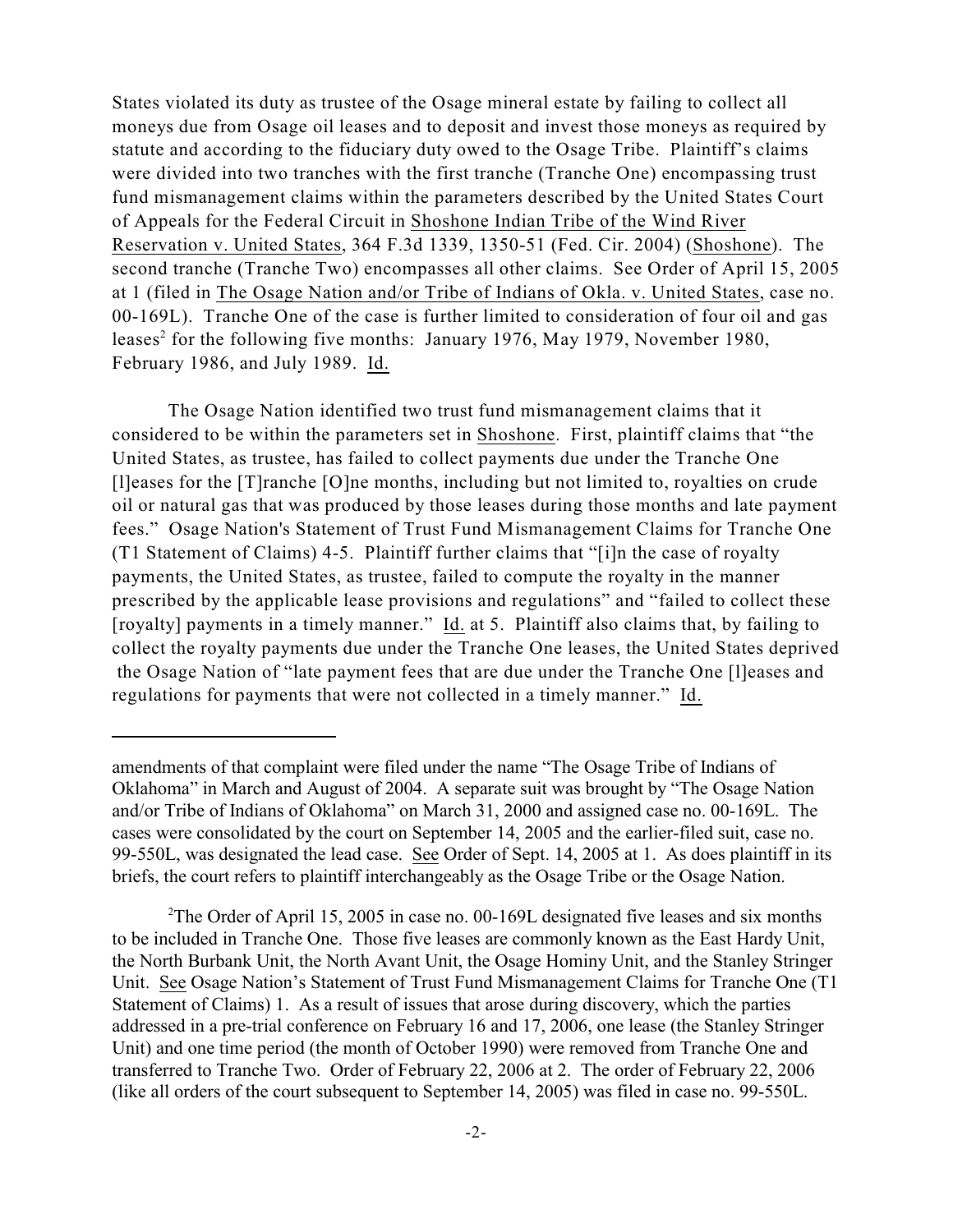The second claim identified by plaintiff under Tranche One is that "[t]he United States, as trustee, failed to invest the income that it did collect . . . in the manner prescribed by law." Id. Plaintiff further alleges that the United States "failed to deposit funds in an interest bearing account within a reasonable time after it received the funds . . .[,] failed to invest to funds as required by law . . .[,] [and] failed to credit the Osage Nation with the full amount of investment income that the funds earned prior to the time the funds were disbursed to the beneficiaries of the trust."<sup>3</sup> Id. at 6.

This action is founded on the alleged breach of duties assumed by the United States under the terms of an agreement between the Osage Tribe and the United States enacted into law in 1906.<sup>4</sup> See Act of June 28, 1906, ch. 3527, 34 Stat. 539 (1906 Act). The 1906 Act, titled "An act for the division of the lands and funds of the Osage Indians in Oklahoma Territory, and for other purposes," provides, by section 2, "[t]hat all lands belonging to the Osage tribe . . . shall be divided among the members of said tribe" with minor exceptions for retaining small tracts primarily for administrative and educational facilities. 34 Stat. at 540. Section 3 of the 1906 Act reserved oil, gas, coal and other minerals to the Tribe for a period of twenty-five years and provides that "leases for all oil, gas, and other minerals . . . may be made by the Osage tribe of Indians through its tribal council, and with the approval of the Secretary of the Interior, and under such rules and regulations as he may prescribe." 34 Stat. at 543. This reservation of the mineral interests to the Tribe has been routinely extended over time,<sup> $5$ </sup> and it was made a reservation in perpetuity by the Act of October 21, 1978, Pub. L. No. 95-496, 92 Stat. 1660. Section 4 of the 1906 Act provides:

<sup>&</sup>lt;sup>3</sup>The parties agreed, and the court so ordered, to delete from Tranche One the trial of alleged breaches by the government of any fiduciary duty in regard to the treatment of Osage trust funds that have been segregated for disbursement. Order of March 22, 2006 at 2. The "disbursement lag issue," as it is referred to by the parties, will be considered under Tranche Two of the case.

For additional background information, see Osage Tribe of Indians of Okla. v. United <sup>4</sup> States, 68 Fed. Cl. 322, 323-24 (2005) (Osage 1) (finding that the Act of June 28, 1906, ch. 3572, 34 Stat. 539 (1906 Act) created a trust with respect to the management by the government of plaintiff's oil and gas interests).

 ${}^5$ The Act of June 28, 1906, ch. 3572, 34 Stat. 539, was subsequently amended and modified. See Act of March 3, 1921, ch. 120, 41 Stat. 1249; Act of February 27, 1925, ch. 359, 43 Stat. 1008; Act of March 2, 1929, ch. 493, 45 Stat. 1478; Act of June 24, 1938, ch. 645, 52 Stat. 1034; Act of July 25, 1947, ch. 334, 61 Stat. 459; Act of June 15, 1950, ch. 248, 64 Stat. 215; Act of October 6, 1964, Pub. L. No. 88-632, 78 Stat. 1008; and Act of October 21, 1978, Pub. L. No. 95-496, 92 Stat. 1660.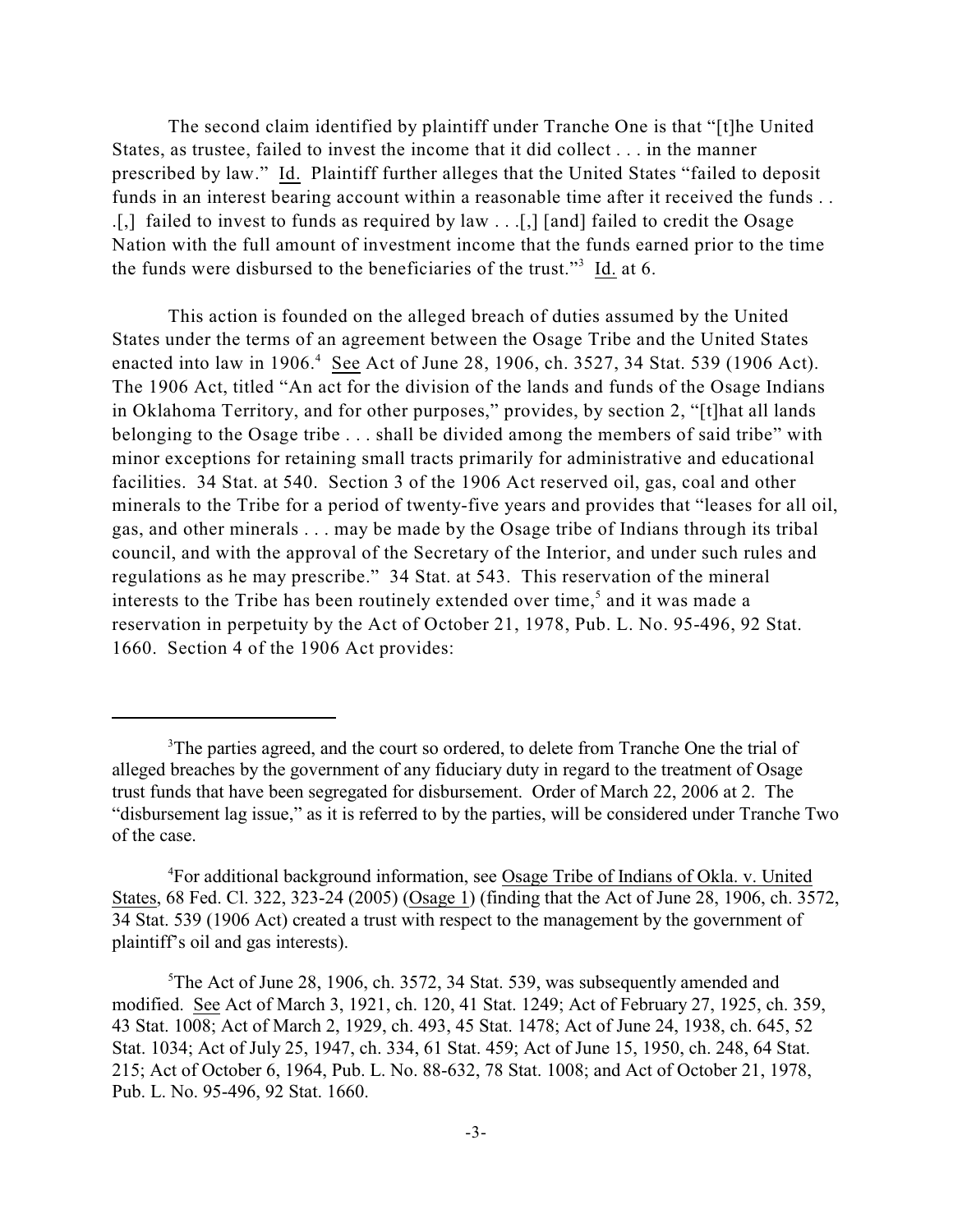That all funds belonging to the Osage tribe, and all moneys due, and all moneys that may become due, or may hereafter be found to be due the said Osage tribe of Indians, shall be held in trust by the United States . . . .

. . . .

Second. That the royalty received from oil, gas, coal, and other mineral leases upon the lands for which selection and division are herein provided . . . shall be placed in the Treasury of the United States to the credit of the members of the Osage tribe of Indians as other moneys of said tribe are to be deposited under the provisions of this Act, and the same shall be distributed to the individual members of said Osage tribe according to the roll provided for herein, in the manner and at the same time that payments are made of interest or other moneys held in trust for the Osages by the United States . . . .

34 Stat. at 544 (emphasis added).

The court, in Osage Tribe of Indians of Okla. v. United States, 68 Fed. Cl. 322 (2005) (Osage I), found that "the plain language of section 4 of the 1906 Act establishes fiduciary duties that include both the proper management of Osage funds on deposit with the Treasury and the proper accounting of 'all moneys due, and all moneys that may become due,' 34 Stat. at 544, in accordance with the terms of the oil and gas leases." Osage I, 68 Fed. Cl. at 327. The proper accounting of royalty payments necessarily encompasses "verification that the royalty paid is the amount contractually owed under the terms of the lease." Id. at 328. The court declined at that time to determine the standard to which government should be held in carrying out its duty to invest Osage moneys under the 1906 Act and relevant investment statutes and ordered subsequent briefing "clarifying the specific legal grounds for [plaintiff's] investment claim against defendant." Id. at  $335-36$ . The parties' briefs<sup>6</sup> informed the preparation of their respective pretrial memoranda. The issues raised in briefing are resolved in this Opinion in the light of the testimony presented and evidence admitted at trial.

<sup>&</sup>lt;sup>6</sup>The investment claim briefing included Plaintiff Osage Nation's Brief Clarifying Legal Bases for its Investment Claims; Defendant's Motion to Dismiss in Part, Plaintiff's Investment Claims as Set Forth in Plaintiff's Brief Clarifying Legal Bases for its Investment Claim; Plaintiff Osage Nation's Opposition to Defendant's Third Motion to Dismiss (Defendant's Motion to Dismiss); and Defendant's Brief in Reply to Plaintiff's Opposition to Defendant's Motion to Dismiss, in Part, Plaintiff's Investment Claims as Set Forth in Plaintiff's Brief Clarifying Legal Bases for its Investment Claims. As a result of the resolution of the issues by trial, Defendant's Motion to Dismiss is MOOT.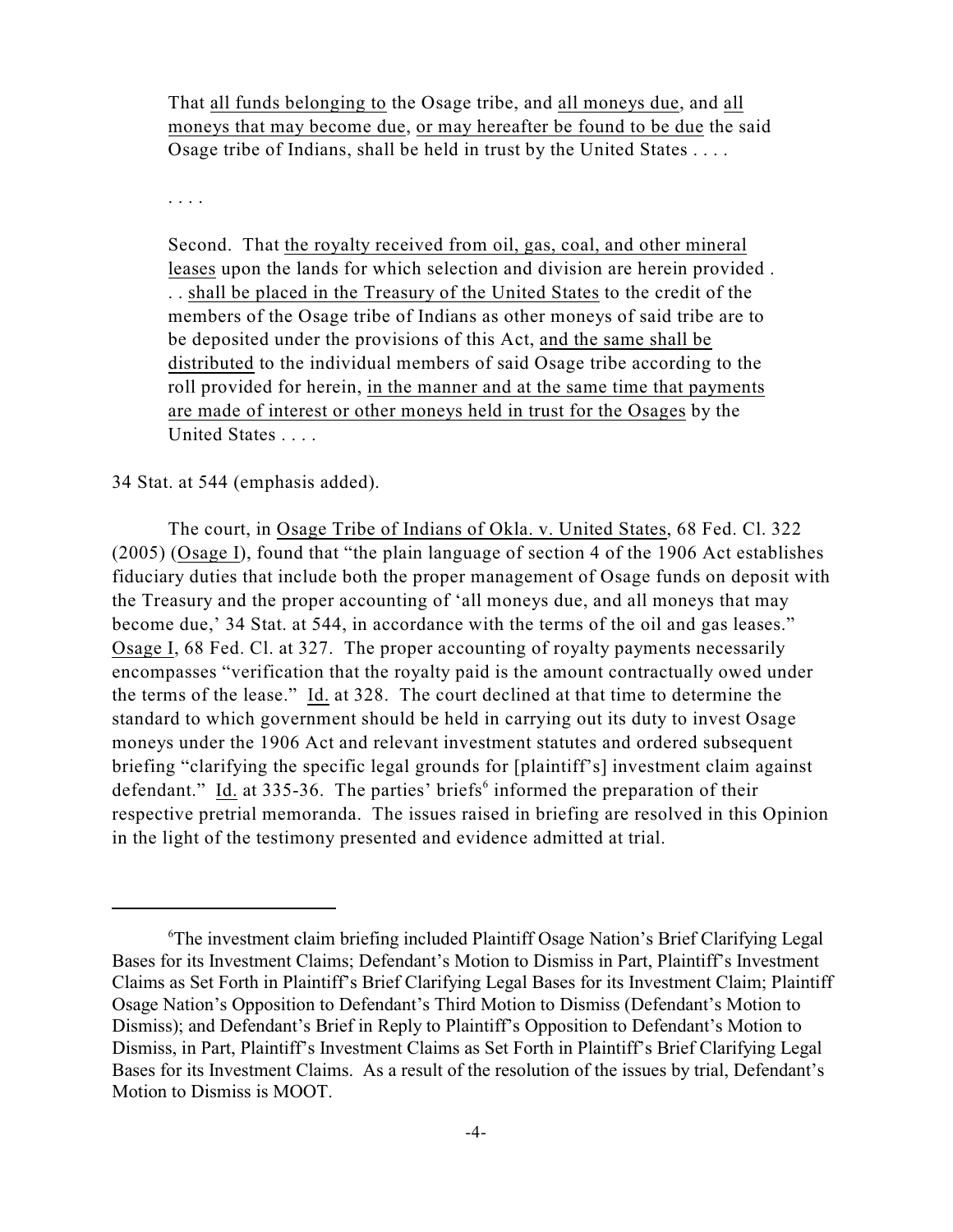The government's responsibility for management of the Osage mineral estate is implemented by the Bureau of Indian Affairs (the BIA) of the Department of the Interior (DOI) through the Osage Agency located in Pawhuska, Oklahoma. See Stipulations of Fact (Stip. of Fact) ¶ 1. The Osage Reservation encompasses all of present-day Osage County, located in northern Oklahoma, and covers approximately 1.47 million acres. Id. ¶ 2. The first oil and gas lease on the Osage Reservation was entered into in 1896 and the first completed well was drilled in 1897.<sup>7</sup> Osage County ranks among the top two oilproducing counties in the United States. Trial Transcript (Tr.) 84:13-21 (Reineke). The regulations that guide the Osage Agency in managing oil and gas leasing and operations on Osage Reservation lands and the leases negotiated by the Tribe and approved by the Secretary of the Interior (the Secretary), provide, respectively, the regulatory and contractual framework within which plaintiff's challenges to defendant's execution of its fiduciary duty to collect "all moneys due" plaintiff as royalty payments arise. See T1 Statement of Claims 3-4.

Plaintiff's royalty collection and investment claims were the focus of a ten-day trial during which the court heard testimony from seventeen witnesses<sup>8</sup> and admitted 168

<sup>8</sup> For convenient reference, the name and a description of each witness follows:

Newell Barker (Trial Transcript (Tr.) 1110:5-1352:22) worked for the Osage Indian Agency (Agency) at the Bureau of Indian Affairs (BIA) as the chief of the minerals branch, beginning in 1974. Tr. 1117:3-17. In that capacity, he "was responsible to manage the mineral estate of the Osage Tribe of Indians, which consisted of about 1.5 million acres in Osage County." Tr. 1117:15-17. Mr. Barker supervised the leasing of the properties, the management of the properties (including lease inspections) the accounting of production, and income. Tr. 1117:18-21. Prior to joining the Osage Agency, Mr. Barker earned a bachelor's of science degree in petroleum engineering from Texas Tech in Lubbock, Texas in 1961, Tr. 1110:16-20 and attended courses in operation, engineering, and management throughout his career, Tr. 1110:23-1111:1. His employment history comprises the following: mud engineer at Permian Mud Service out of Odessa, Texas from 1961-1965, Tr. 1111:10-15, and at Magcobar in Venezuela from 1965 to 1972, Tr. 1112:11-14; operations manager at Thermodyne, Inc. in Oklahoma from 1972-1973, Tr. 1114:21-24; and senior petroleum engineer at Standard Oil Company in Ohio from 1973-1974, Tr. 1115:19-21. Mr. Barker became a licensed registered professional engineer in 1974, the same year that he joined the Osage Agency. Tr. 1116:15- 1117:7.

Jerri Jean Branstetter (Tr. 854:5-968:16) is a member of the Osage Nation and a headright owner, meaning that she receives a quarterly annuity from the mineral estate of Osage County. Tr. 854:18-855:11. From 1974 to 1980, Ms. Branstetter worked as an accountant technician at the Osage Agency. Tr. 860:21-861:9. Prior to that position, she served as a clerk in the credit

<sup>&</sup>lt;sup>7</sup>C. H. Thorman & M. H. Hibpshman, Status of Mineral Resource Information for the Osage Indian Reservation, Oklahoma, BIA Administrative Report 47 at 2 (1979).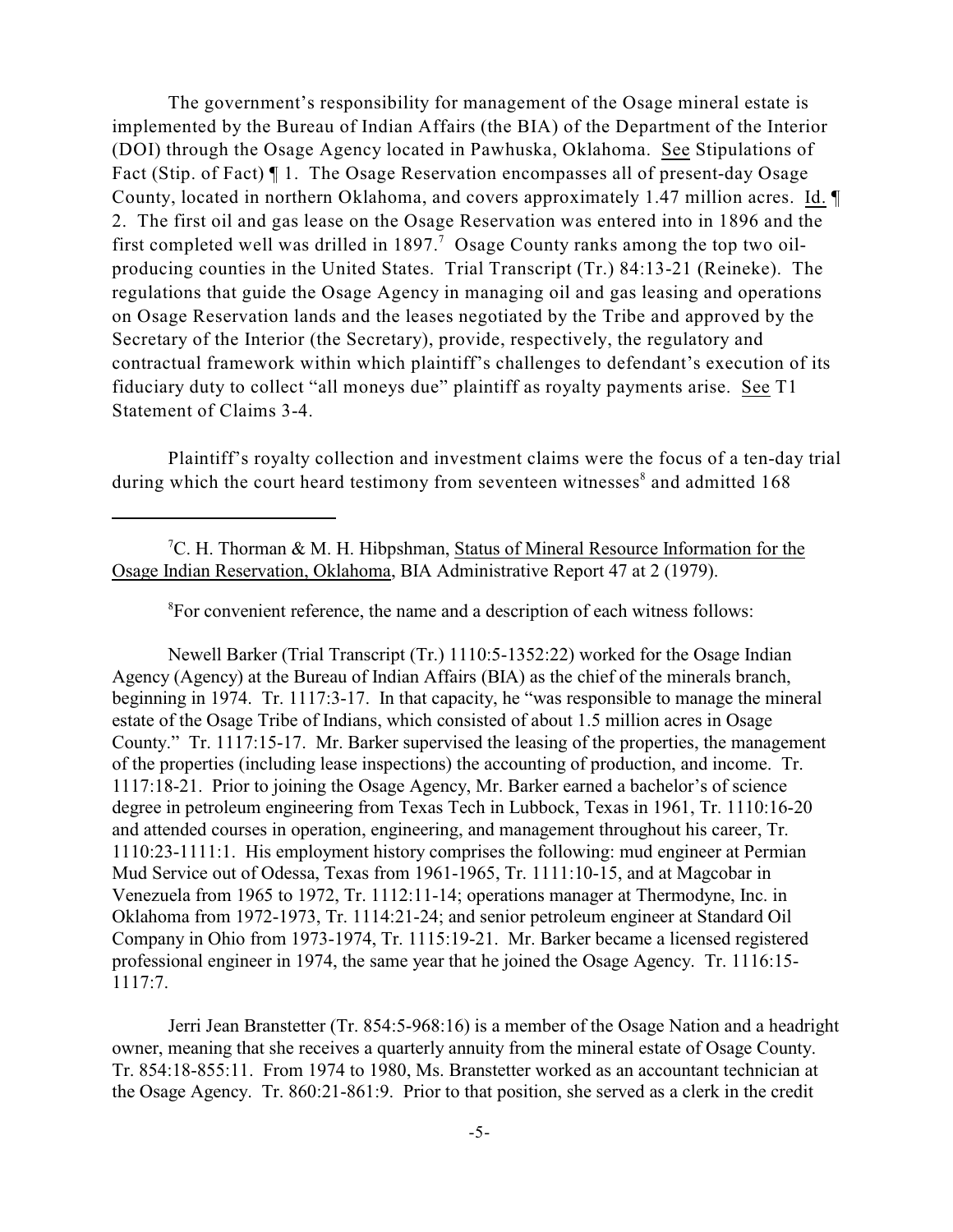department at Graves Jewelers in Tulsa, Oklahoma, Tr. 856:20-23, and as a cashier/bookkeeper with Family Loan and Thrift, Tr. 858:7-10. She then held positions with several other finance companies. Tr. 859:4-7. For the past nineteen years, she has worked at the DeConnor Correctional Center in Hominy, Oklahoma. Tr. 855:18-856:2.

Rita Bratcher (Tr. 1764:1-1800:18) works for the Financial Management Service, a bureau of the U.S. Treasury Department. Tr. 1764:9-10. She is the director of the revenue collection group, and she is responsible "for three divisions of people who develop, operate and market various collection systems that the government has in place to move monies that are owed to the government into the Treasury's account as quickly as possible." Tr. 1764:13-18. Ms. Bratcher began working for the Treasury Department in 1971 in the Banking and Cash Management division. Tr. 1765:5-15.

Gregory J. Chavarria (Tr. 1802:7-2048:14) was qualified by the court as an expert in accounting, particularly accounting related to tribal funds held in trust by the United States, including funds of the Osage Tribe. Tr. 1828:25-1829:3. He currently works for Chavarria, Dunn and Lamey, LC, an accounting firm located in Albuquerque, New Mexico. Tr. 1802:20- 23. Prior to this position, he worked at Arthur Anderson as a staff person, a senior auditor, and a manager. Tr. 1803:17-19. Throughout his time at Anderson, Mr. Chavarria was involved in engagements for BIA, specifically "reconciliation efforts regarding Tribal Trust Accounts." Tr. 1806:6-13.

Melissa Currey (Tr. 2355:2-2430:16) is the superintendent for the Osage Agency. Tr. 2356:3-4. Since attaining this position in November 2004, Ms. Currey is "responsible for the management and oversight of the daily operations in relation to the Osage Mineral Estate. the restricted land[,] and the daily activities that are involved in taking care of these items." Tr. 2356:6-14. Ms. Currey has worked for BIA for over twenty-one years, beginning as a clerk typist and continuing as a realty clerk, realty assistant, realty specialist, supervisory realty specialist, permanent supervisor for real estate services, and deputy superintendent for trust services before acquiring her current position. Tr. 2357:16-2362:6.

Judi Hill (Tr. 1623:20-1754:9) was first employed by the Osage Agency in 1978 and served as a primary collection officer from 1981 to 1996. Tr. 1625:2-1626:5. She was transferred to the Pawnee Agency where she worked for five years before returning to the Osage Agency in June 2001 where she is employed as an accounting technician, which is her current title. Tr. 1626:7-1626:23.

Charles Hurlburt (Tr. 972:8-1082:23) works as a supervisory petroleum engineer at the Osage Agency, a position he has held since April 1989. Tr. 972:14-21; Tr. 974:9. He first joined the Osage Agency in 1983. Tr. 972:16-18. He is a licensed professional engineer in Oklahoma. Tr. 972:23. He earned a bachelor of science degree in petroleum engineering from the University of Tulsa in Oklahoma in 1979. Tr. 973:8-14.

Stephen Allen Jay (Tr. 437:25-686:22) was qualified by the court as an expert in auditing,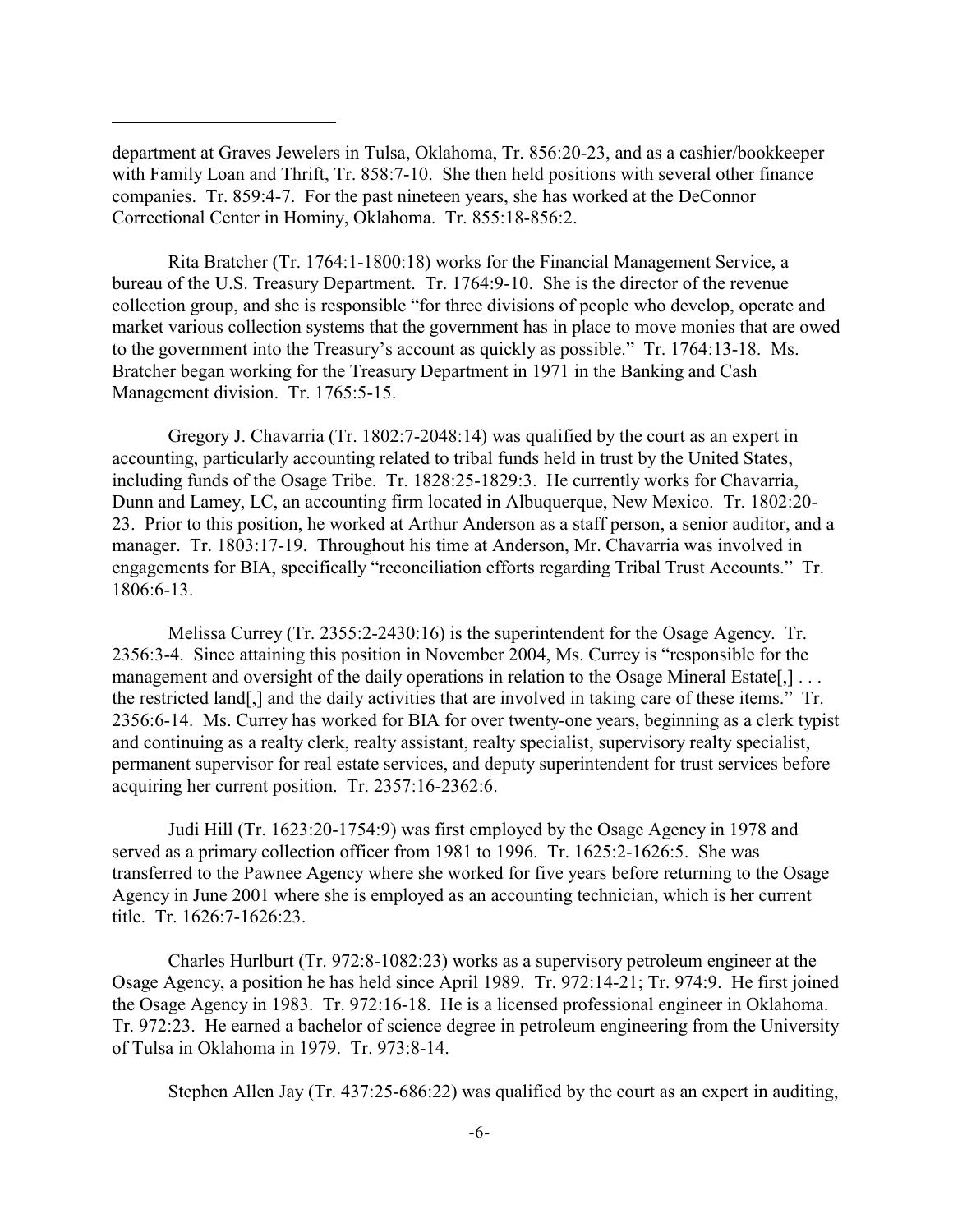analyzing financial statements and damage calculations. Tr. 465:17-20. He received bachelor's and master's degrees in accounting from Oklahoma State University. Tr. 438:9-11. He is a certified public accountant, licensed by Oklahoma, and he is accredited by Oklahoma in business evaluation. Tr. 438:16-19. After earning his master's degree and serving in the U.S. Army, Mr. Jay worked for Arthur Young & Company, an accounting firm, in Tulsa, Oklahoma, Tr. 439:22- 440:10; entered into a partnership and founded an accounting firm, Lohrey & Jay, Tr. 441:17-22; and formed his own accounting firm, Jay & Associates, P.C., Tr. 442:12-15, of which he is currently the managing shareholder.

Charles Reynold Lundelius, Jr. (Tr. 2065:21-2297:13) was qualified by the court as an expert "on investment evaluation, including the determination of the prudence of investments and investment practices, financial analysis, including the calculations of rates of return, . . . accounting, auditing, and damages." Tr. 2083:7-15. He is currently senior managing director at FTI, where he leads the securities transactions services group. Tr. 2066:8-13. He received his bachelor of science degree in commerce from the University of Virginia in 1978 and his master's of business administration from Tulane University in Louisiana in 1980. Tr. 2066:18-2067:8. Soon afterwards, Mr. Lundelius, a certified accountant, worked for Arthur Young, an accounting firm in Houston, Texas, and then formed his own investment banking consulting firm. Tr. 2067:23-2068:24. After six years, he accepted an offer to serve as chief financial officer and chief investment officer for Unimark, a life and health insurance company based in Dallas, Texas. Tr. 2070:2-6. Mr. Lundelius then served in the following positions before his current employment with FTI: as a manager for Coopers & Lybrand, a Washington, D.C.-based accounting firm; as a senior manager for Deloitte & Touche, a national accounting firm; and, lastly, as a partner at Kroll, a Washington, D.C. accounting firm. Tr. 2072:8-2076:3.

Stanley Ann Mattingly (Tr. 727:18-758:25) is a co-founder of the Osage Shareholders Association, an organization whose purpose "is to be a watchdog over the Osage Tribal Council and how [it] spend[s] the royalty money," as well as "to keep track" of the Osage Agency's activities. Tr. 729:13-20. She is a registered nurse who holds an associate's degree in nursing from Tulsa Junior College. Tr. 728:18-19.

Ronnie Martin (Tr. 1362:2-1622:12) was qualified by the court as an expert in "oil ..., oil royalty calculation, the verification of oil royalty paid, and oil royalty practices that have been further discussed" during trial. Tr. 1385:16-21. He is senior managing director for FTI Consulting (FTI) in Houston, Texas. Tr. 1362:11-13. He also is the practice leader for FTI's oil and gas services practice. Tr. 1365:20-22. Previously, he worked for Texaco for thirty-three years; his last position there was vice president of Texaco Exploration Producing, Inc. Tr. 1373:22-1374:7. At both companies, his duties are and were to help clients "analyze the claims relating to oil and gas issues, primarily valuation issues, particularly with respect to royalty and sometimes severance tax issues." Tr. 1367:17-20. He graduated from Mississippi State University in 1969 with a bachelor of science degree in mechanical engineering and is a member of the National Energy Services Association. Tr. 1364:6-15.

Lucian Morrison (Tr. 2314:3-2351:15) is a consultant in a sole proprietorship, Lucian L.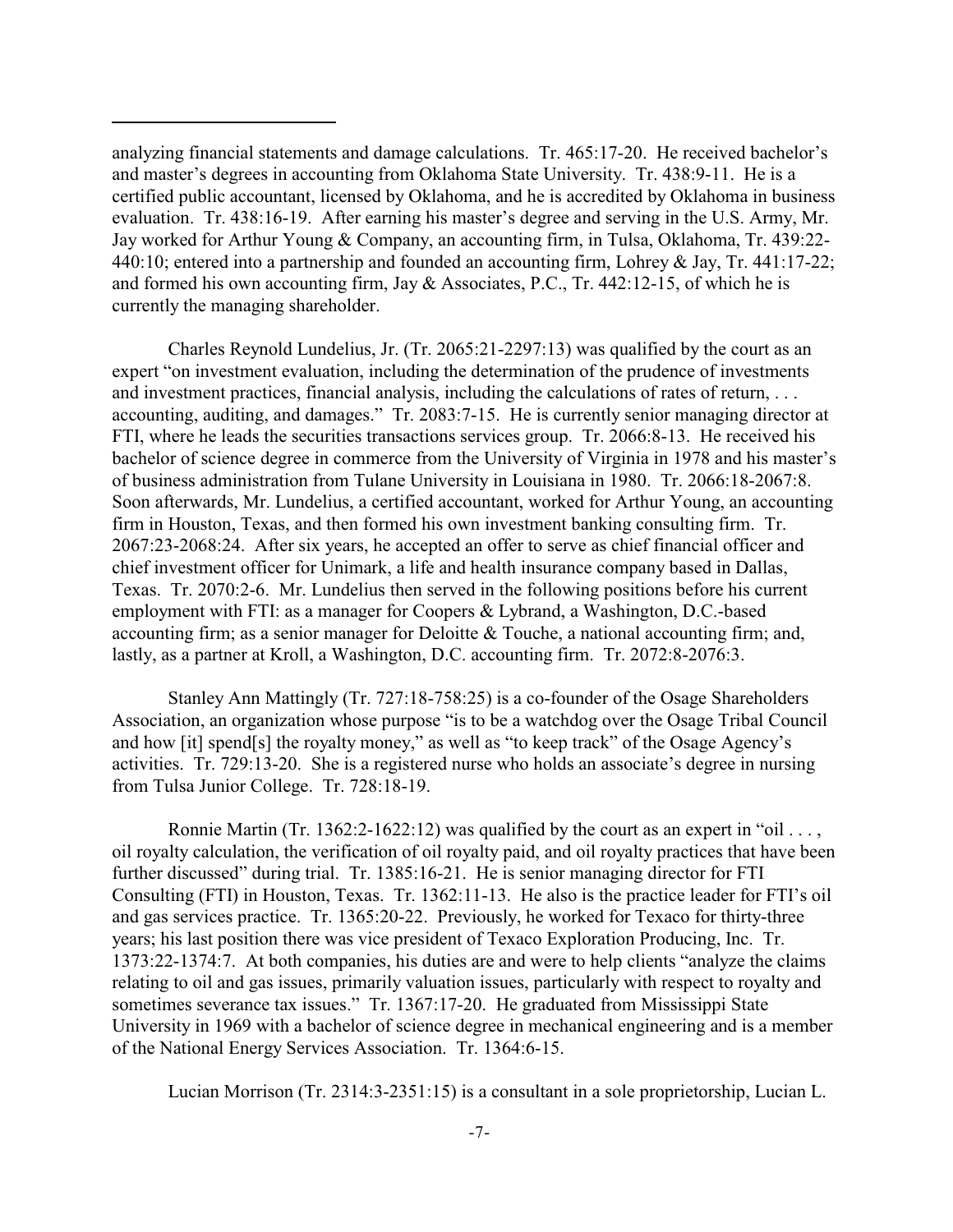Morrison & Associates, where he consults "in the areas of trusts, estates, probate, trust companies, taxation, and the like." Tr. 2314:9-15. One of the trusts that he currently manages is the San Pedro Ranch Trust. Tr. 2319:12-14. He holds an accounting and law degree from the University of Texas at Austin, and he has "the industry equivalent of a master's degree from the Southwestern Graduate School of Banking at [Southern Methodist University] in Dallas[, Texas]." Tr. 2315:21-25.

Jim Parris (Tr. 296:4-423:20) is a licensed accountant who presently works as a consultant for the Osage Tribe. Tr. 297:2; 303:1. After graduating from Oklahoma State University with a bachelor's degree in accounting in 1977, Tr. 296:6-12, Mr. Parris held the following positions: comptroller for the Osage Tribe, 1978 through 1979; partner at an accounting firm in Ponca City, Oklahoma, 1979 through 1980; auditor for a private company from 1981-1982; tribal auditor for the Osage Tribe from 1983-1985; chief of the branch of Trust Fund Accounting at BIA, 1985-1991; director of Office of Trust Fund Management at BIA, 1991-1995; solo practitioner, 1995-1996; consultant for KPMG, 1996-1998; accountant for REDW, a "large regional CPA firm that did a lot more tribal work," 1998-2000; consultant for Strategic World Management, 2000-2001; and, his current occupation, as a private consultant with the Tribes, which he began in 2001. Tr. 296:14-301:24.

Daniel Reineke (Tr. 44:6-285:21), qualified by the court as plaintiff's expert on "oil royalty calculation and verification of royalty due," Tr. 58:24-59:2, is a registered petroleum engineer who manages his own company, Daniel Reineke, P.E, Tr. 44:17-22. He received a bachelor of science degree in petroleum engineering from Colorado School of Mines in 1975 and worked for Conoco in Texas as a drilling engineer immediately afterwards. Tr. 46:14-18. Mr. Reineke then became a division engineer for Same Dan, "a large independent oil company in Oklahoma City." Tr. 47:1-5. He left Same Dan in 1979 and worked as an independent consulting engineer for individual oil companies. Tr. 48:8-10. He is a registered professional engineer in Oklahoma. Tr. 48:22-23.

Eugene Shawn Standing Bear (Tr. 759:18-796:11) worked at the Osage Tribal Museum in Pawhuska, Oklahoma from fall 1992 until summer 1997. Tr. 761:1-4. He began his employment there as a collections manager and then was appointed as director of the museum. Tr. 761:7-18. Mr. Standing Bear holds an associate of arts degree in art from Rogers State College. Tr. 760:6-13.

George Tall Chief (Tr. 34:8-43:9) served as Principal Chief of the Osage Tribe and as President of the Osage Nation from 1982 to 1990. Tr. 36:25-37:8. He earned a bachelor of arts degree in education from Central State University in Edmond, Oklahoma and a master's degree in public school administration from Pacific University in Oregon. Tr. 35:14-18. Currently retired, Mr. Tall Chief's career comprised public education, specifically sports coach, history teacher, principal, and superintendent. Tr. 35:21-36:21.

Toby Van Big Horse (Tr. 689:16-726:15) began working for the Osage Agency in the mineral department in 1982 as a gauger, officially known as a petroleum engineering technician.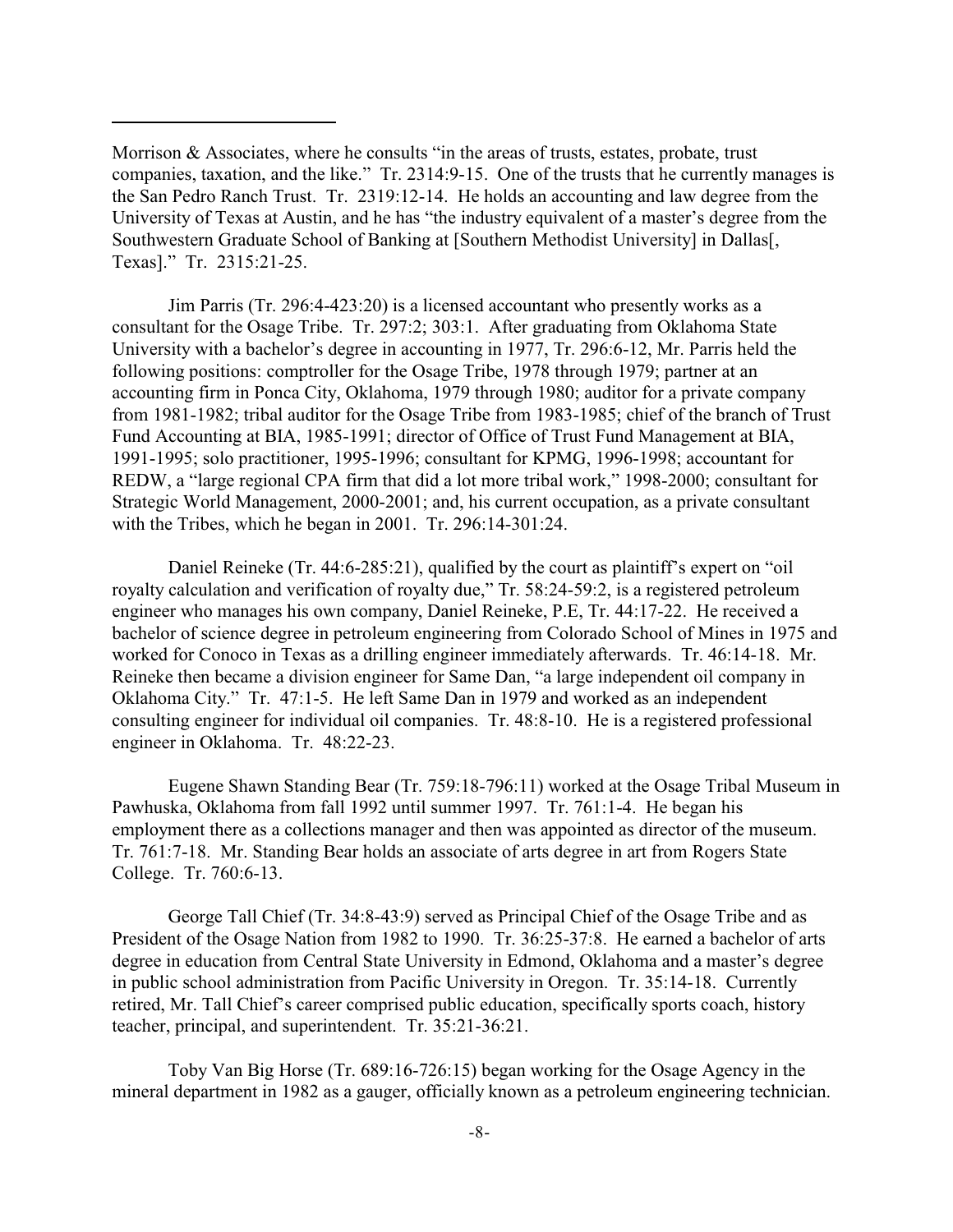exhibits were admitted into evidence. The depositions of fourteen witnesses, including six Rule  $30(b)(6)$  witnesses, were also admitted into evidence.<sup>9</sup> The parties filed both pre-trial and post-trial briefing.

### B. Royalty Calculation and Collection - Overview of Regulatory History

The government's duty to collect oil and gas royalty payments and to verify that the proper amounts have been paid is set out in the 1906 Act, as amended, the regulations established to implement its requirements, and in the terms of Osage oil and gas leases. See 1906 Act, §§ 3, 4, 12, 34 Stat. at 543-45; Osage I, 68 Fed. Cl. at 327; 25 C.F.R. § 226 (2005); see also Def.'s Post-Trial Brief (Def.'s Br. or Brief) 3; Def.'s Pretrial Memorandum of Contentions of Fact and Law (Def.'s Pretrial Mem.) 4; Plaintiff Osage Nation's Post-Trial Brief (Pl.'s Br. or Brief) 2. The 1906 Act assigns to DOI the responsibility for managing oil, gas and other mineral leases "under such rules and regulations as [the Secretary] may prescribe." 1906 Act § 3. DOI has issued regulations governing gas and oil leasing specific to the Osage Reservation<sup>10</sup> that have remained

 $P^9$ Rule 30(b)(6) witnesses are designated by a party or non-party organization (public or private corporation, partnership, association, or governmental agency) following notice and subpoena of that organization to testify "as to matters known or reasonably available to the organization." Rules of the Court of Federal Claims (RCFC) 30(b)(6) (2006).

 $10$ <sup>n</sup>he Bureau of Indian Affairs (BIA) established a comprehensive regulatory framework unique to the Osage Reservation for the management of Osage oil and gas leasing, commonly referred to as the Osage Regulations. During the periods covered by Tranche One, the Osage Regulations were codified initially under §183 of Title 25 of the Code of Federal Regulations (C.F.R.) and redesignated in 1982 as § 226 of the same title. Changes to the wording of specific regulations identified by the parties at trial and in their respective briefs were made in 1974, see 39 Fed. Reg. 22,254 (June 17, 1974), 1990; 55 Fed. Reg. 33,112 (Aug. 14, 1990), and in 1994, see 59 Fed. Reg. 22,104 (April 28, 1994). Unless otherwise specified, references to the Osage Regulations will use the current designation of 25 C.F.R. § 226, with a parenthetical providing the year the regulation went into effect (1974, 1990, or 1994), where relevant.

The United States has also established regulations governing oil and gas leasing of other Indian lands it holds in trust. See, e.g., 25 C.F.R. Part 211: Leasing of Tribal Lands for Mineral Development; 25 C.F.R. Part 213: Leasing of Restricted Lands of Members of Five Civilized Tribes, Oklahoma, for Mining; 25 C.F.R. Part 227: Leasing of Certain Lands in Wind River Indian Reservation, Wyoming, for Oil and Gas Mining; see also Indian Mineral Leasing Act, ch.

Tr. 690:13-23. In 1985, he became a field representative, a title that was classified under "petroleum engineering technician." Tr. 693:17-22. Mr. Big Horse was promoted to the engineering section in 1997, a position that he held until 2005. Tr. 694:24-25; 695:7-8. He is now employed by the "Osage Nation<sup>[1]</sup>, working in the Osage language preservation department." Tr. 690:5-6.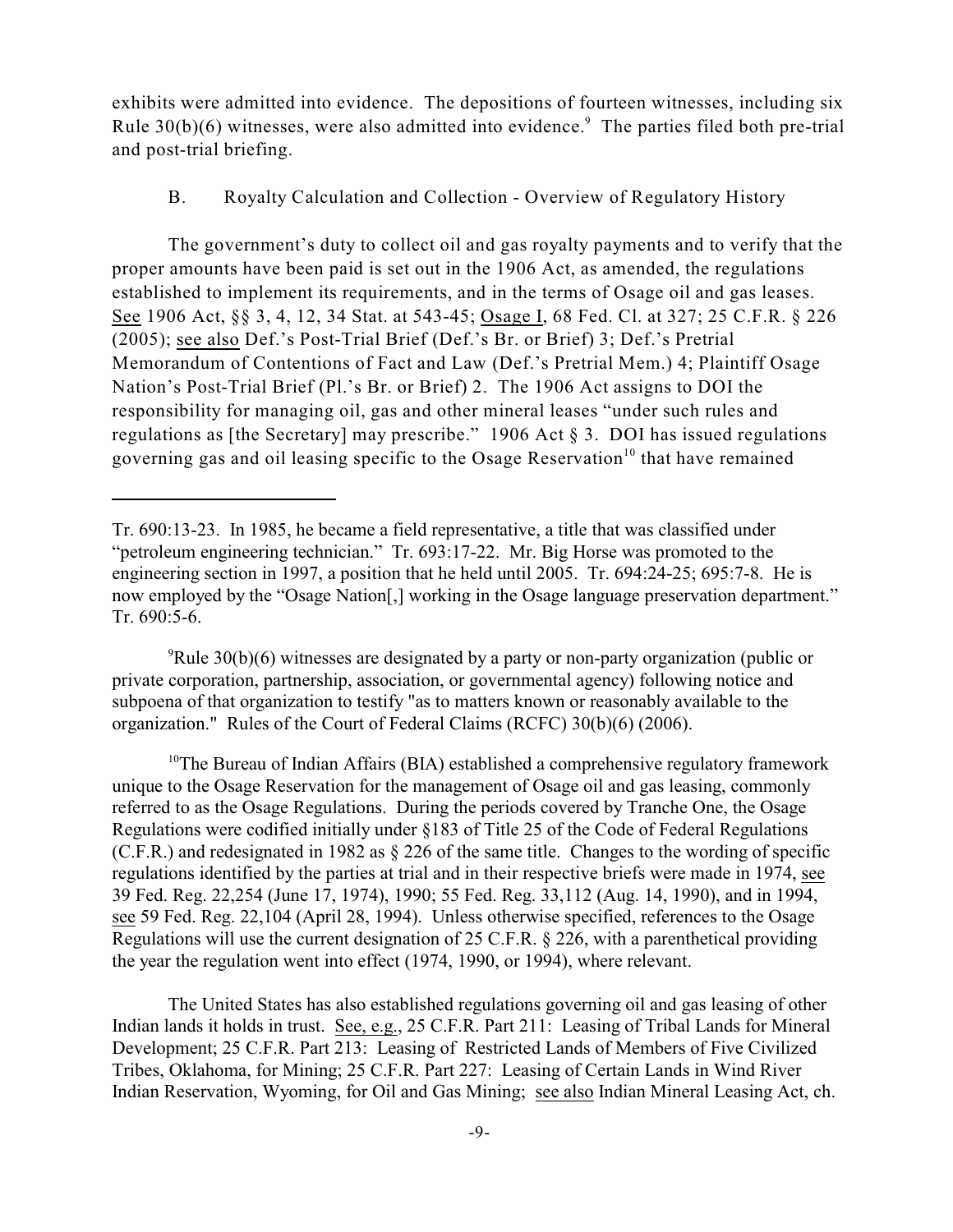substantially consistent from those first issued to implement the 1906 Act to the present day. See Osage I, 68 Fed. Cl. at 332 & nn.11-12. Because the leases incorporate by reference the regulations, Joint Exhibits (JXs) 6, 7, 8, 10, 11, 12, 15, the regulations are the focus of the court's analysis of the collection duties of defendant as trustee.<sup>11</sup> The parties urge sharply differing legal interpretations of several of the regulations governing the calculation of oil royalty payments.

Oil royalty payments are based on three factors: royalty rate, volume of oil, and royalty value, and may be expressed by the formula:

Royalty Due = Royalty Rate x Volume x Royalty Value.

See Pl.'s Br. 2; Tr. 80:24-81:20 (Reineke); Def.'s Br. 3; Tr. 1390:9-15 (Martin). In briefing, the parties use different words to express the last element of the formula: plaintiff uses the term "royalty value" while defendant uses the term "royalty price." See Pl.'s Br. 2; Def.'s Br. 3. Because this element is itself the product of a calculation rather than an independent price term, the court uses the term "royalty value."

Royalty rate is usually expressed as a fraction, such as 1/8 or 1/6, or as a percentage, 12 1/2% or 16 2/3%, respectively, of the value of production. See Stip. of Facts ¶ 8. Royalty rates were determined by the President of the United States until 1950. See 1906 Act § 3. After 1950, rates could be set by the Osage Tribal Council, subject to approval by the Secretary, Pub. L. No. 548, 64 Stat. 215 (1950). The method for determining royalty value is provided in the regulations and leases, with the value expressed in United States dollars and cents per barrel. See Stip. of Fact ¶ 8.

In order to set the parties' arguments in context, the court provides an overview of the regulatory history.

1. 1912 Regulations and 1915 Regulations

<sup>198, 52</sup> Stat. 347, (May 11, 1938) (exempting, by section 6, the Osage Reservation in Oklahoma from all sections but allowing, by section 5, delegation of the Secretary's authority to approve oil, gas and other mining leases to superintendents or other Indian Service officials).

 $11$  Leases are issued under authority of section 3 of the 1906 Act, 34 Stat. 543-44, and are subject to the current regulations at the time they are issued, see 25 C.F.R. § 226.5, and to all regulations thereafter enacted that do not "affect the term of the lease, rate of royalty, rental, or acreage unless agreed to by both parties and approved by the Superintendent." Id. Oil and gas leases must also be in a form prescribed by the Secretary of the Department of the Interior. 25 C.F.R. § 226.7.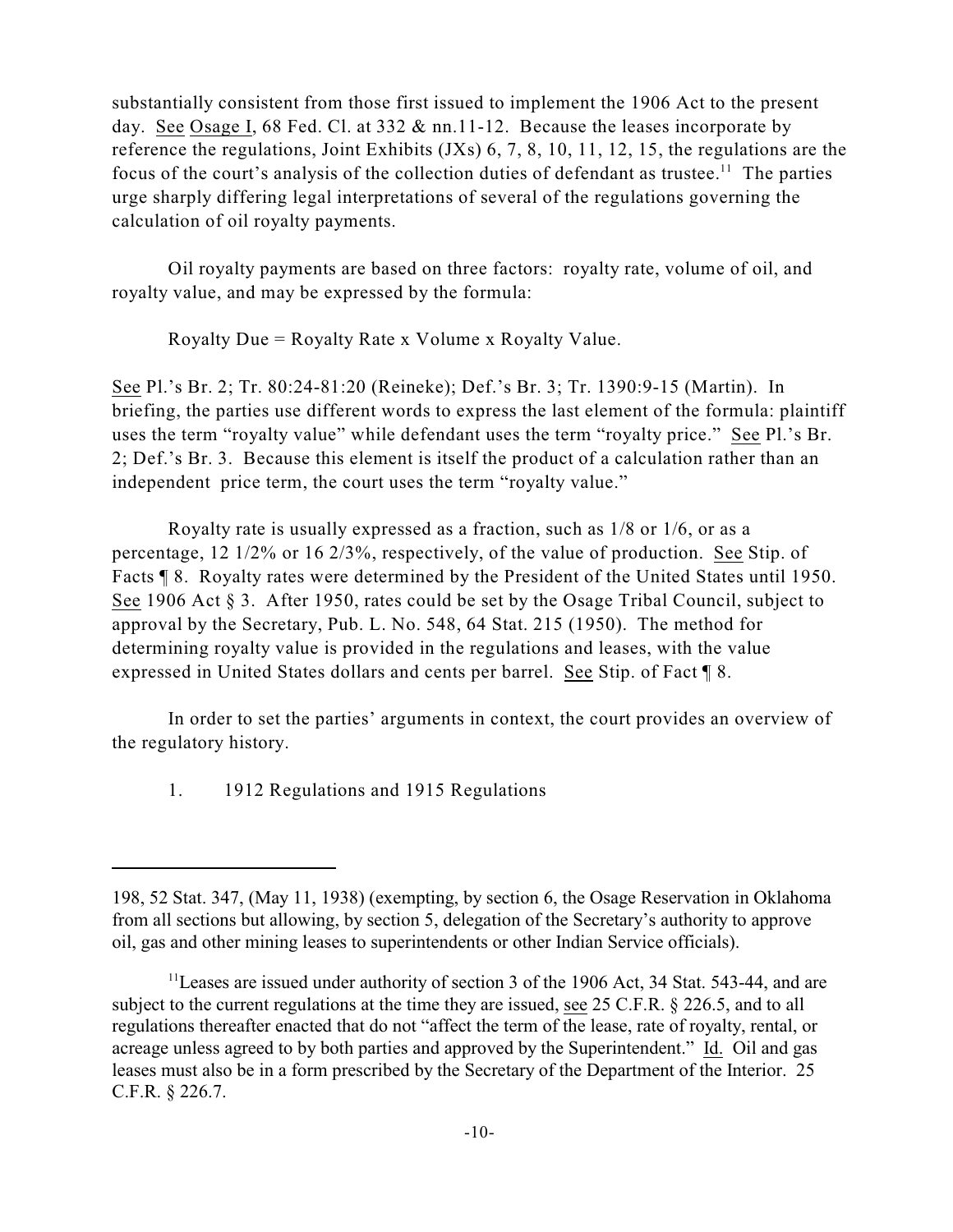The first set of regulations issued after enactment of the 1906 Act calculated royalty payments by applying a fixed royalty rate to the gross proceeds from all oil sold from a given lease, with payment based on the higher of the actual market value (or selling price) or a minimum value established under the regulations. See Regulations to Govern the Leasing of Lands in the Osage Reservation, Okla., for Oil and Gas Mining Purposes, Department of the Interior, July 3, 1912 (1912 Regulations). The 1912 Regulations provided, in pertinent part, that

(a) On oil the rate of royalty shall be sixteen and two-thirds percent (16 2/3%) of the gross proceeds of all oil produced from the leased premises and such royalty shall be paid in money, based on the actual market value, not less than the guaranteed minimum value of sixty  $(60)$  cents per barrel ...

1912 Regulations ¶ 20. All oil and gas lease payments, including royalties, were to be paid to the superintendent at the Osage Indian School at Pawhuska, Oklahoma (then the administrative site of the BIA's Osage Agency), id. ¶ 21, with payment of oil and gas royalties produced in one month to be made "on or before the twenty-fifth (25th) day of the month next succeeding," id. ¶ 22, the month of production. The lease forms used for all Osage oil and gas leasing repeated these provisions, see 1912 Regulations, Form B. Oil and Gas Mining Lease, Osage Reservation, Oklahoma ¶ 2, and also incorporated as terms of the lease all current and future Osage regulations, id. ¶ 9 ("This lease shall be subject to the regulations of the Secretary of the Interior, now or hereafter in force, relative to such leases, all of which regulations are made a part and condition of this lease . . . .").

The royalty calculation provisions in the 1912 Regulations had two notable shortcomings: first, "actual market value" was not a defined term and therefore raised the prospect of conflict should the price reported by the lessee fall below what the lessor or the Osage Agency might consider to be the market value at the time; and, second, by setting the floor price at a fixed value, the "guaranteed minimum" could not respond to market fluctuations over time without a formal change in the regulations. In 1915, DOI published new regulations that addressed these deficiencies by replacing the vague term "actual market price" with the term "actual selling price" received for oil from a lease, and by incorporating an objective market-based value tied to the regional oil market as a flexible mechanism for setting the floor price. See Regulations to Govern the Leasing of Lands in the Osage Reservation, Okla., for Oil and Gas Mining Purposes, Department of the Interior, August 26, 1915 (1915 Regulations). These changes were incorporated into Form B, the standard oil and gas lease form for the Osage Reservation, as follows:

The lessee agrees to pay or cause to be paid to the superintendent of the Osage Indian Agency, at Pawhuska, Okla., for the lessor, as royalty, the sum of  $16\frac{2}{3}$  per cent of the gross proceeds from sales after deducting the oil used for fuel in operating the lease, unless the Osage tribal council, with the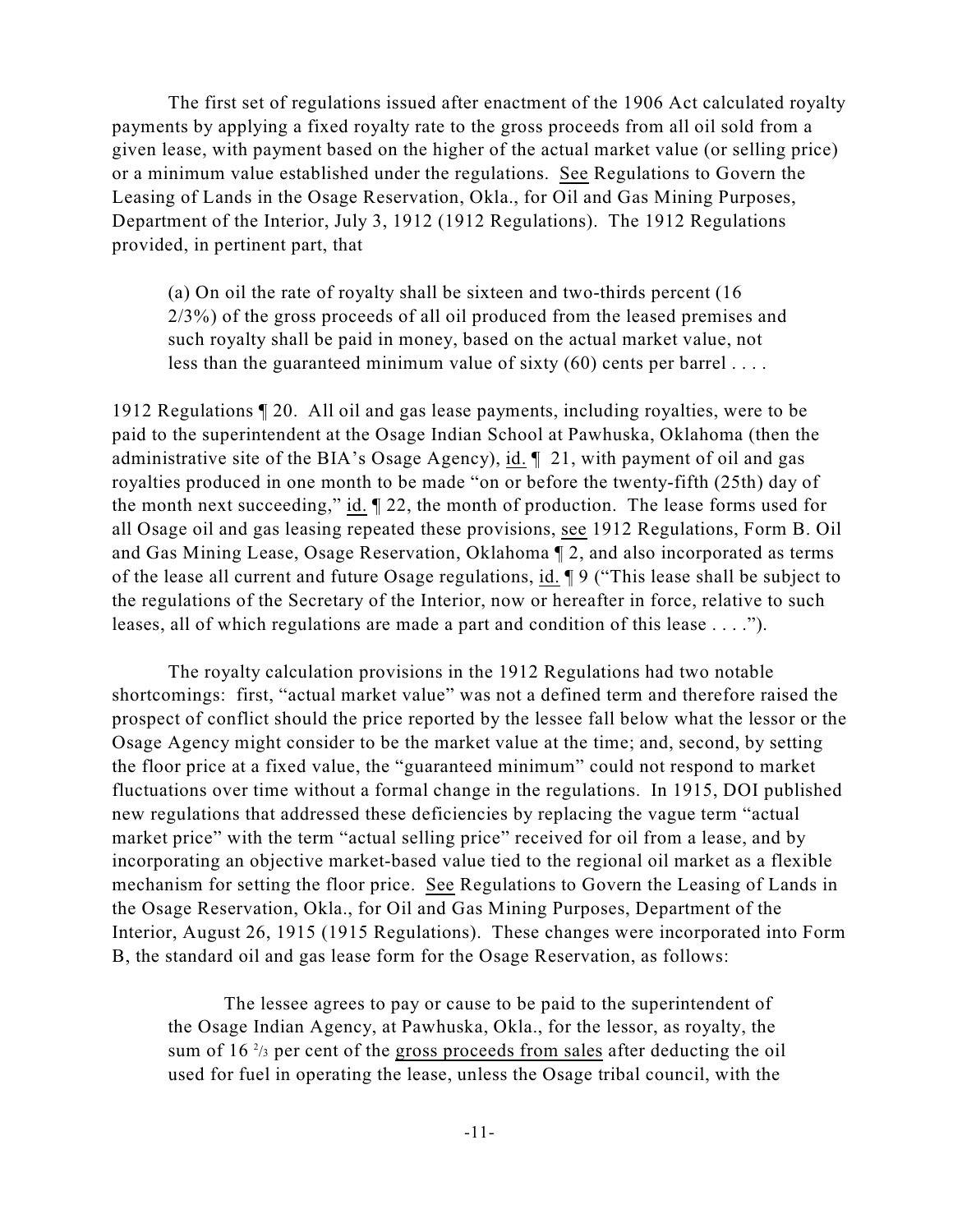approval of the Secretary of the Interior, shall elect to take the royalty in oil; payment to be made at time of sale or removal of the oil, except where payments are made on division orders,  $\frac{12}{2}$  and settlement shall be based on the actual selling price, but at not less than the highest posted market price in the Mid-Continent oil field on the day of sale or removal ....

1915 Regulations, Form B. ¶ 2 (emphasis and footnote added). The 1915 Regulations furthered the objective of capturing the highest royalty for the Osage Tribe from the gross proceeds from sales, offset by the value of oil consumed in the process of production, by adding the refinement that payment would be based on the higher of either the selling price reported by the lessee or the highest price posted anywhere in the Mid-Continent oil field<sup>13</sup> on that day. Id. "Posted price" is a term of art with a specific meaning with deep historical roots in the oil industry. See Stip. of Fact  $\P$  5 ("Posted prices' are so named because in former times a prospective purchaser (usually a refiner) would tack a sheet to a post in a producing field stating how much it might be willing to pay for a crude oil or blend of oils of standardized quality (e.g. Oklahoma Sweet, West Texas Intermediate, Louisiana Light)."); Howard R. William & Charles J. Meyers, Manual of Oil and Gas Terms 856 (12th ed. 2003) (Williams & Meyers) (stating that, in the oil industry, posted price is "a written statement of crude petroleum prices circulated publicly among sellers and buyers of crude petroleum in a particular field in accordance with historic practices, and generally known by sellers and buyers within the field"). By selecting the Mid-Continent oil field as the geographic reference area, the BIA expressed an apparent intent to establish a broad regional basis for determining the market price of Osage oil.

# 2. 1974 Regulations

In April 1974, the BIA "proposed to completely revise Part 183 of . . . Title 25 of the Code of Federal Regulations." 39 Fed. Reg. 12,755 (April 8, 1974). The final regulations were published on June 21, 1974 with only minor changes and became effective on July 22, 1974. 39 Fed. Reg. 22,254 (June 21, 1974); 25 C.F.R. Part 183

 $^{12}$ A division order is a contract for the sale of oil between the purchaser and parties who own oil production interests. It establishes the proportions of interest and division of proceeds from the oil well among the existing owners and the prospective purchasers. Division orders generally do not change the terms of the lease and are terminable at will by either party. Howard R. Williams & Charles J. Meyers, Manual of Oil and Gas Terms 302 (12th ed. 2003) (Williams & Myers).

 $13$ The Mid-Continent oil field is a broad area encompassing hundreds of oil fields and deposits discovered in the late 1890s and early part of the twentieth century, initially in parts of eastern Kansas, Oklahoma (including the Bartlesville and Burbank fields on the Osage Reservation), and central Texas, and eventually including parts of Arkansas, New Mexico and Louisiana. See id. at 658.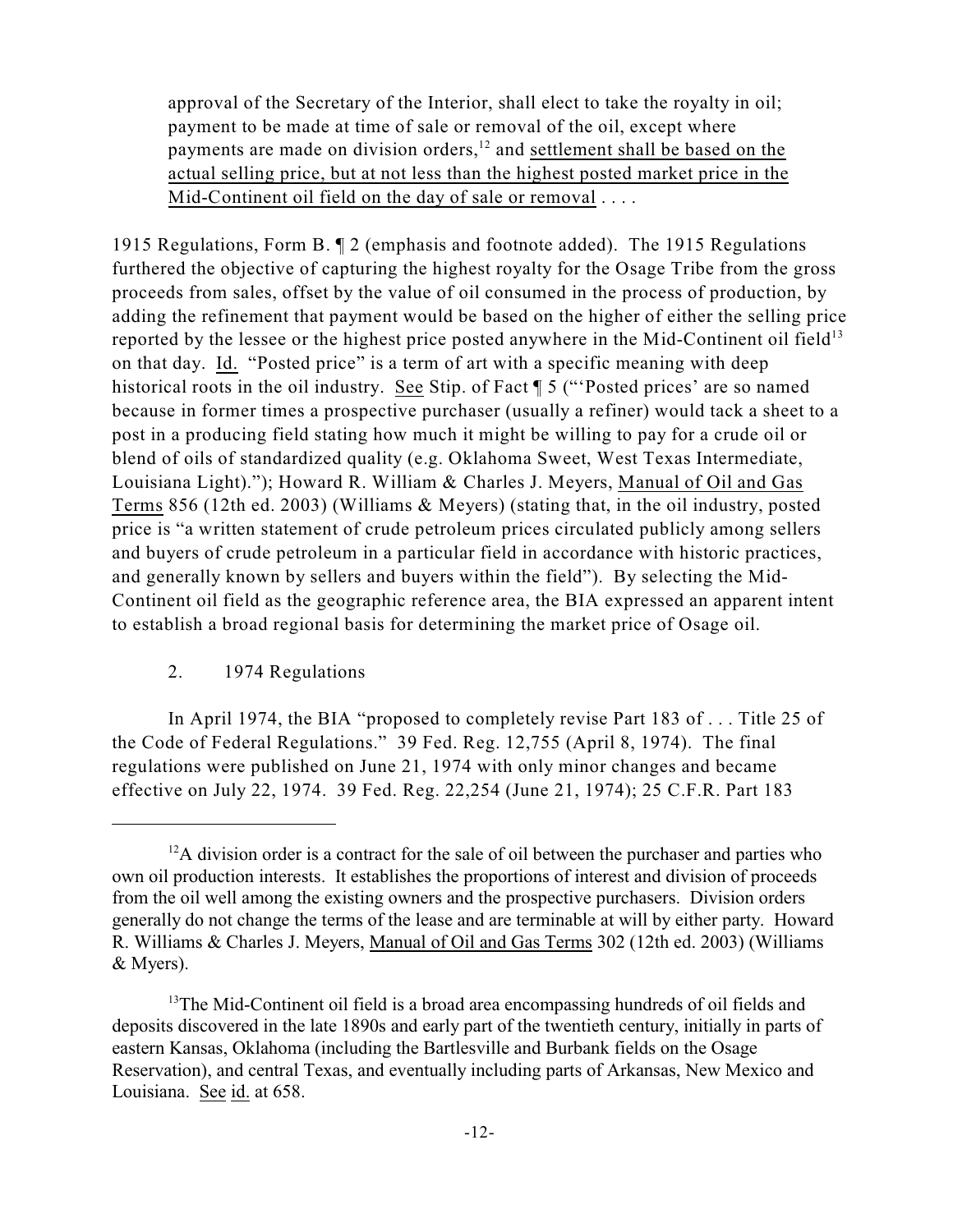(1975) (1974 Regulations). Of particular significance to the issues raised at trial are changes in the method of determining royalty value and the addition of measures to verify the amount of royalty owed against the payment received by the Osage Agency. See 25 C.F.R. §§ 183.1, 183.11, 183.14. Under the 1974 Regulations, royalty payments are based on a new formula that retained the earlier provisions for calculating royalty on the higher of the posted price or actual selling price, but added a third term price that is "offered" that would capture the value of any premiums or bonuses offered for crude oil over the highest posted price in the geographic area of reference. See 25 C.F.R § 183.11(a)(2). The revised portion of the 1974 Regulations regarding the calculation of royalty due provided, in part, that

[u]nless the Osage Tribal Council, with the approval of the Secretary, shall elect to take the royalty in kind, payment shall be made at the time of sale or removal of the oil, except where payments are made on division orders, and settlement shall be based on the actual selling price, or the highest posted or offered price by a major purchaser in the Kansas-Oklahoma area whichever is higher on the day of sale or removal. Where different prices are paid simultaneously for oil from a lease and the highest such price exceeds the higher of the aforementioned prices, then that price shall be the basis of royalty on all oil from said lease.

Id. (emphasis added). Neither the notice of proposed rule change, 39 Fed. Reg. 12,755, nor the notice and publication of the final regulations, 39 Fed. Reg. 22,254, provided an explanation of the changes in the formula for royalty value or in the geographic reference area, or the addition of a sentence setting royalty value in the case of simultaneous sales at different prices from the same lease. The only purpose noted by the BIA in making the rule change was "to improve the management of the Osage oil and gas mineral estate." 39 Fed. Reg. at 22,254.

The BIA also re-defined the geographic reference area as Kansas-Oklahoma. See 25 C.F.R. § 183.11(a)(2). The 1974 Regulations also restricted the highest posted price and offered price terms used to determine royalty value to those posted or offered by a "major purchaser" in the Kansas-Oklahoma area. See 25 C.F.R.  $\S$  183.11(a)(2). The 1974 Regulations defined major purchaser as "any one of the minimum number of purchasers taking 80 percent of the oil in the Kansas-Oklahoma area." 25 C.F.R. § 183.1(h). This change limited the number of purchasers the Osage Agency was required to monitor to determine the highest posted and offered price in the region and identified the principal parties who would influence crude oil market prices and the resulting royalty value to be used in calculating royalties for the Osage Tribe.

The 1974 Regulations also established a reporting mechanism that provided the means for the Osage Agency to cross-check lessee reports of crude oil sales with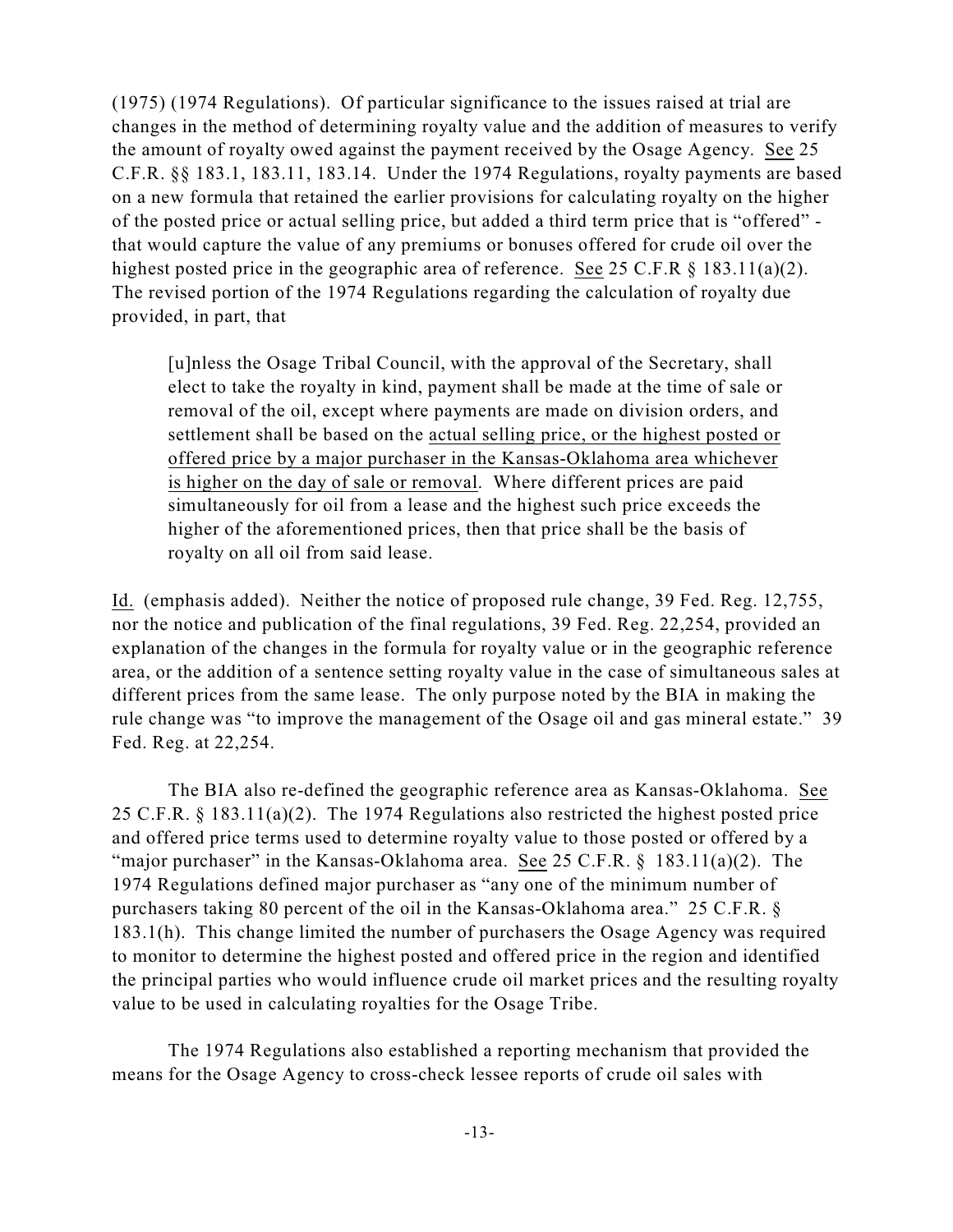purchasers' records of crude oil purchases from the same lease. See 25 C.F.R. §§ 183.13(b), 183.14(b). As to lessees, the 1974 Regulations required lessees "to furnish certified monthly reports by the 25th of each following month covering all operations, whether there has been production or not, indicating therein the total amount of oil, natural gas, casinghead gas, and other products subject to royalty payment." Id. As to purchasers, the BIA required purchasers for the first time to submit monthly statements for all oil and gas purchases made from an Osage lessee. Compare 25 C.F.R. § 183.14(b) ("Lessee shall require the purchaser of oil and/or gas . . . to furnish the Superintendent with a monthly statement of the gross barrels and/or gross  $Mcf<sup>14</sup>$  sold not later than the 15th day of each month which shall cover the preceding month.") (emphasis added), with 25 C.F.R. § 183.88(b) (1962) ("The lessee shall also authorize the pipeline company or the purchaser of oil to furnish the Superintendent with a monthly statement, not later than the 20th day of the following calendar month, of the gross barrels run as a common-carrier shipment or purchased from his lease or leases.") (emphasis added). Lessees could enter into division orders or sales contracts with a purchaser that called for the latter to make the royalty payment to the Osage Agency. See 25 C.F.R. § 183.14(a). The division order or sales contract, in that case, would "provide for the purchaser to make payment of royalty in accordance with [the lessee's] lease. Id. (emphasis added). Purchasers who entered into such agreements were, therefore, necessarily aware of the formula for establishing royalty value and calculating royalty payments, including the incorporation of "offered price" as a third term in the formula, along with "actual selling price" and "highest posted price."

From the foregoing regulatory history, the court concludes that the BIA understood the regulations it promulgated in 1974 and that remained in effect until 1990 to require royalty payments to be based on the higher of (1) the actual selling price received by a lessee, or (2) the highest posted or offered price in the Kansas-Oklahoma area made by a major purchaser - even where that highest price was posted or offered by a purchaser who did not also buy crude oil from Osage lessees. 39 Fed. Reg. 22,254, 22,256. This regulatory framework was in effect for all of the five Tranche One months: January 1976, May 1979, November 1980, February 1986, and July 1989.

3. Regulations After the Tranche One Period

The government attempted to support its arguments about the interpretation of the regulations in effect during the Tranche One period by invoking regulations adopted and a regulatory interpretation issued by the DOI Board of Indian Appeals (IBIA) after the Tranche One period. Therefore, the court reviews these developments in this overview.

a. 1990 Regulations

<sup>&</sup>lt;sup>14</sup> The court understands "Mcf" to mean one thousand cubic feet. See Williams  $\&$  Meyers 650.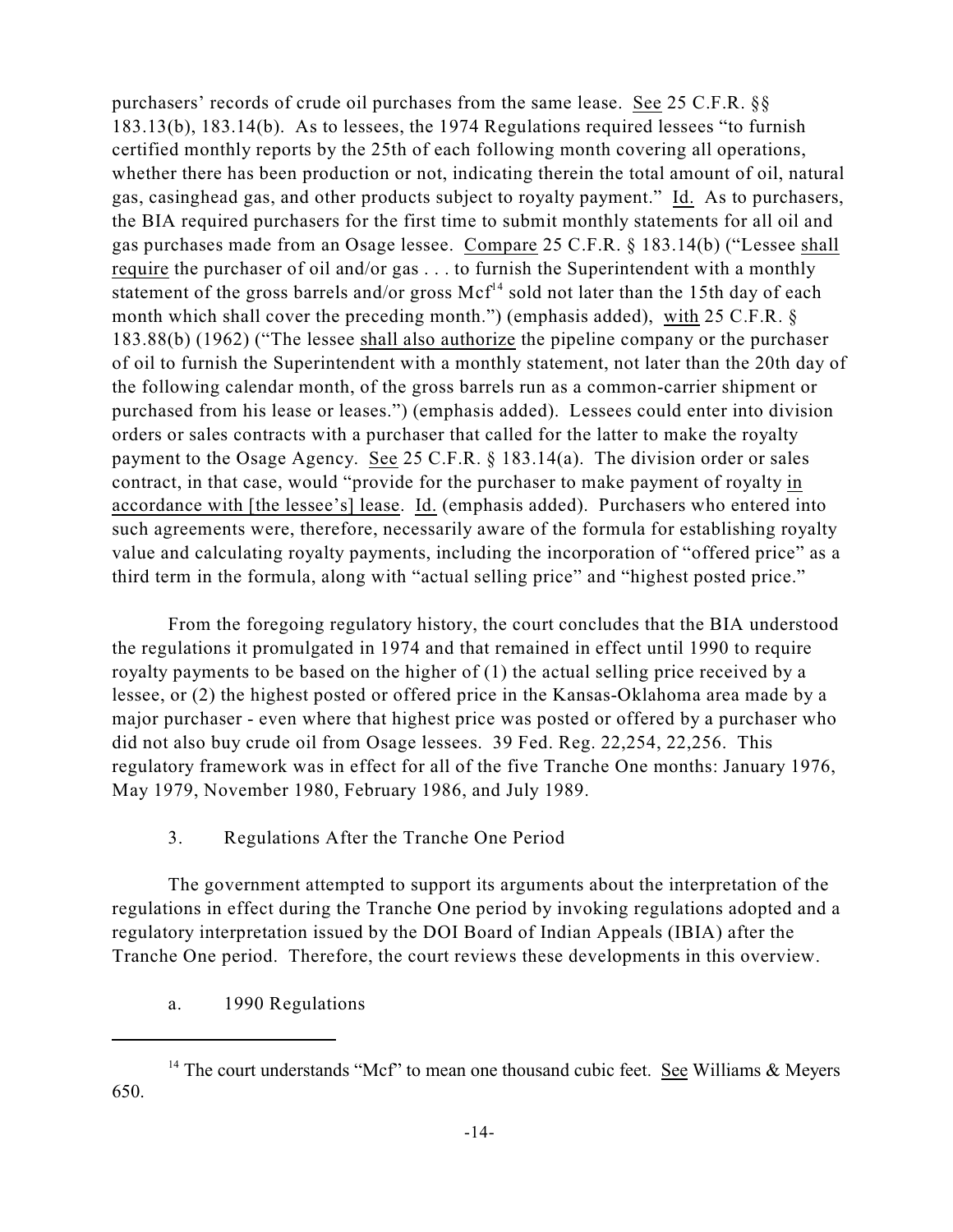The regulations<sup>15</sup> were further modified in 1990, see 55 Fed. Reg. 33,112 (Aug. 14, 1990) (1990 Regulations). The proposed revisions to 25 C.F.R. § 226 were published in the Federal Register for public comment on October 16, 1987. See 52 Fed. Reg. 38,608 (October 16, 1987). The stated purpose of the proposed rule change was "to strengthen the management of the Osage Mineral Estate by the Bureau of Indian Affairs and the Osage Tribal Council and to provide economic relief to oil lessees imposed by 25 C.F.R. §  $226.11(a)(2)$ ." Id. The BIA explained that the proposed changes "will alleviate the necessity for many of the oil lessees to pay the Osage Tribe more for its royalty oil than paid by crude oil purchasers" and that, while the change "may reduce the tribal income[,]" it could also "curtail the plugging of marginal wells" and "be cost effective to the Tribe." Id.

The 1990 Regulations reduced the geographic reference area from "the Kansas-Oklahoma area" to Osage County Oklahoma. See 25 C.F.R. §§ 226.1(h), 226.11(a)(2) (1991). The 1990 Regulations also changed somewhat the wording of the formula for royalty value but retained the three elements in the 1974 Regulations for establishing royalty value: selling price, offered price, and posted price. The new regulations stated, in part, that

[u]nless the Osage Tribal Council, with approval of the Secretary, shall elect to take the royalty in kind, payment is owing at the time of sale or removal of the oil, except where payments are made on division orders, and settlement shall be based on the highest of the bona fide selling price, posted or offered price by a major purchaser (as defined in s 226.1(h)) in Osage County, Oklahoma, who purchases production from Osage oil leases.

25 C.F.R. § 226.11(a)(2) (emphasis added). Under the new definition, "[m]ajor purchaser means any one of the minimum number of purchasers taking 95% of the oil in Osage County, Oklahoma." 25 C.F.R. § 226.1(h). The new definition of major purchaser also included a provision that removed crude oil transfers or sales between affiliates and other forms of related businesses from the calculation of who was considered a major purchaser. Id. ("Any oil purchased by a purchaser from itself, its subsidiaries, partnerships, associations, or other corporations in which it has a financial or management interest shall be excluded from the determination of a major purchaser.").<sup>16</sup>

<sup>&</sup>lt;sup>15</sup> The regulations organized under Part 183 of Title 25 of the Code of Federal Regulations were re-designated as § 226 in 1982 as part of a realignment of subject areas in Chapter I of Title 25 without any substantive change in the individual regulations. See 47 Fed. Reg. 13,326 (Mar. 30, 1982); see also supra n.8.

 $16$ In contrast to the rapid increase in crude oil prices that was taking place as the 1974 Regulations were being formulated, by 1987, when the 1990 Regulations that became the rule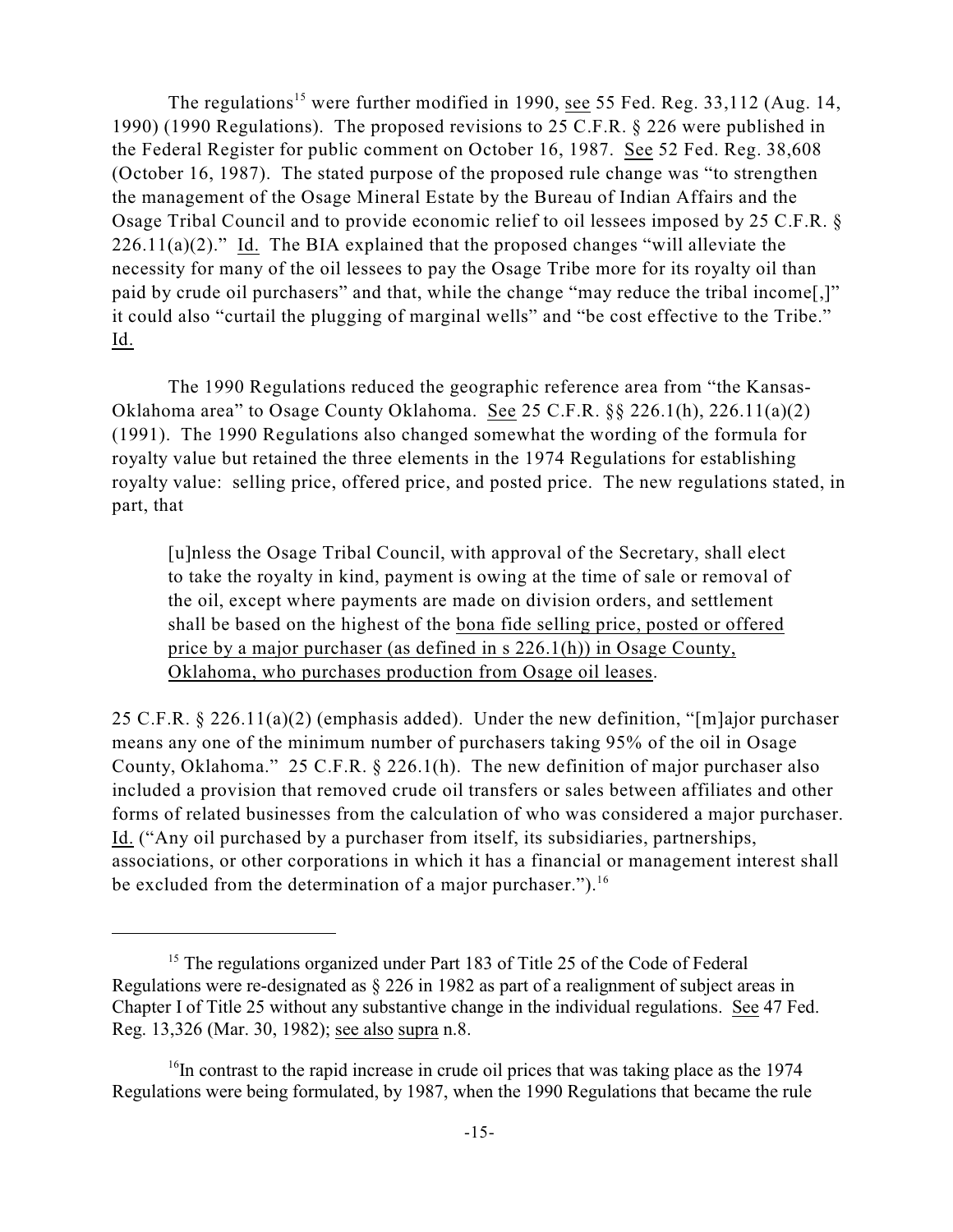When the 1990 Regulations were proposed in 1987, the BIA stated that

[c]urrently over 95 percent of the purchase of oil in Osage County, Oklahoma, is by three companies, each of which qualifies as a "major purchaser" as defined under the [1974] regulations; therefore, any price increase they would contemplate would increase the "highest posted price" under either the [1974 Regulations] or proposed section.

55 Fed. Reg. 33,112. By "chang[ing] the definition of 'major purchaser' to include only those companies purchasing oil in Osage County," the BIA maintained that lessees would be "reliev[ed] . . . from paying a higher price for royalty oil than they could receive." Id. This would occur, for example, if a purchaser qualified as one of the major purchasers based on its regional purchases offered a higher posted price or bonus for oil purchased outside of Osage County than was offered by any major purchaser for oil sold by Osage County lessees. 55 Fed. Reg. 33,113 (explaining that current regulations use the highest price posted in the region, even if the purchaser does not buy oil in Osage County). While the BIA acknowledged that 95% of Osage oil was purchased by only three companies, the BIA explained the increase under the 1990 regulations in percentage of purchases required to constitute the major purchaser group from 80% to 95% as "provid[ing] a vehicle to increase the number of purchasers to qualify as 'major purchasers.'" Id. at 33,112.

The change of the geographic reference area from the Kansas-Oklahoma area in the 1974 regulations to Osage County, Oklahoma in the 1990 Regulations generated a high degree of opposition when it was proposed. Ninety-three comments were received on the changes proposed to 25 C.F.R. § 226.11(a)(2)<sup>17</sup> alone, all but one objecting to the change; the next highest number of comments generated about a specific regulation was three. 55 Fed. Reg. 33,113. The narrative provided by the BIA in its review of the comments and its statement of the purpose and meaning of the proposed changes states why the BIA disregarded the unfavorable comments.

Ninety-three comments were received on this section. The commenters objected to basing the highest posted price by a major purchaser (as defined

changes were proposed, oil prices were in free-fall. Defendant's witness Charles Hurlburt testified that "roughly from 1983 to 1986 . . ., the oil price was fairly constant, somewhere between \$25 and \$30 per barrel. . . . In '87 or in late '86 perhaps the price began to fall and was very volatile for a few years. It fell all the way down to about \$9 or \$10 per barrel." Tr. 1055:7- 16.

 $17$ The numbering of the proposed and final rule notices differed from the numbering in the codification. The proposed and final rule published in the Federal Register as § 226.12(a)(2) was codified at 25 C.F.R. § 226.11(a)(2) (emphasis added). See 52 Fed. Reg. 38,608, 33,609; 55 Fed. Reg. 33,112, 33,113.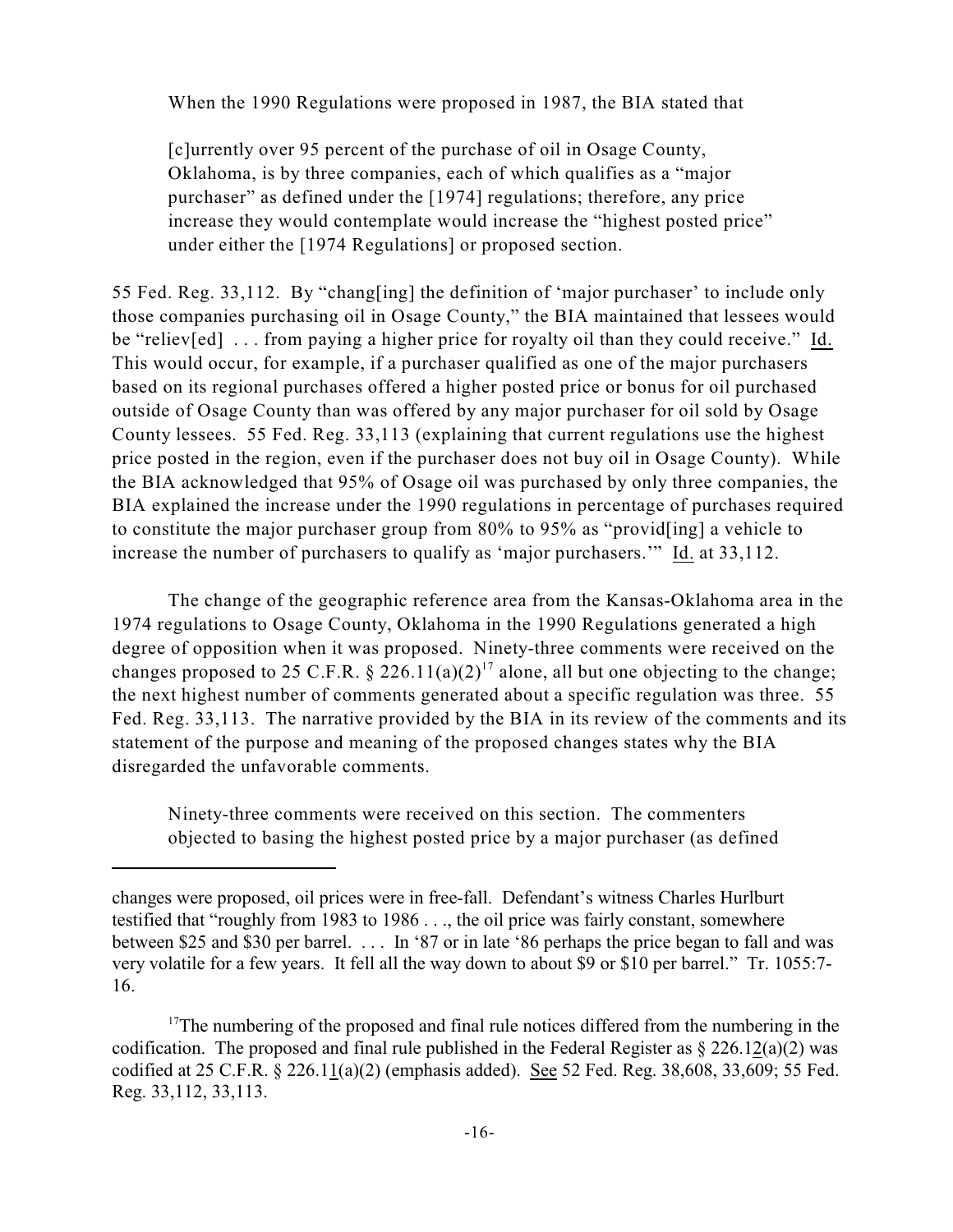in § 226.1(h)) in Osage County, Oklahoma, rather than Kansas-Oklahoma area, stating that such change would reduce the Osage tribal income. One commenter thought that the change would be beneficial. Under the current regulations, if the "major purchaser" setting the highest posted price does business in the Kansas-Oklahoma area but does not purchase oil in Osage County, Oklahoma, the Osage County, Oklahoma, lessees would be required to pay royalty based on a price higher than the highest price the lessees could possibly receive. The revision of this section can prevent this from happening. This could have a beneficial effect on the exploration and development of oil leases. The comments are, therefore, not accepted.

55 Fed. Reg. 33,113. Despite the opposition, the BIA thus believed the rule change could have a beneficial effect. The BIA acknowledged that the change could result in decreased royalty payments to the Tribe, see 52 Fed. Reg. 38,608 ("This may reduce the tribal income; however, such action may curtail the plugging of marginal wells."), but asserted that the change was justified by the need to "alleviate the economic hardship placed on the oil lessees," 52 Fed. Reg. 38,608, and by the potential for future exploration and development of oil leases, 55 Fed. Reg. 33113.

# b. 1993 Regulations and Okie Crude Co.

The Bureau of Indian Affairs proposed a further regulatory change in November 1993 that would remove the "offered price" term from the calculation of royalty value. See 58 Fed. Reg. 59,142 (Nov. 5, 1993) ("The purpose of this proposed rule is to amend 25 C.F.R. [§] 226.11(a)(2) to eliminate premium, bonus, or other like payments from consideration in the calculation of the royalty price or crude oil in Osage County."). The proposed  $\S 226.11(a)(2)$ , as amended, provided that

(2) Unless the Osage Tribal Council, with approval of the Secretary, shall elect to take the royalty in kind, payment is owing at the time of sale or removal of the oil, except where payments are made on division orders, and settlement shall be based on the actual selling price, but at not less than the highest posted price by a major purchaser (as defined in [25 C.F.R.] § 226.1(h)) in Osage County, Oklahoma, who purchases production from Osage oil leases.

58 Fed. Reg. 59,142. The BIA acknowledged that its long-standing interpretation of the royalty value formula in 25 C.F.R.  $\S$  226.11(a)(2) was that an offered price made and paid to a lessee anywhere in the mandated geographic reference area was to be used for calculating royalty value for all lessees on the Osage Reservation. See 58 Fed. Reg. 59, 142. In its explanation of the proposed change, the BIA indicated that it was motivated by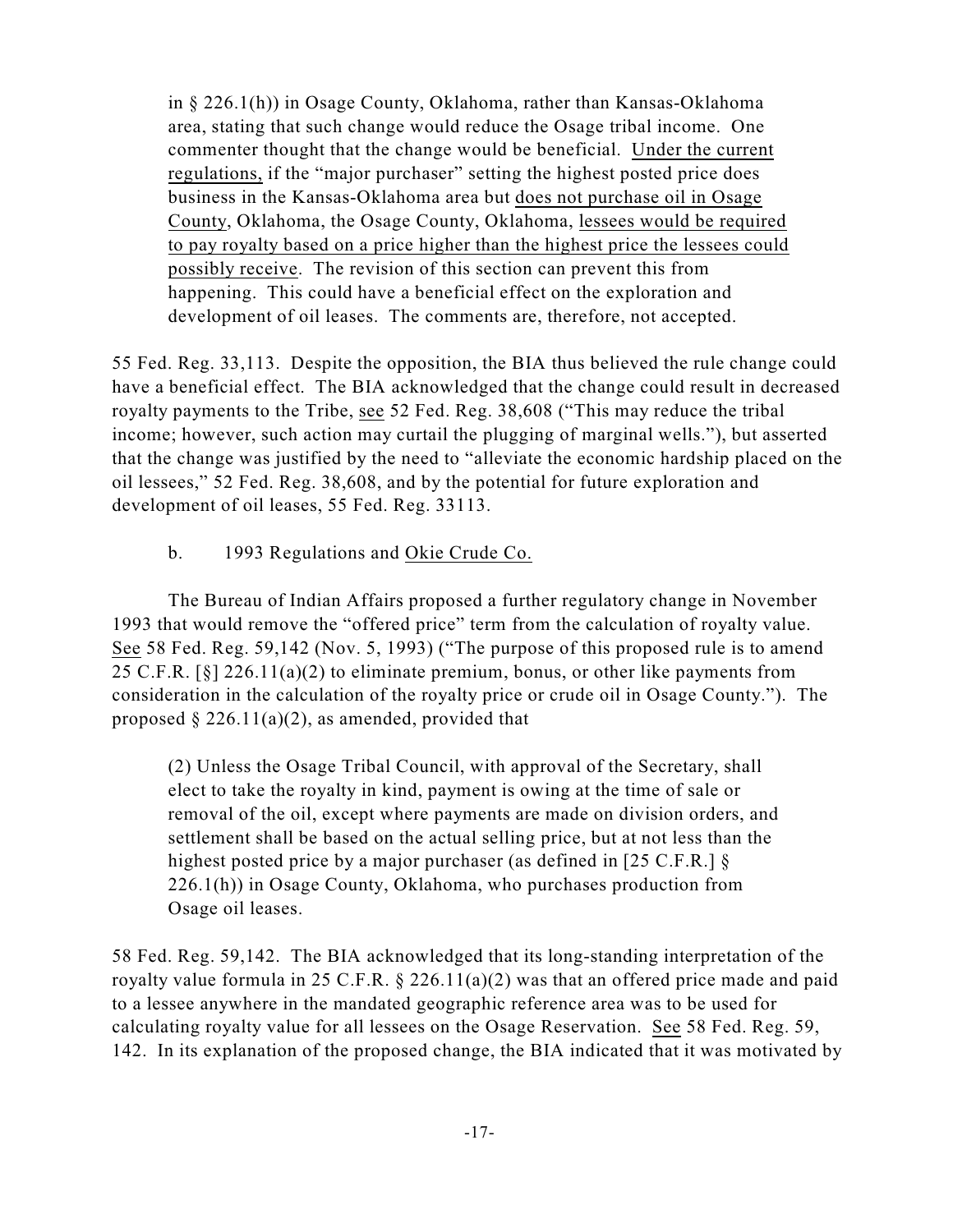complaints made by some lessees that the rule as applied was discouraging some purchasers from paying bonuses:

The existing regulation was the subject of administrative appeals by numerous oil producers over the meaning of: "and settlement shall be based on the highest of the bona fide selling price, posted or offered price by a major purchaser (as defined in Sec. 226.1(h)) in Osage County, Oklahoma, who purchases production from Osage oil leases." The Bureau of Indian Affairs has interpreted that language to mean that when a higher price is offered and paid for crude oil in Osage County, that price shall be used for royalty computation for all oil of the same quality sold in the County. However, there is reason to believe that this interpretation has discouraged purchasers from offering bonus prices.

58 Fed. Reg. 59,142 (emphasis added). The explanation of the proposed rule change also cites the conclusion of the Interior Board of Indian Appeals (IBIA) in Okie Crude Co. v. Muscogee Area Director, Bureau of Indian Affairs, 23 IBIA 174 (1993) that "the current regulations require a producer to pay royalty on the highest price available to it, whether or not it actually receives that price. Prices not available to a producer would not be used to calculate royalties due from that producer." 58 Fed. Reg. 59,142. The rule change would therefore "eliminate the language that caused the differences in interpretation that led to the appeals to the IBIA." Id. The BIA acknowledged that oil producers sought the rule change and stated that the BIA had determined that the proposed change "would remove the existing disincentive to purchasers to remain in Osage County resulting from bonus payments paid to some producers but not all." Id. The BIA concluded that the ability of producers to receive bonuses without paying royalty to the Osage Tribe on the bonus payment "would increase mineral activity in the Osage mineral estate." Id. The final 1993 Regulations were published on April 28, 1994 in the form proposed. See 59 Fed. Reg. 22,104 (Apr. 28, 1994) (amending 25 C.F.R. § 226.11(a)(2)).

C. Price Controls

An additional source of disagreement between the parties is the price control regime implemented following the embargo by the Organization of Oil Producing Countries on oil sales to countries that had supported Israel in the Arab-Israeli war of October 1973. As a result of the embargo, oil prices that had earlier been in decline quadrupled, with economic ramifications for both the oil industry and the national economy. See Dep't of Energy Stripper Well Exemption Litig., Energy Reserves Group, Inc. v. Dep't of Energy, 690 F.2d 1375, 1380 (Temp. Emer. Ct. App. 1982) (DOE Stripper Well Litigation); Energy Information Administration, Dep't of Energy, Petroleum Chronology of Events 1970-2000, May 2002,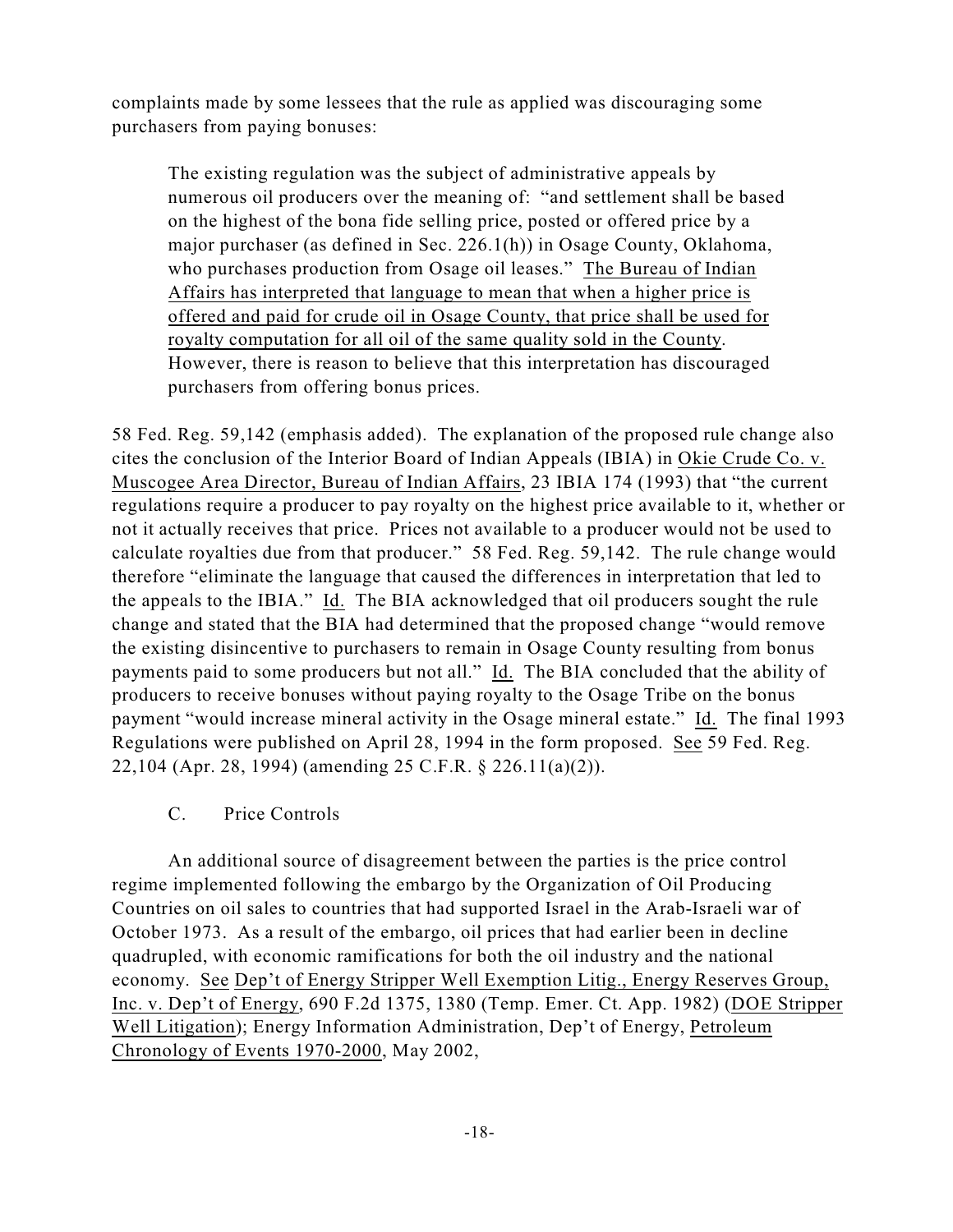http//www.eia.doe.gov/pub/oil\_gas/petroleum/analysis\_publications/chronology/petroleum chronology2000.htm (last visited September 21, 2006).

The United States responded in part by enacting the Emergency Petroleum Allocation Act (EPAA) and subsequent amendments. EPAA, Pub. L. No. 93-159, 87 Stat. 627 (1973) (codified at 15 U.S.C. §§ 751-760(h)), repealed by Pub. L. No. 94-163, tit. IV § 461 (Dec. 22, 1975). Through a national emergency program of price and supply regulations, Congress sought to reduce the adverse economic effects of disruptions of domestic oil and petroleum supplies and to provide incentives for expanded production under price controls. EPAA § 2(a)-(b), 15 U.S.C. § 751(a)-(b)(1976); see also Def.'s Pretrial Mem. 59-62; Air Transp. Ass'n of America v. Fed. Energy Office, 382 F. Supp. 437, 440-41 (D.D.C. 1974) (noting that Congress explained the necessity for the EPAA as based on "[f]indings of an impending energy crisis and possibly deleterious effects resulting therefrom"). Section four of the EPAA required the President to promulgate regulations within fifteen days of the enactment of the EPAA governing the allocation and pricing of petroleum products, including crude oil, residual fuel oil, and refined petroleum products. EPAA  $\S$  4(a). The regulations were to become effective no later than fifteen days following their promulgation by the President and were to apply "to all crude oil, residual fuel oil, and refined petroleum products produced in or imported into the United States." Id. The regulations were to "specify (or prescribe a manner for determining) prices of crude oil at the producer level" unless the President found–and reported the basis of the finding to Congress–that allocation at a given level was not necessary to accomplish the EPAA's objectives. EPAA  $\S$  4(e)(1) (emphasis added).

Congress made an exception from the mandatory price controls for crude oil from stripper well leases, that is, leases whose average daily production of crude oil during the preceding year was under ten barrels per well. EPAA § 4(e)(2)(a); see also DOE Stripper Well Litig., 690 F.2d at 1380-81 (reviewing the history of the stripper well exemption and legislative history of the EPAA definition of stripper well). Specifically, the EPAA provided that "[t]he regulations promulgated under subsection (a) of this section shall not apply to the first sale of crude oil produced in the United States from any lease whose average daily production of crude oil for the preceding calendar year does not exceed ten barrels per well." EPAA  $§4(e)(2)(a)$ .

- II. Alleged Failures to Collect Moneys Due Under Leases
	- A. Standard of Care Applicable to the Government as Fiduciary in the Collection of Royalties

In Osage I, the court concluded that under the 1906 Act, "the defendant, as trustee, has a specific duty to verify that 'all moneys due' under the terms of the mineral leases were in fact paid to the government and deposited to the account of the trust beneficiary."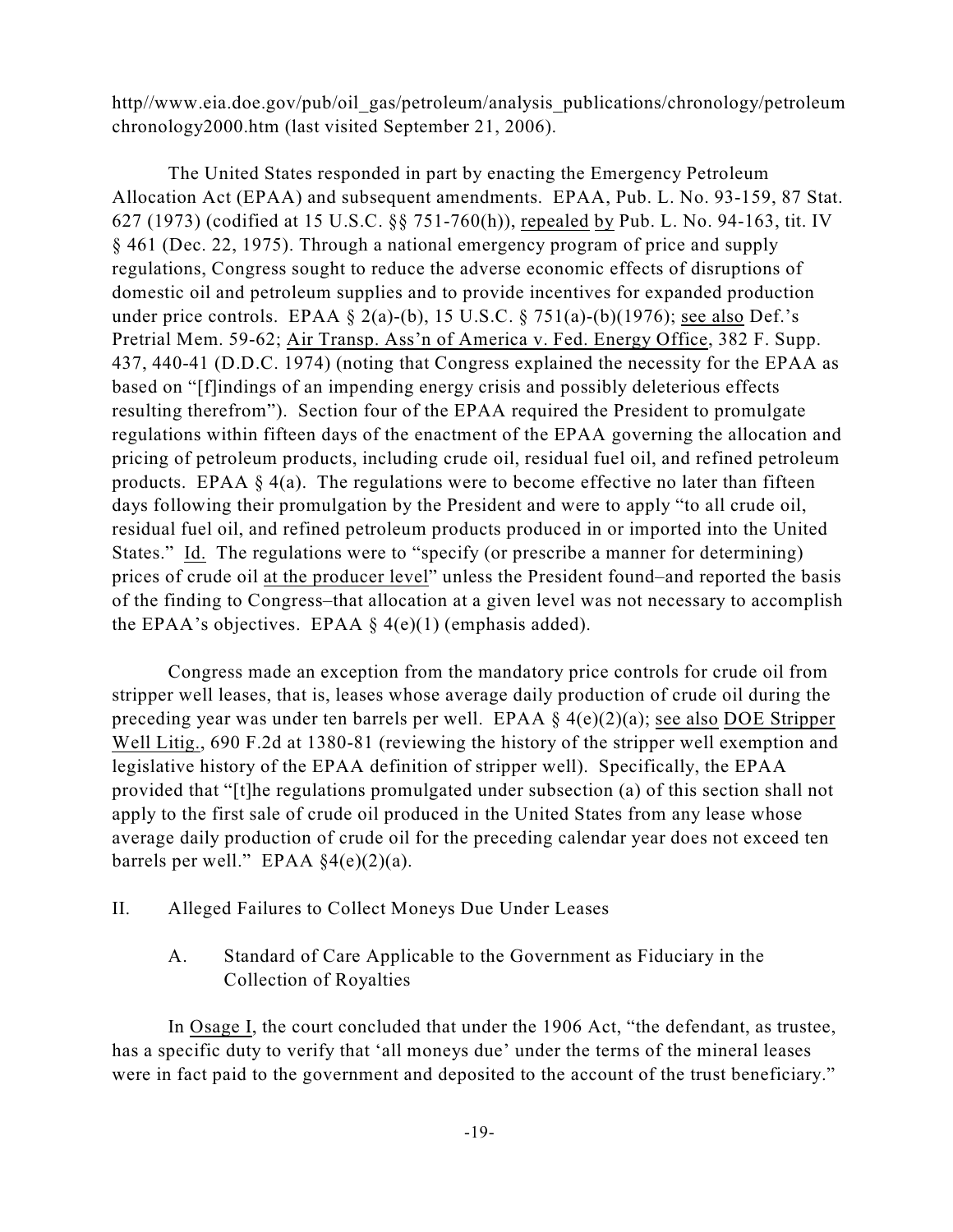68 Fed. Cl. at 328. In discharging its trust duty, the United States is held to a strict fiduciary standard and is to take "all appropriate measures for protecting and advancing" the Tribe's interests. United States v. Creek Nation, 295 U.S. 103, 109-10 (1935); see Shoshone Indian Tribe v. United States, 364 F.3d 1339, 1348 (2004) ("Because of its treaty and statutory obligations to tribal nations, the United States must be held to the 'most exacting fiduciary standards' in its relationship with the Indian beneficiaries" (quoting Coast Indian Cmty. v. United States, 550 F.2d 639, 652 (Ct. Cl. 1977))). In United States v. Mason, 412 U.S. 391 (1973), the Supreme Court states that when "the United States serves in a fiduciary capacity with respect to . . . Indians . . . , it is duty bound to exercise great care in administering its trust." 412 U.S. at 398 (citing Seminole Nation v. United States, 316 U.S. 286, 296-97 (1942)).

Plaintiff argues that, "[i]n construing the applicable statutes and regulations, the [c]ourt must adhere to '[t]he canons of construction applicable in Indian law,'" Pl.'s Br. 3 (quoting County of Oneida v. Oneida Indian Nation, 470 U.S. 226, 247 (1985)), which hold that "'statutes are to be construed liberally in favor of the Indians, with ambiguous provisions interpreted to their benefit,'" id. (quoting Montana v. Blackfeet Tribe of Indians, 471 U.S. 759, 766 (1985)), and that the "trust relationship and its application to all federal agencies that may deal with Indians necessarily requires the application of a similar canon of construction to the interpretation of federal regulations," id. (quoting HRI, Inc. v. EPA, 198 F.3d 1224, 1245 (10th Cir. 2000)). The United States proposes that, "[t]o the extent the statutory and regulatory language is silent . . . , the [c]ourt should apply a reasonableness standard to determine whether there has been a breach." Def.'s Br. 4. For plaintiff, "[t]he 'standard of duty for the United States . . . is not mere "reasonableness" but the highest fiduciary standards.'" Pl.'s Br. 4 (quoting Minn. Chippewa Tribe v. United States, 14 Cl. Ct. 116, 130 (1987)) (emphasis omitted).

In Osage I, the court found that "[i]t is clear that the government has taken on not only the principal, but the sole, responsibility for managing lease revenues." 68 Fed. Cl. at 332-33. The unique trust responsibility involved in defendant's management of the Osage mineral estate and the Osage royalty income requires the trustee to exercise a standard of care beyond "mere reasonableness." See Minn. Chippewa Tribe, 14 Cl. Ct. at 130 (finding the reasonableness standard, judged by the "arbitrary and capricious" test, was not applicable in a case involving the management of Indian funds raised from land sales). The United States established a comprehensive regulatory structure for managing oil and gas leases and "is to consider its strict fiduciary obligation when interpreting regulations" that it developed for that purpose. HRI, Inc., 198 F.3d at 1246.

 Defendant has the responsibility properly to construe the legal framework that sets out its trust duties. Defendant's failure to interpret accurately its trust duties, when such failure results in a loss of revenue to the Osage Tribe, is deemed a breach of defendant's trust duties. In carrying out its trust duties, in accordance with law properly interpreted,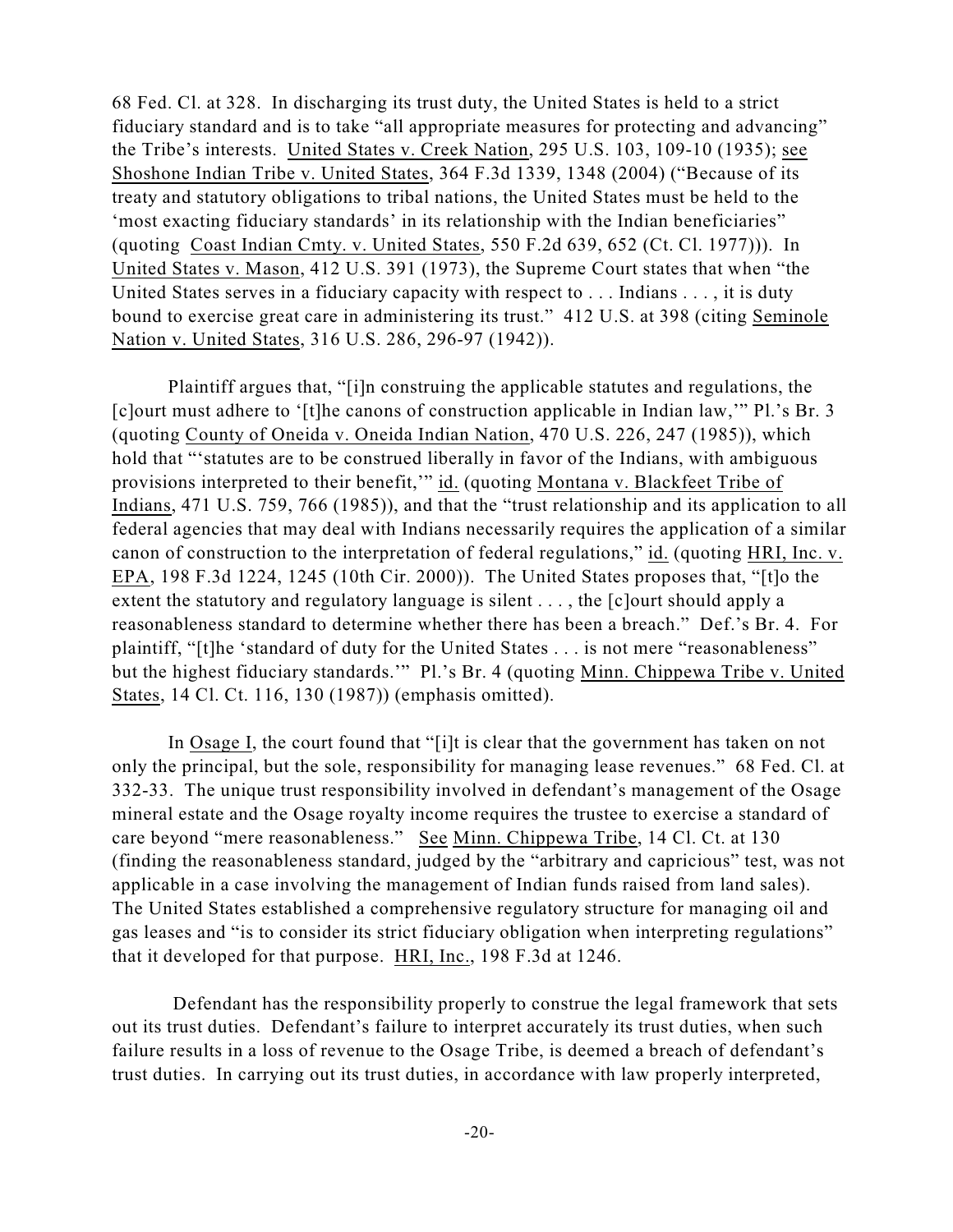defendant will be held responsible for exercising the care and skill that a trustee would exercise in the discharge of its responsibilities under exacting fiduciary standards. Shoshone, 364 F.3d at 1348. In cases where defendant, in discharging its responsibilities properly construed, put in place procedures to carry out those responsibilities, the court evaluates whether the procedures were reasonably calculated to result in compliance with the 1974 Regulations.

- B. Whether the Osage Agency Properly Interpreted the Regulations Establishing Royalty Value
- 1. Offered Price

Defendant argues that, because the term "offered price" is not defined in the regulations, it should be "deemed to have its ordinarily understood meaning." Def.'s Br. 7 (citing, inter alia, Perrin v. United States, 444 U.S. 37, 42 (1979); Demko v. United States, 44 Fed. Cl. 83, 87 (1999)). The court agrees that this well-established canon of statutory construction is applicable here. See, e.g., Fed. Deposit Ins. Corp. v. Meyer, 510 U.S. 471, 476 (1994) (FDIC v. Meyer) (citing Smith v. United States, 508 U.S. 223, 228 (1993) (noting that in the absence of a statutory definition, "we construe a statutory term in accordance with its ordinary or natural meaning")). The court also agrees with defendant that "[i]n contrast to a 'posted price,' an 'offered price' need not be made in writing or to all producers." Def.'s Br. 7. Under the 1974 Regulations, the term "offered price" was introduced as a means of capturing the market value represented by bonus or premium payments that were offered to some but not all producers by a major purchaser over the posted price. This interpretation was fully supported in the evidence at trial. See Defendant's Exhibit (DX) 2334-1 (letter from the Osage Agency notifying purchasers that, under the 1974 Regulations, "[i]f your company hasn't met the highest offered price for stripper oil, the oil lessees . . . are liable for additional royalty due on the difference between the price paid by your company and that paid by the major purchasers . . . who have offered a higher price in the Kansas-Oklahoma area"); Tr. 1296:23-1297:18 (Barker). 18

<sup>&</sup>lt;sup>18</sup> The "ordinarily understood meaning" of offered price was made clear by the BIA in 1994 when it stated that the purpose of the removal of the offered price term from the royalty value formula in the amendment of 25 C.F.R. § 226.11(a)(2) was "to eliminate premium, bonus, or other like payments from consideration in the calculation of the royalty price for crude oil in Osage County, Oklahoma." 59 Fed. Reg. 22,104 (emphasis added); see also Tr. 1059:1-13 (Hurlburt) (describing offered price as a bonus and explaining that under the royalty value calculation formula, "if a major purchaser offered a bonus to one lease or to a number of leases, it would have the same effect as if the major purchaser had published a higher price").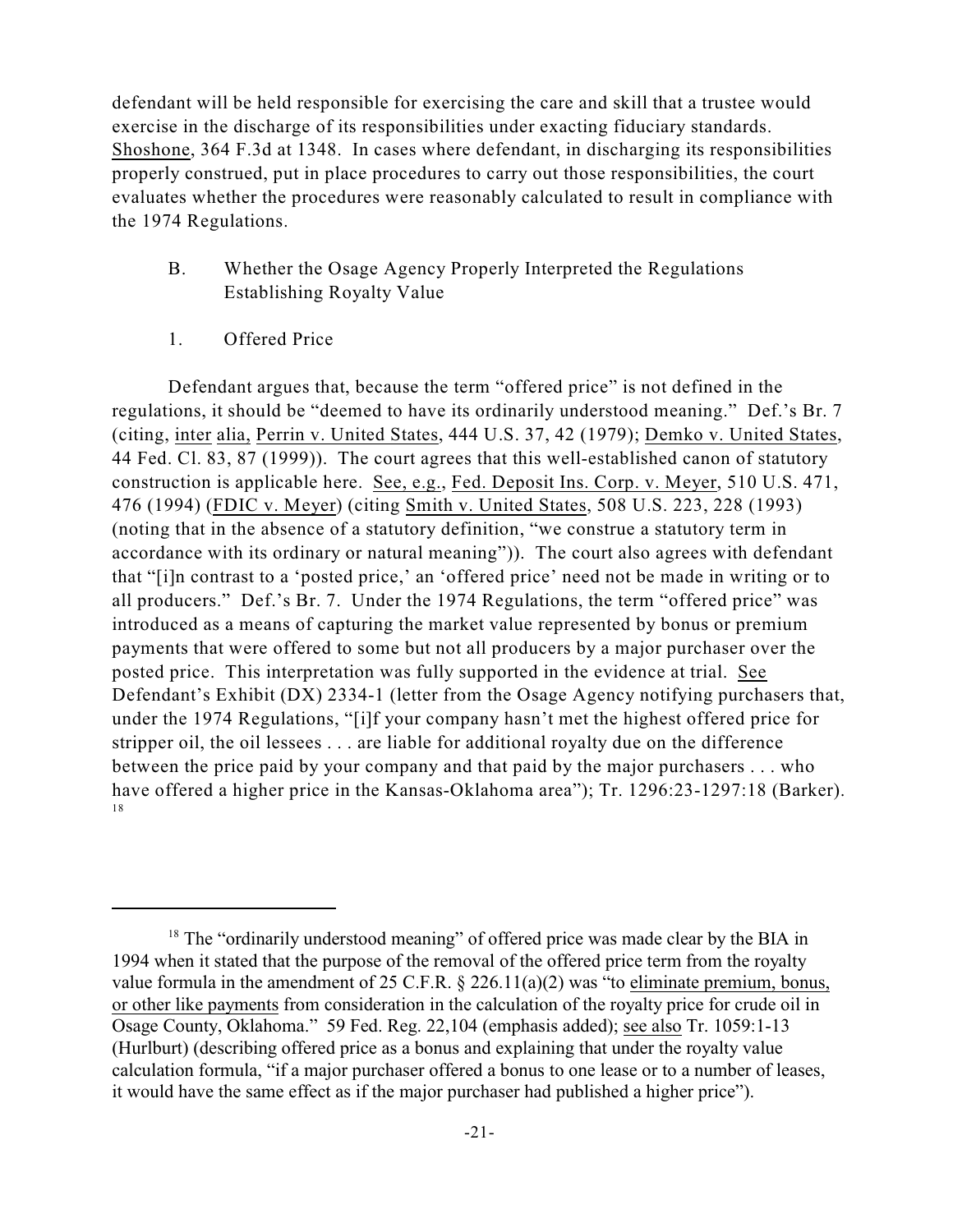Defendant attempted to jettison its own line of argument (supporting the ordinarily understood meaning of the term) and sought to impose a narrow definition of "offered price" by focusing solely on the meaning of the word "offer" within the context of mutual assent in contract law. See Def.'s Br. 7. According to defendant, "an 'offered price' is the price presented to a producer by a willing buyer for a given quantity and quality of crude oil. It sets the basis for royalty only as to those lessees to whom the offer was extended." Id. (citing Black's Law Dictionary 746 (6th ed. 1991); Restatement (Second) of Contracts, §§ 24, 52, 29 cmt. a (1981)) (emphasis added). Defendant does not explain any logical connection between its restrictive understanding of an offer under contract law and the use of an offered price, paid to a producer by a purchaser, as an indicator of market price in the calculation of royalty value; defendant simply asserts the existence of such a relationship. Id. (asserting that an offer "sets the basis for royalty"). Defendant's argument is based on the reasoning in Okie Crude Co. v. Muscogee Area Director, Bureau of Indian Affairs, 23 IBIA 174 (1993).

Plaintiff argues that defendant's construction of offered price as personal to the offeree, like that advanced by the IBIA in Okie Crude, 23 IBIA at 181, "would render the term 'actual selling price' surplusage . . . [b]ecause no rational seller would refuse the highest offered price." Pl.'s Br. 10. Defendant's expert on royalty calculation provided testimony that supports plaintiff's conclusion:

The Court: As a practical matter, Mr. Martin, would it ever be the case that the offered price would be higher than actual price?

Mr. Martin: Practically, no.

The Court: A rational lessee --

Mr. Martin: I can't imagine a situation in which a lessee would turn down a higher price.

Tr. 1413:14-20 (Martin).

As plaintiff correctly points out in opposition to defendant's construction, "it does not follow from the law of offer and acceptance that an offer to a third party is unable to serve as a measure of market value." Pl.'s Br. 10. While an offer under contract law may be personal to the offeree, see Restatement (Second) of Contracts §52 cmt. a; Def.'s Br. 7; but cf. Restatement (Second) of Contracts § 29 cmt. b (noting that "general offers" may "create separate powers of acceptance in an unlimited number of persons" depending on the interpretation of the offer), in the context of the oil industry, an offered price also represents a price above the posted price that a purchaser is willing to pay to secure its needed oil supply, see Tr. 1297:5-9 (Barker) (explaining that "[a]nytime [purchasers] paid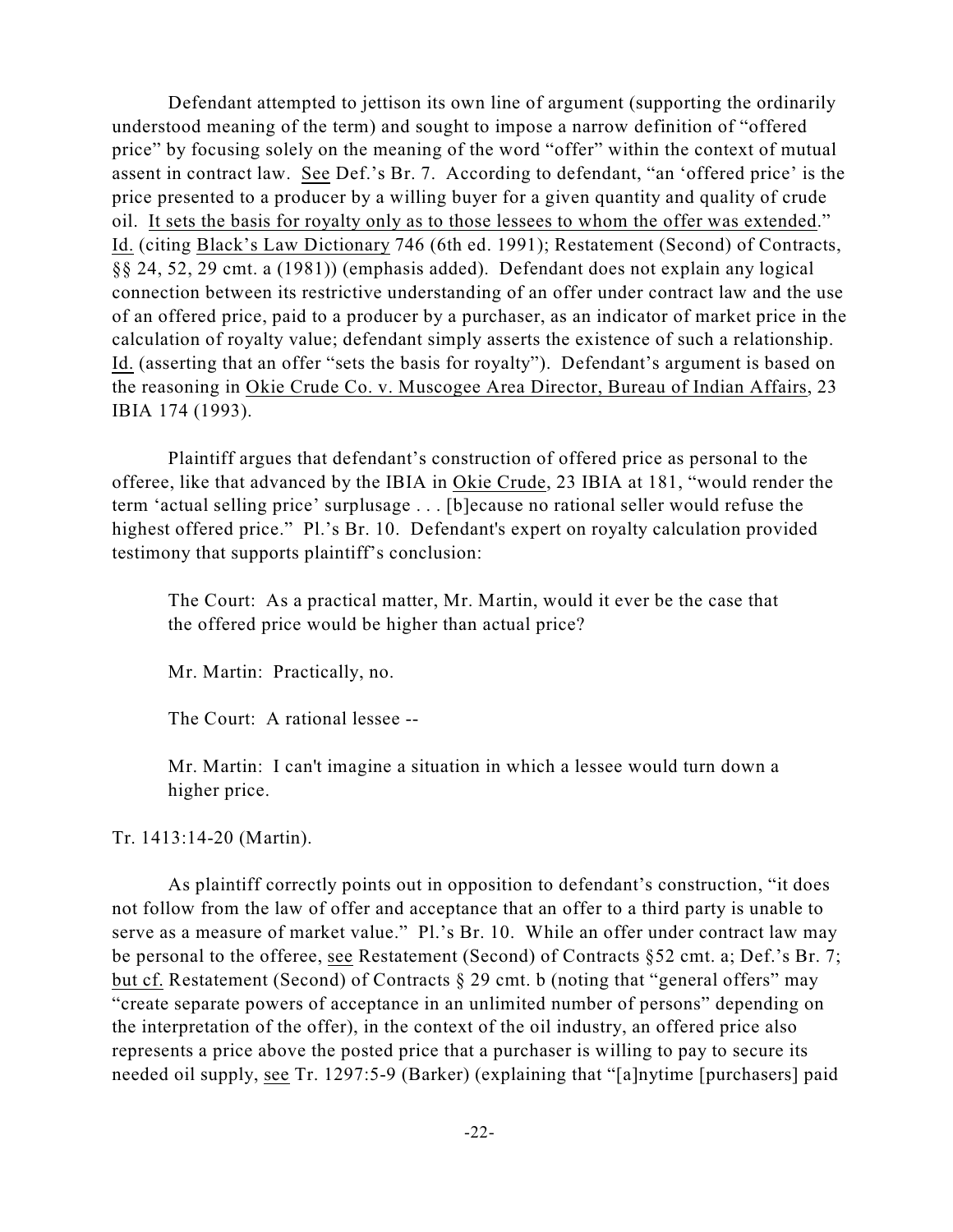a bonus it would have exceeded the highest posted price"). An offered price represents what a willing buyer is prepared to pay a willing seller for crude oil in the field "on the day of sale or removal." See 25 C.F.R. § 226.11(a)(2).

Once the bonus or premium offered by a major purchaser is paid to a producer (that is, once the offer is accepted), the offered price becomes a "realized" offer or actual selling price which, if higher than the highest posted price by any other major purchaser in the field "on the day of sale or removal," 25 C.F.R.  $\S$  226.11(a)(2), is used to calculate royalty value and determine royalty payments under the Osage Regulations during the Tranche One months. See Tr.1071:5-25 (Hurlburt) (testimony by Osage Agency supervisory petroleum engineer confirming that "the agency's policy under the 1974 regulations regarding bonuses is that if a bonus were paid by a major purchaser, and [if] that . . . posted price plus the bonus were higher than the highest posted price, that that would set the . . . royalty value floor for all Osage leases" and acknowledging that the Osage Agency was told to use this interpretation by the agency's solicitor from the Department of the Interior). Once accepted, the bonus or premium above the posted price becomes a valid indicator of the actual market price for crude oil. Tr. 1297:15-18 (Barker) (explaining that "[i]f [the bonus payment] was on the top 80 percent of the purchases,  $19$ <sup>1</sup> would have been considered an actual price and the additional royalty would be obtained from all the lessees a[s] a floor price").

Defendant nevertheless argues that its "interpretation of 'offered price,' as applying to those lessees who could have taken advantage of the offer, [i]s contemporaneous with the addition of the term 'offered price' to the Osage regulations in 1974[,]" and that, "[a]s such, it should be granted deference." Def.'s Br. 8 (citing Advanta USA, Inc. v. Chao, 350 F.3d 726, 728 (8th Cir. 2003); cf. Linda Newman Construction Co. v. United States, 48 Fed. Cl. 231, 235 (2000) ("Contemporaneous statements construing a contract, made before the dispute arose, are entitled to great weight.")). Defendant supports its interpretation with the correspondence found in DX2334 concerning additional royalty owed by lessees due to a \$0.15 per barrel bonus for stripper oil offered by Sun Oil over its posted price of \$14.15, making its offered price of \$14.30 the floor price upon which royalty would be calculated for stripper oil sold by all lessees. Id.; DX2334-1. Defendant presents its argument in the following terms:

[I]n 1976, the [Osage] Agency notified purchasers of Osage oil that "Sun Oil Company, along with several other major oil purchasers, offered fifteen cents per barrel over their posting for 'stripper oil' making the price being paid for 'stripper oil,' \$14.30 per barrel based on 40 degree gravity oil."

<sup>&</sup>lt;sup>19</sup>The "top 80 percent" of purchasers refers to the definition of major purchasers under the 1974 Regulations: a major purchaser was "any one of the minimum number of purchasers taking 80 percent of the oil in the Kansas-Oklahoma area." 25 C.F.R. § 226.1(h) (1986).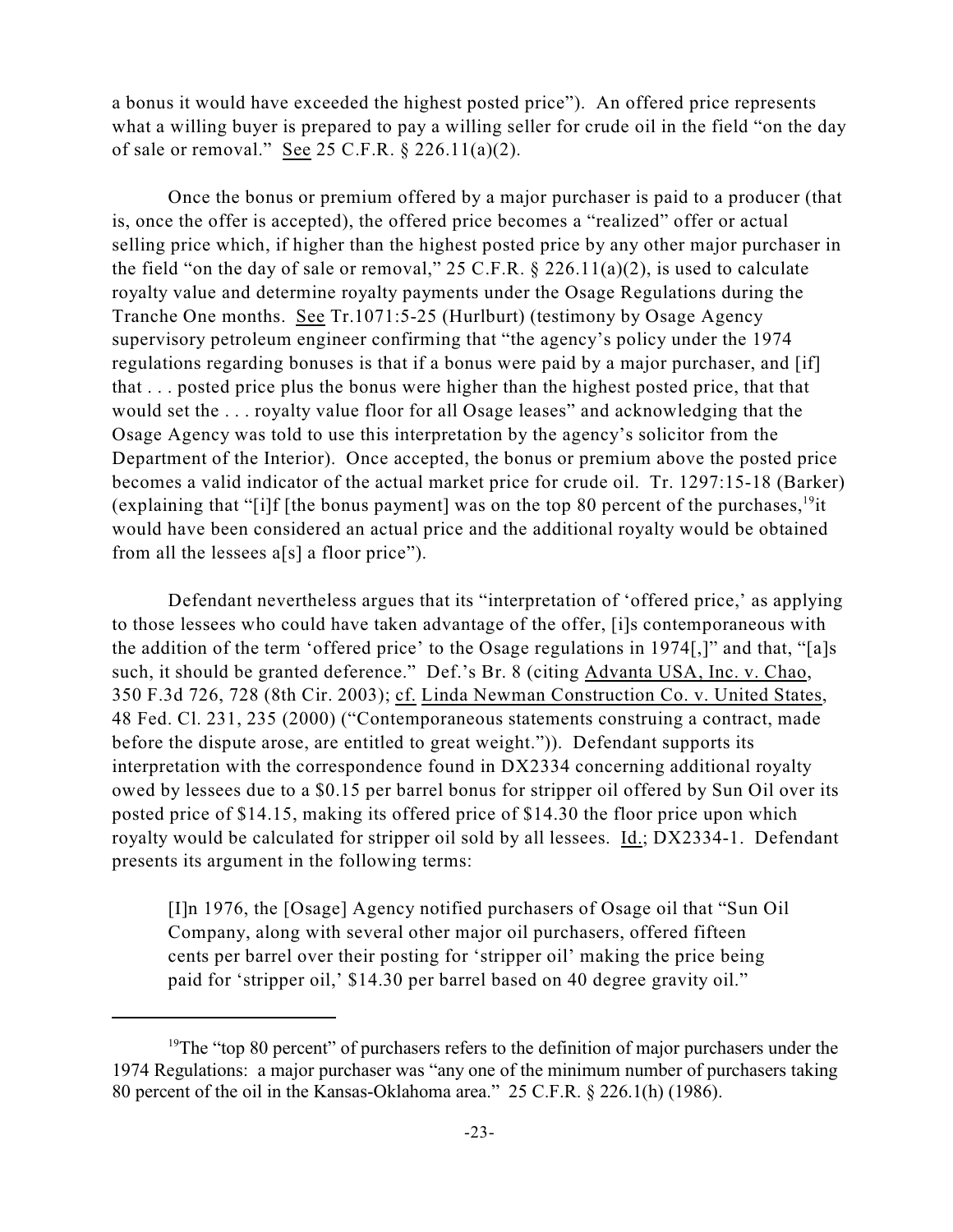DX2334-1. These offers were not in writing or broadly circulated, so they were not posted prices but, rather, were "offered prices." Id. Oil classified as "stripper" is oil from wells producing less than ten barrels per day; thus, any of the "majority" of oil producers on the Osage mineral estate that produced "stripper oil" could have received this offered price, and would have been required to pay royalty based on that available price if it was higher than the actual price they received. RT 1228:1-1230:11. This interpretation of "offered price," as applying to those lessees who could have taken advantage of the offer, was contemporaneous with the addition of the term "offered price" to the Osage regulations in 1974.

Def.'s Br. 8 (emphasis added). Plaintiff reads the facts presented in defendant's exhibit DX2334 quite differently. See Pl.'s Br. 3-4 (emphasis added). Plaintiff argues that

[i]n an attempt to project into the past its Okie Crude interpretation of "offered price," the United States misconstrues a 1976 form letter to purchasers, DX2334-0001 (cited in Def.'s Br. 8). But DX2334-0001 does not state, or even hint at, the Okie Crude interpretation of "offered price." To the contrary, DX2334 contains a number of other letters that show that the Osage Agency rejected that view. One company wrote to the Osage Agency to object to paying royalty based on Sun's offered price because "such a price is not being generally offered." DX2334-0014. After speaking with Newell Barker at the Osage Agency, however, the company agreed to pay additional royalty nonetheless: "Where we are the lessee of record, we will pay the additional 15 cents because we understand that our lease and government regulations require that we do so." DX2334-0015.

Plaintiff Osage Nation's Response to Defendant's Post-Trial Brief (Pl.'s Resp.) 3-4 (emphasis omitted). The court concurs with plaintiff's review of the evidence on the point. Plaintiff went on to note that defense counsel, "after a series of leading or nearly leading questions at trial," was unable on direct to get its witness to unambiguously endorse defendant's position that the fifteen cent bonus was generally available to all lessees who produced oil of that quality. Id. at 4 (citing Tr. 1230:1-5 (Barker)). In fact, defendant's witness underscored both the likelihood that the bonus was not offered to all producers as defendant contends, and that, regardless of who was or was not offered the bonus, Sun Oil's offered price would set the floor for royalty value and all lessees who had not yet paid on the higher amount would be assessed additional royalty. Tr. 1227:9-16, 1229:5-1230:5 (Barker).

Defendant's Counsel: Now based on your experience in the industry, as well as the years you were the Chief of the Minerals Branch, remember, we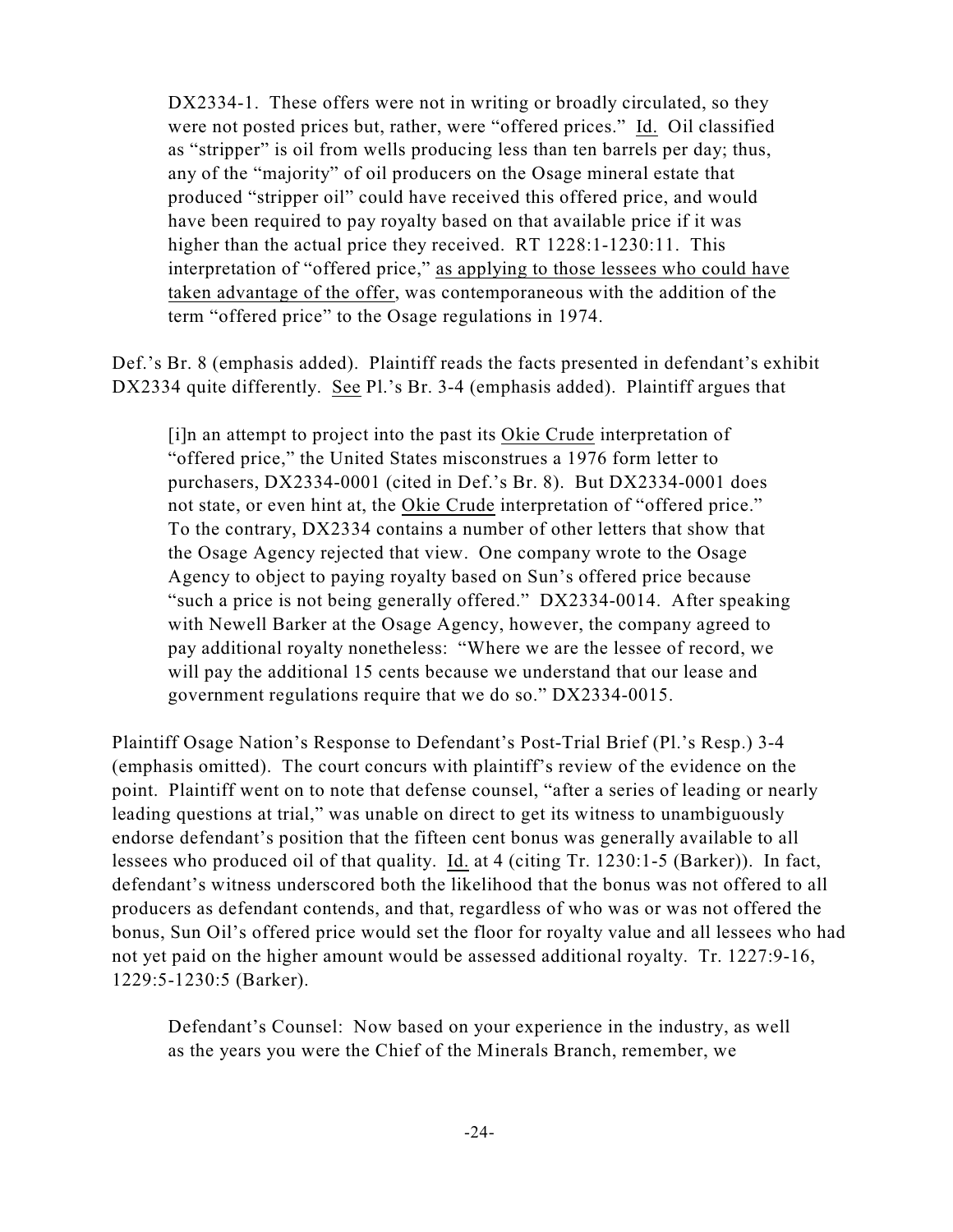talked about the market value concept a little earlier? Do you believe that a price of \$14.30 would be indicative of the market value of stripper oil?

Mr. Barker: Well, I have to say it was, because that's what was offered.

Defendant's Counsel: Do you have any reason to believe that any lessee that possessed stripper oil on October 27, 1976 would not get this price for stripper oil?

Mr. Barker: In Osage County, it's possible that someone may not offer that additional amount.

. . . .

Defendant's Counsel: Do you believe that the price reflected in this document was generally offered to anyone that possessed stripper oil at the time?

Mr. Barker: I'd say it should be, yes; and if it wasn't, we would assess an additional amount.

Tr. 1229:5-17, 1230:1-5 (Barker) (emphasis added).

Mr. Barker's testimony is fully borne out by the documentary evidence. Contrary to defendant's argument that Sun Oil's offered price was generally available to all producers of stripper oil, the letters and notes included in DX2334 confirm that other purchasers were reluctant to match Sun Oil's bonus. The letter sent by the Superintendent of the Osage Agency, see DX2334-0001, to a list of twenty-one purchasers, see DX2334-0006, is dated October 27, 1976. In the letter, the Superintendent first explains the change in the royalty provisions under 25 C.F.R. § 183.11 to include the "highest posted or offered price by a major purchaser in the Kansas-Oklahoma area" and then announces the Sun Oil bonus and its implications:

Effective September 1, 1976, Sun Oil Company, along with several other major oil purchasers, offered fifteen cents per barrel over their posting for "stripper oil" making the price being paid for "stripper oil", \$14.30 per barrel based on 40° gravity oil.

Under the regulations, Osage oil lessees are required to pay royalty on oil based on the highest [posted] or offered price as explained above. If your company hasn't met the highest offered price for stripper oil, the oil lessees from whom you purchase "stripper oil", are liable for additional royalty due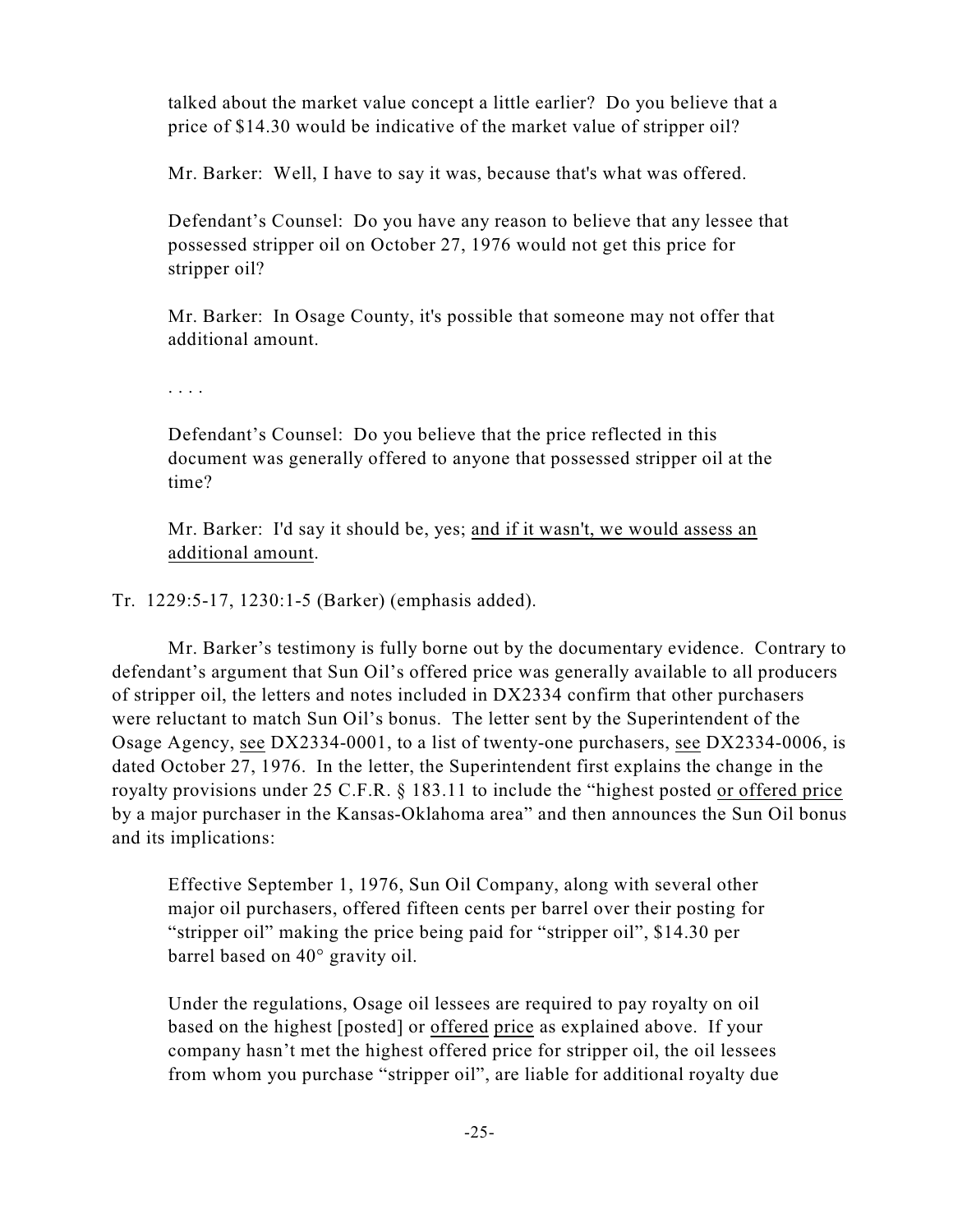on the difference between the price paid by your company and that paid by the major purchasers, who have offered a higher price for "stripper oil" in the Kansas-Oklahoma area.

#### DX2334-0001.

It is clear that when it was first made, Sun Oil's bonus offer was limited to the sales contract cited in DX2334-0013. Other major purchasers, including Phillips Petroleum, Atlantic Richfield, ARCO, Bigheart Pipe Line Co. and Osage Oil & Transportation Inc. were reluctant to meet the bonus amount. DX2334-0008. Over a month after Sun Oil's fifteen cent bonus offer was known to the Osage Agency, Atlantic Richfield continued to maintain its position that it would not offer the bonus to producers from whom it purchased oil. In a letter to the Osage Agency, James E. Woolley acknowledges receipt of the letter from the Osage Agency (DX2334-0001), but refuses to adopt the Sun Oil bonus, stating, in pertinent part:

Atlantic Ritchfield's policy is to be competitive with the highest prices being paid for stripper crude and we believe our posted price of \$14.15 per barrel for 40° gravity Oklahoma Sweet crude is a competitive price.

We do not dispute your statement that Sun may be paying fifteen cents per barrel above its posted price, however, we do suspect that such price is not being generally offered and, thus, will not be considered as sufficient grounds for increasing our posted price at this time.

DX2334-0014 (Letter from James E. Woolley). Atlantic Richfield did not consider the Sun Oil bonus to be "generally offered" and did not make that offered price available to the lessees from which it purchased stripper oil.

Defendant simply fails to acknowledge the fact, amply supported by the evidence, that the bonus offered initially by Sun Oil to its producers and only later offered by a number of other purchasers, was not available to all producers. See Def. Br. 8 (asserting that "any of the majority of oil producers on the Osage mineral estate that produced stripper oil could have received this offered price, and would have been required to pay royalty based on that available price if it was higher than the actual price they received") (internal quotations omitted). Defendant concludes its argument for its interpretation of the offered price term by stating that "royalty payments to the Osage Tribe were based on the higher of either  $(1)$  the price the lessee actually received for its oil, or  $(2)$  the price(s) offered and available to the lessee from major purchasers located in the Kansas-Oklahoma area." Def.'s Br. 8 (emphasis added). As plaintiff correctly notes, "the United States is compelled to add language to its regulations . . . to even state its position." Pl.'s Resp. 3.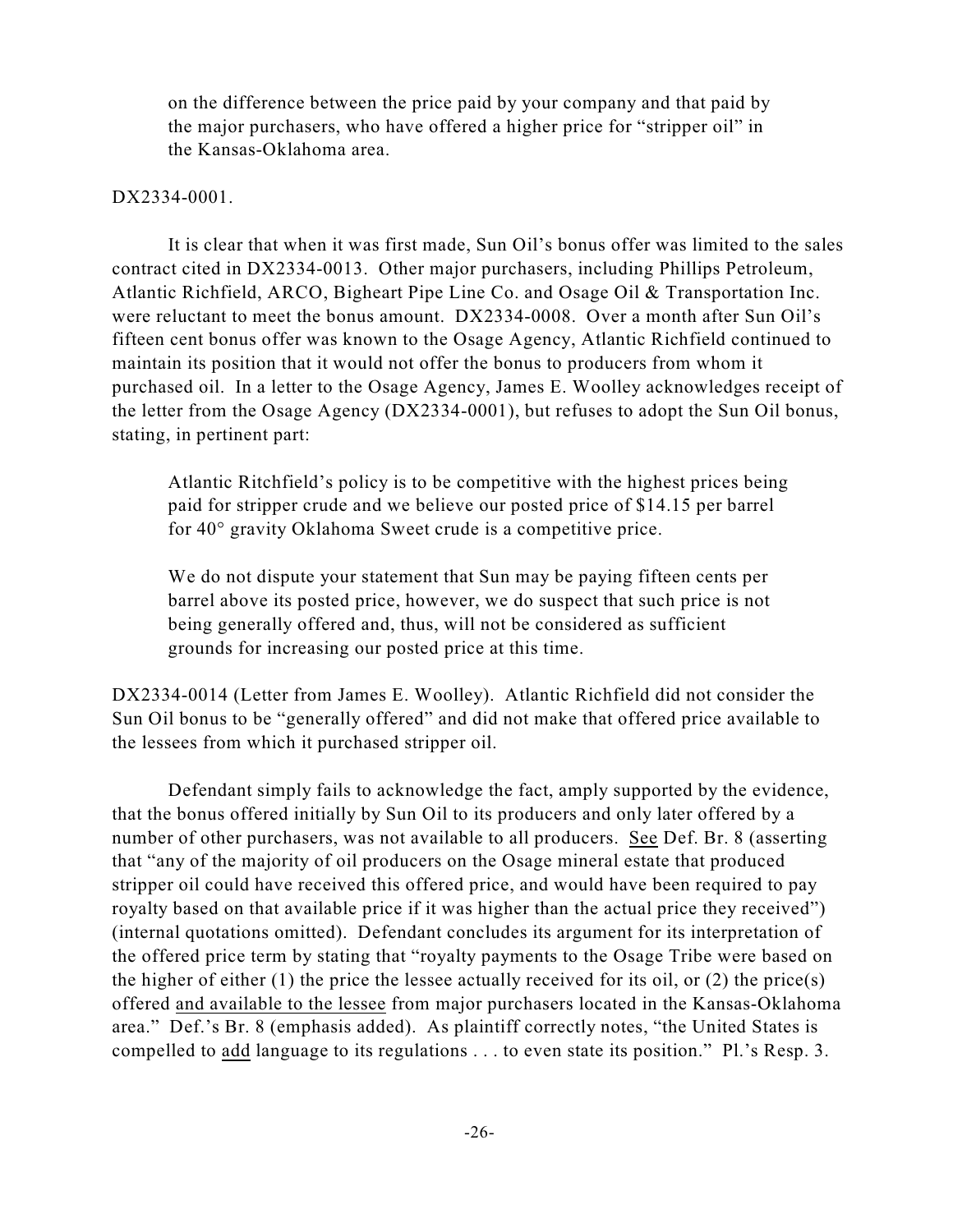Defendant's own evidence and the testimony of its witnesses on direct defeat its attempt to distinguish a "generally available" offered price from a "limited availability" offered price as a means of salvaging its restricted interpretation of the offered price term for calculating royalty value. Def.'s Br. 7-8, 12 n.9. Atlantic Richfield did not accept Sun Oil's offered price and did not offer a bonus to producers from whom it bought oil. DX2334-0014. In a subsequent clarification, Atlantic Richfield's Woolsey explained that "[m]y letter of November 4 relates only to those leases where Atlantic Richfield is the purchaser and not the lessee or record. Where we are the lessee of record, we will pay the additional 15 cents because we understand that our lease and government regulations require that we do so." DX2334-0015 (emphasis added). Atlantic Richfield clearly refused to offer the bonus or pay the additional royalty on the bonus for producers from whom it purchased oil. It would pay the additional royalty only on the oil it produced in its own right as a lessee, because, it acknowledged, "we understand that our lease and government regulations require that we do so." Id.

From the testimony presented at trial, trial exhibits, and deposition testimony, it is clear that neither the Osage Agency nor the parties engaged in the buying and selling of Osage oil understood the offered price term in the royalty value formula in the restricted sense advocated by defendant and later adopted by DOI. Defendant would have breached its trust duty properly to interpret the law if it had followed the interpretation of "offered price" now urged by the government.

Perhaps in an attempt to find some coherence between its narrow reading of the offered price term as limiting the payment of royalty only to offered prices available to the lessee, and the other parts of the royalty value formula provided in 25 C.F.R. § 226.11, defendant also advances a new interpretation of the geographic region of reference for setting market prices. See Def.'s Br. 8, 11 & nn.7-8. According to defendant's proposed reading of 25 C.F.R. § 226.11 (1974), "[t]he phrase 'in the Kansas-Oklahoma area' should be read to modify the term "major purchaser," and not "posted or offered price." Def.'s Br. 11. Defendant characterizes its new interpretation as a "workable 'plain language' interpretation of 25 C.F.R. section 226.11(a)," id., while acknowledging that its new interpretation is in conflict with the position it had advanced earlier in litigating this case when "the United States suggested that the phrase 'in the Kansas-Oklahoma area' modified the posted and offered price terms," Def.'s Br. 11 n.7. Defendant explains that "[t]he revised and more appropriate interpretation set forth herein resolves the impossibilities inherent in the alternative interpretation of the regulation, and takes into account the plain language and practical application of the terms." Id. "Such an interpretation," defendant argues, "avoids the factual and legal 'impossibility' problems that arise if the Osage Agency had to seek all offered and actual prices in the Kansas-Oklahoma area." Def.'s Br. 11.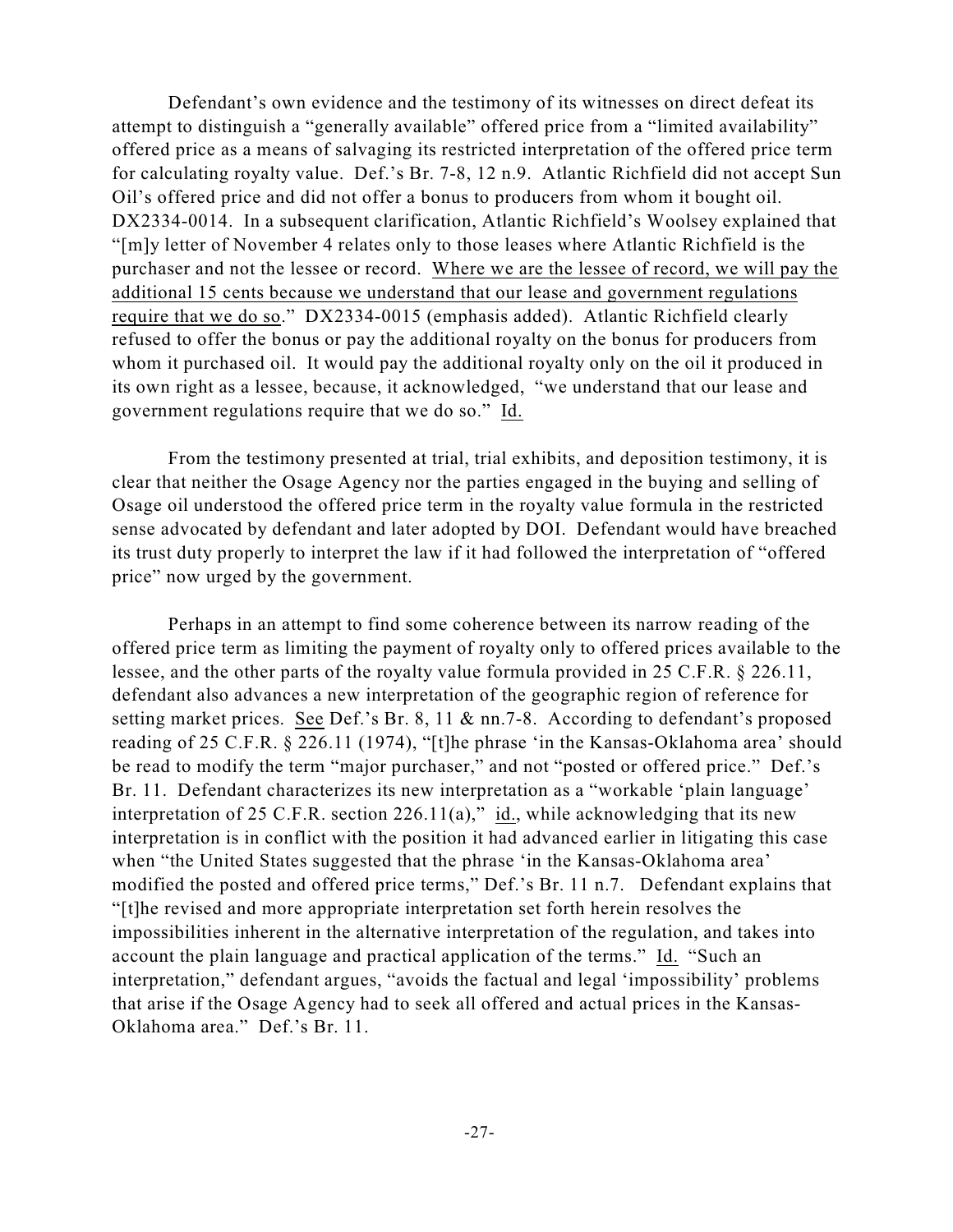The court disagrees. Defendant offers no support for an interpretation that is inconsistent with the testimony regarding long-established agency practice by Osage Agency officials who were personally involved in identifying major purchasers and determining highest posted and offered prices in the Kansas-Oklahoma area. See, e.g. Tr.1204:5-1205:11 (Barker) (confirming that the highest posted price determination was based on prices posted by major purchasers anywhere in the Kansas-Oklahoma area and that this was the agency's practice during the entire time period covered by Tranche One); Tr. 1024:19-1027:25 (Hurlburt) (explaining the procedure for determining major purchasers and highest posted prices); Tr. 1053:21-25 (Hurlburt); see also DX886 (memorandum detailing the procedure to follow in selecting the highest posted price). The plain meaning of the terms in 25 C.F.R.  $\S$  226.11(a)(2) as understood by the BIA and the parties was stated succinctly in the 1976 letter from the Superintendent of the Osage Agency to purchasers informing them of the new royalty value formula and its implications for the calculation of royalty due the Osage Tribe for stripper oil sales. The letter, written two years after the addition of the offered price term and the revised major purchaser definition to the regulation, stated, in pertinent part, that "[i]f your company hasn't met the highest offered price for stripper oil, the oil lessees from whom you purchase "stripper oil," are liable for additional royalty due on the difference between the price paid by your company and that paid by the major purchasers, who have offered a higher price for "stripper oil" in the Kansas-Oklahoma area." DX2334-0001 (emphasis added). Defendant's self-styled "revised and more appropriate interpretation" of the major purchaser term in the royalty value formula, Def.'s Br. 11 n.7, raises the question of why the BIA would choose to require a monthly major purchaser analysis based on all purchases in the Kansas-Oklahoma area if only posted and offered prices available to each lessee in Osage County could be used for setting royalty value. Defendant provides this answer: "By looking to major purchasers in the broader area, the regulations ensured that prices on which royalties were to be based were those from purchasers with the resources to acquire the oil available from the Osage County lessees at the offered or posted prices." Def.'s Br. 11 n.8. As presented in defendant's exhibit DX2334, major purchasers in Osage County included Texaco, Atlantic Richfield, Sun Oil Company, Phillips Petroleum, Koch Oil, Kerr-McKee, Gulf Oil, and Bigheart Pipe Line Corporation. Osage County was one of the largest oil producing counties in the United States. Tr. 84:13-21 (Reineke). Defendant provides no support of any kind for its explanation, nor does it provide any evidence that the Osage Agency ever used or contemplated the use of the data generated by the major purchaser analysis to disqualify purchasers from buying oil in Osage County or to bar them from submitting posted price bulletins for the use of Osage producers.

Defendant suggests that the elaborate monthly major purchaser analysis undertaken by the Osage Agency was done somehow to protect Osage lessees or perhaps the Osage Tribe as lessor from unscrupulous purchasers who would post prices beyond what they could afford to pay. Def.'s Br. 11 n.8. The court does not accept defendant's contrived "credit check" theory of the Osage Agency's monthly analysis of regional crude oil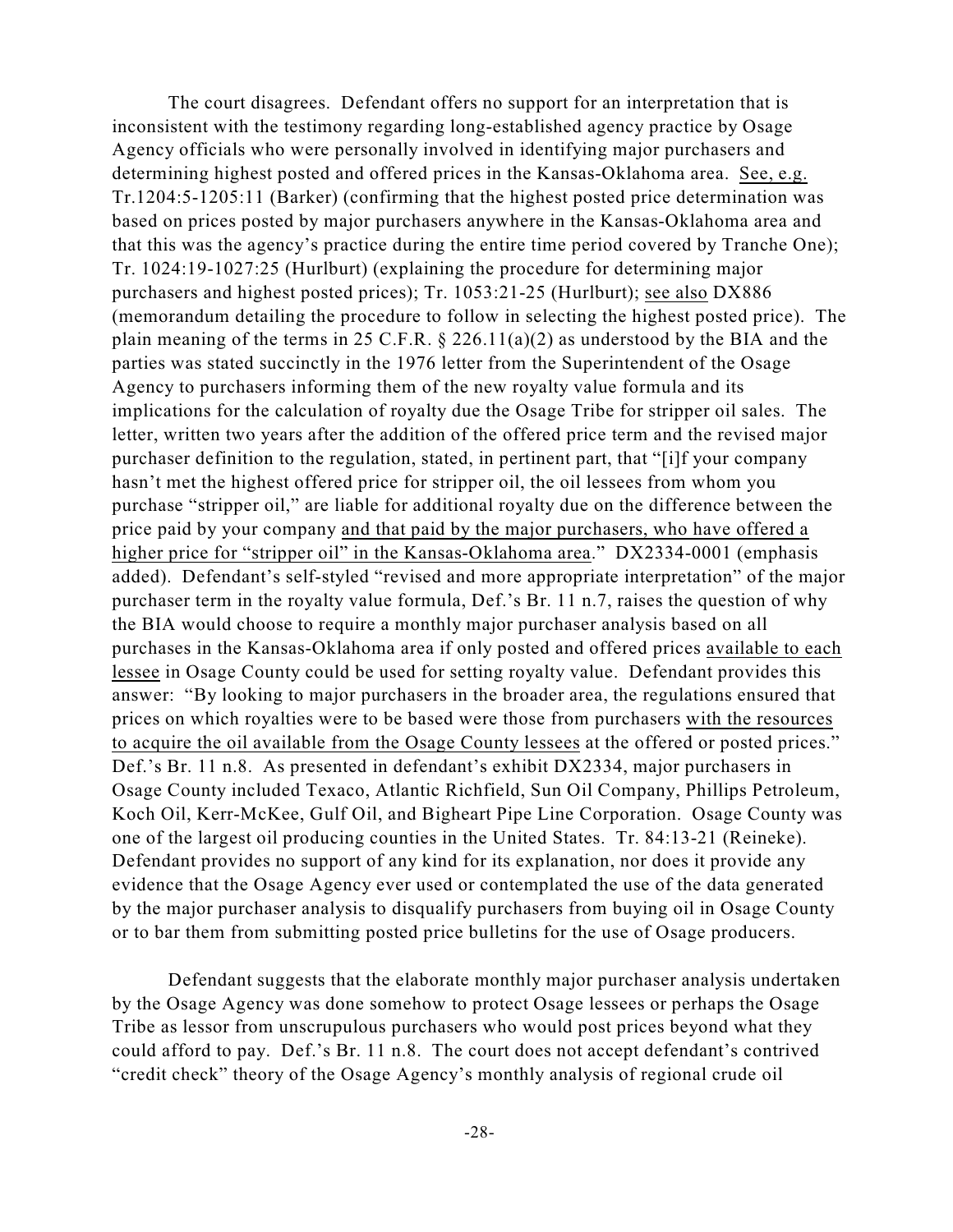purchases and posted price data. An agency can depart from established practices and a previous interpretation of regulatory language if it explains adequately why it is doing so. See British Steel PLC v. United States, 127 F.3d 1471, 1475 (Fed. Cir. 1997). Here, however, the court is presented not with a change in interpretation of an agency's regulations made by the agency itself in the course of executing its mandate, but with a wholly novel re-interpretation of the regulations that was never formally adopted by the agency or made part of its practice while the regulations in question were in effect. The court follows the interpretation of the regulations that is consistent with their plain meaning.

As to "offered price," the 1974 Regulations mean what they say. Plaintiff is entitled to royalties for the Tranche One leases in the Tranche One months based on the higher of "the actual selling price, or the highest posted or offered price by a major purchaser in the Kansas-Oklahoma area . . . on the day of sale or removal." 1974 Regulations (emphasis added).

## 2. Application of Gravity Adjustments

The parties agree about the history of the term "posted price," see Stip. of Fact  $\P$  5, but disagree as to whether the Osage Regulations allow downward adjustment of posted prices based on the gravity of oil or other quality considerations in the calculation of royalty. Compare Pl.'s Br. 26 ("Nothing in the language of the Osage Regulations requires that Royalty Value be adjusted based on the gravity of the oil.") with Def.'s Br. 13 ("By its very nature, a posted price bulletin is an instrument that communicates to producers in a given field the pricing information that an oil company will pay for particular grades of crude oil."). The gravity of crude oil is a measurement of its specific gravity expressed in degrees on a scale developed by the American Petroleum Institute (API). PX751-0011; Williams & Meyers 53 ("On the API scale, oil with the least specific gravity has the highest API gravity. Other things being equal, the higher the API gravity, the greater the value of the oil.").

Plaintiff argues that the Osage Regulations, which do not expressly use language to tie royalty value to the quality of the oil being sold from the leases, are unique as compared to other "royalty schemes" that include provisions linking royalty value to "oil of like quality." Pl.'s Br. 27 (citing Tr. 103:17-25 (Reineke)). Plaintiff contends that "[t]he absence of limiting language such as 'oil of like quality' in the Osage Regulations indicates that Royalty Value is not a function of quality but rather [of] the prices being paid, offered, and posted for all the different types and qualities of oil being produced in Kansas and Oklahoma." Pl.'s Br. 27. Plaintiff concludes from this that "[i]ndustry practice is not relevant here given the uniqueness of the Osage regulations." Id.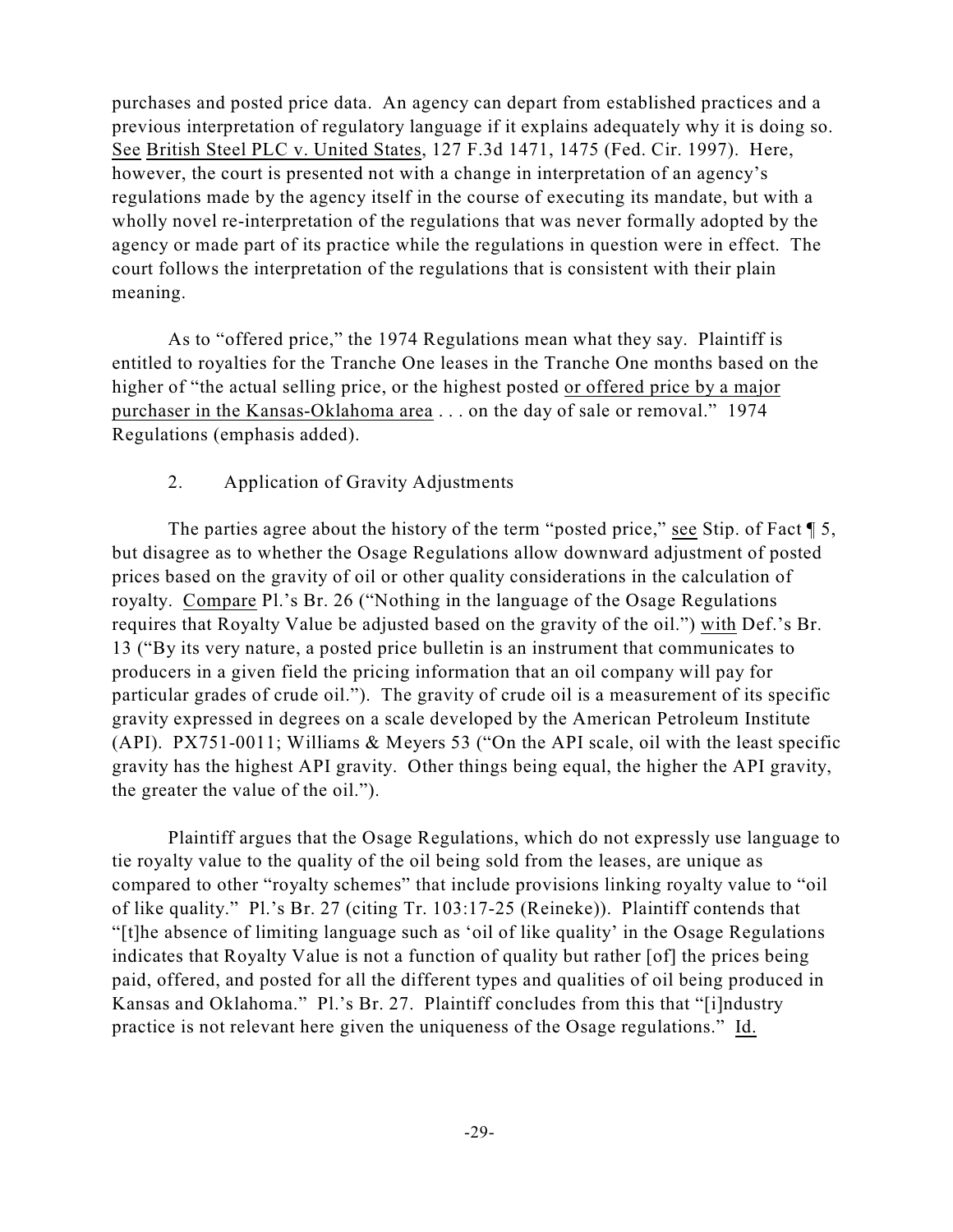Plaintiff's argument appears to the court inconsistent with the stipulations of fact agreed to by the parties. Stip. of Fact ¶ 5 ("'Posted prices' are so named because in former times a prospective purchaser (usually a refiner) would tack a sheet to a post in a producing field stating how much it might be willing to pay for a crude oil or blend of oils of standardized quality (e.g., Oklahoma Sweet, West Texas Intermediate, Louisiana Light)."). The stipulation of fact attests to a long-established practice in the industry of offering different prices according to the quality of the crude oil produced. Id. Plaintiff does not contest the fact that gravity adjustments are a standard practice used by purchasers to set market value for different quality of oil, Tr. 221:11-19, 223:11-224:4 (Reineke), but instead argues that the common understanding of posted price as including price adjustments for gravity may be followed in setting the payment owed the producer for its oil, but should be ignored when calculating the royalty owed the Tribe for that same oil. See Pl.'s Br. 27.

Plaintiff's construction of the posted price term in the regulation is at odds with both the historic practice of the industry and with the long-standing construction of the regulations by the Bureau of Indian Affairs, whereby royalty was based on the higher of the "actual market value" of the oil or a floor price based on a guaranteed minimum, see 1912 Regulations ¶ 20(a), or posted price, see 1915 Regulations Form B ¶ 2, or the higher of either the posted or offered price, see 1974 Regulations 25 C.F.R. § 183.11(a)(2), made by a qualified purchaser. The language employed in the regulations should be "construe[d] in its natural and obvious sense." United States v. Shreveport Grain & Elevator Co., 287 U.S. 77, 84 (1932) (citation omitted). The laws of construction applied to statutes are applicable here as well. See also 1A Norman J. Singer, [Sutherland] Statutes and Statutory Construction 722-23, § 31:6 (6th ed. 2002) ("It is obvious, that inasmuch as a regulation is a written instrument the general rules of interpretation apply."). It is precisely in circumstances such as found here, where long-continued practices specific to a highly specialized trade or industry are at issue, that widely shared and understood industry usage is most readily incorporated into the terms of an agreement. Robinson v. United States, 80 U.S. 363, 366 (1871) ("Parties who contract on a subject-matter concerning which known usages prevail, by implication incorporate them into their agreements, if nothing is said to the contrary."). Plaintiff's argument turns this basic principle on its head: because the ordinary practice of adjusting posted prices according to the gravity of the oil was not expressly stated, it should not be followed. Plaintiff produces no authority for its argument and cites only to the trial testimony of its expert on royalty calculation for support. Pl.'s Br. 27 (citing Tr. 99:10-100:13 (Reineke)).

Defendant's evidence demonstrates that the posted price bulletin prepared by purchasers during the Tranche One period typically included tables showing the price adjustment by gradation of gravity of the oil. Tr. 1391:21- 1392:24 (Martin) (explaining that "[a]ll of the . . . [posted] price bulletins . . . as well as the Platt's publication that has the prices in it give a gravity scale that goes along with that reference posted price of 40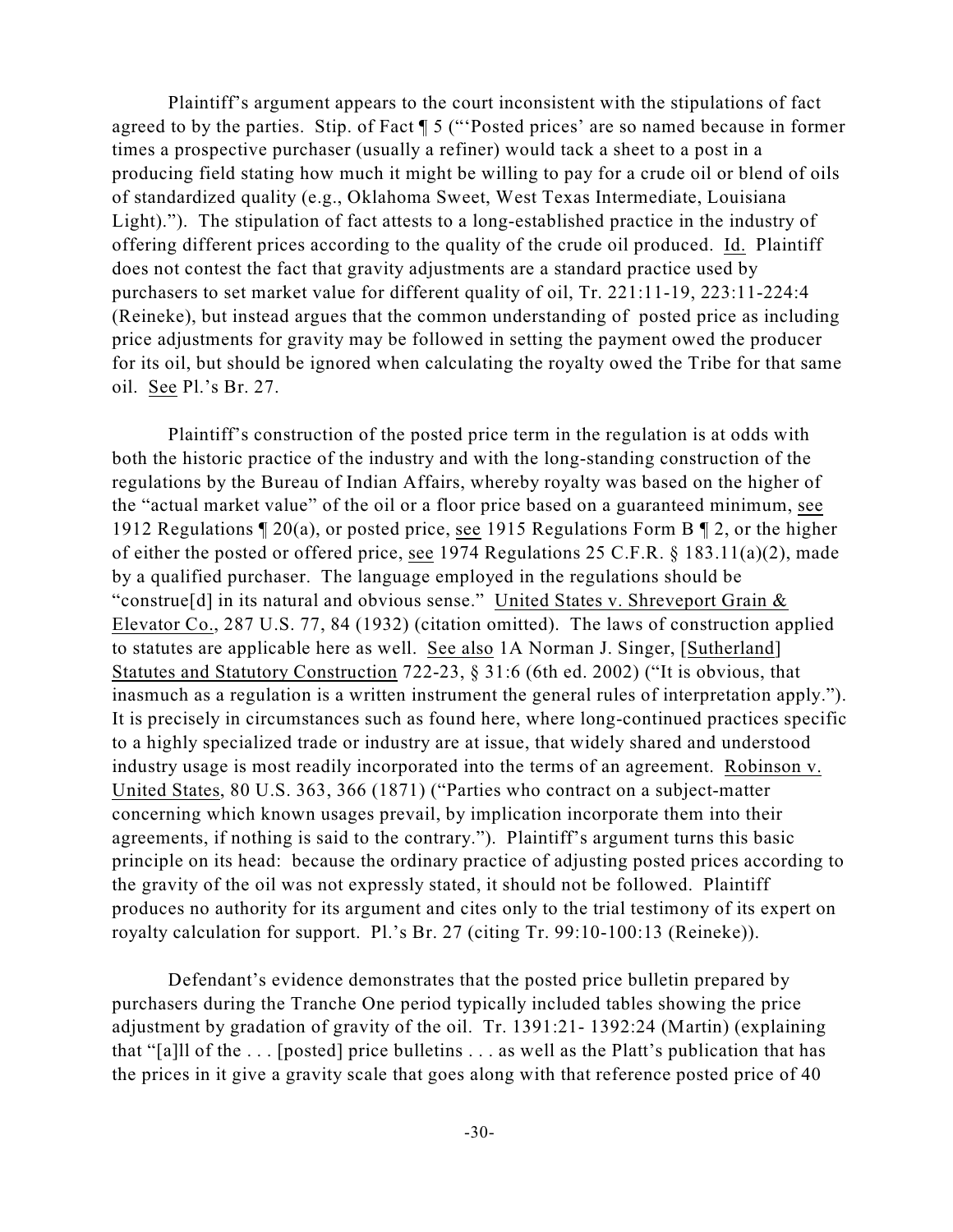degrees API"); Tr. 1201:6-1202:12 (Barker) (explaining the 40-degree API benchmark for crude oil and the lower market value of lower gravity oil); Tr. 1312:1-5 (Barker) ("The regulations say that you have to get your income based on the highest posted price. And not only that, but that's general throughout the industry. I mean, this has been going on [for] years, and the price of the oil was always valued on the gravity."); DX2360 (posted price bulletin prepared by Osage Agency informing purchasers and lessees of highest posted price by major purchasers by time period, with attached gravity scale showing highest posted price at different levels of gravity). Even plaintiff's expert concedes that adjusting posted prices according to the gravity of the oil purchased is a standard industry practice recognized and facilitated by the American Petroleum Institute through the establishment of a standard for gravity measurement. Tr. 220:22-221:22 (Reineke) ("A gravity adjustment is on price bulletins that a purchaser publishes and says that if the gravity is, for instance, less than 35 degrees, they will deduct 10 cents per tenth of a degree or 10 cents per degree or something . . . . The American Petroleum Institute devised a gravity scale and . . . the median or the good stuff is at 40 degrees . . . .").

The court agrees with defendant's conclusion that "the [Osage] Agency, in construing 'posted price' in the regulations, properly allowed price adjustments to reflect degrees of gravity." Def.'s Br. 13. Plaintiff has not demonstrated that the Osage Agency's construction was not in accordance with the regulations. Defendant did not breach its trust duty to collect royalties under the leases by allowing price adjustments to reflect degrees of gravity.

3. Simultaneous Sales from Same Lease

Plaintiff also claims that the United States failed to collect royalty from lessees based on the highest selling price from a lease when there were simultaneous sales from the same lease that yielded different prices for the oil. Pl.'s Br. 20. The royalty value formula included a special provision for calculating royalty on "simultaneous sales" of oil from the same lease:

[S]ettlement shall be based on the actual selling price, or the highest posted or offered price by a major purchaser in the Kansas-Oklahoma area whichever is higher on the day of sale or removal. Where different prices are paid simultaneously for oil from a lease and the highest such price exceeds the higher of the aforementioned prices, then that price shall be the basis of royalty on all oil from said lease.

25 C.F.R. § 226.11(a)(2) (emphasis added). Plaintiff's expert testified that he had found evidence of simultaneous sales on two leases for two Tranche One months. Tr. 237:1-9 (Reineke); see PX751-0029 to 30. The analysis of the simultaneous sales issue is presented in the section headed "Failure to Apply Unregulated Prices" in its expert report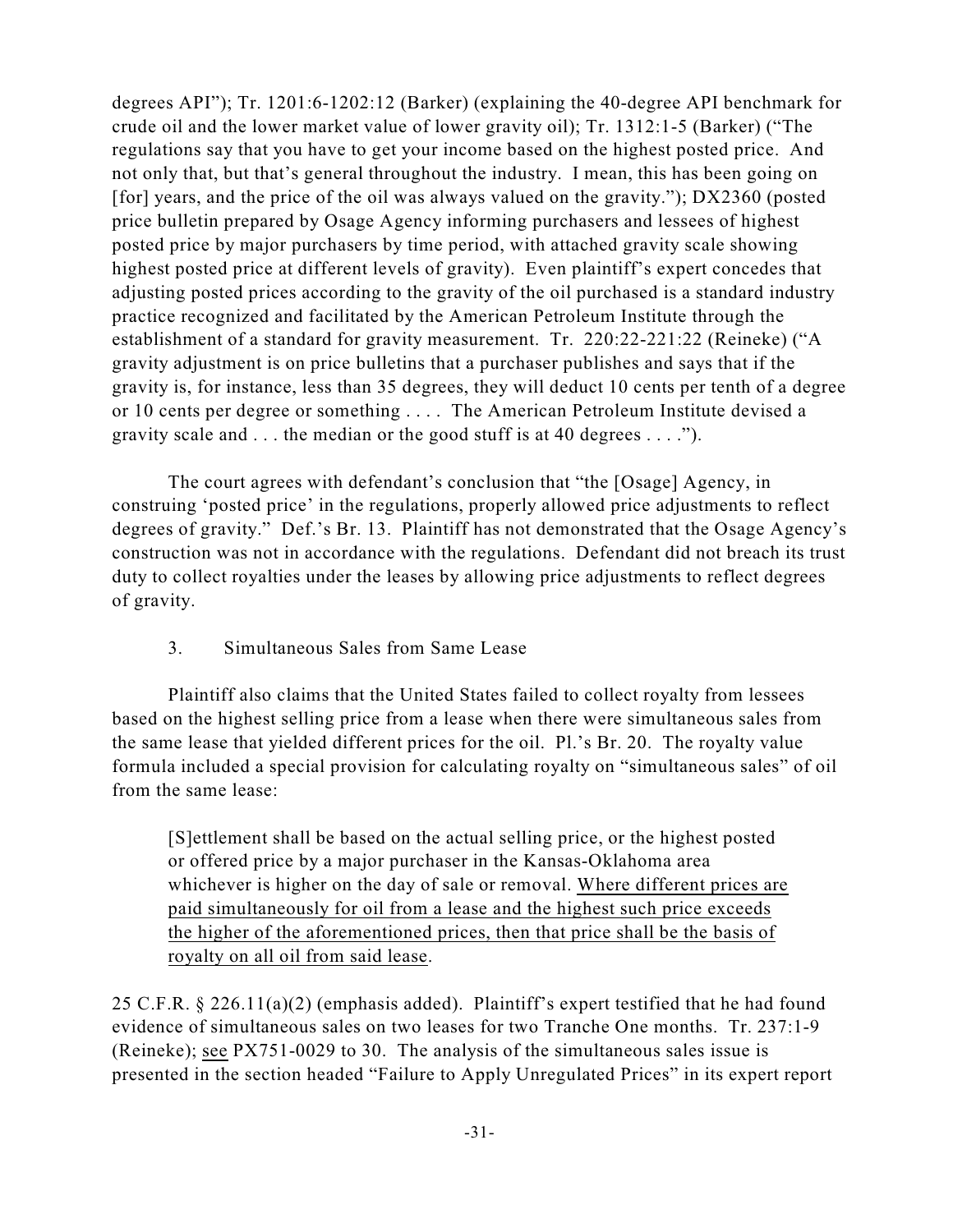on royalty calculation. PX751-028. The prices reported by plaintiff appear to differ most significantly between the relatively low prices for sales from non-waterflood portions of a lease and the substantially higher prices from the waterflood portion of a lease. Pl.'s Br. 21. The term "waterflood" refers to a "method of recovering additional quantities of oil by injecting water underground for the purpose of 'washing' the oil out of the reservoir rock and into the bore of a producing well." Stip. of Fact ¶ 6. The use of water injection wells is a common recovery practice associated with stripper wells. See, e.g., DOE Stripper Well Litigation, 690 F.2d at 1382 (noting that the Federal Energy Administration (FEA) interpreted the stripper well regulations to exclude water injection wells from the well count in calculating "average daily production" per well). This supports defendant's contention that "[s]imultaneous sales on the same lease at different prices occurred only during the price-control era." Def.'s Resp. 7 n.14.

Plaintiff's evidence of its liability claim regarding royalty collections from simultaneous sales of oil from the same lease appears to the court to depend on the use of unregulated prices for oil in setting royalty value for oil sales subject to regulation. The court agrees that plaintiff is entitled to have royalties calculated on unregulated prices. See infra Part III. However, plaintiff has failed to demonstrate that defendant breached its trust obligations to plaintiff by failing to collect royalties on simultaneous sales in violation of law except with respect to violations related to price controls.

C. Whether the Osage Agency Verification Procedures Were Reasonably Calculated to Result in Compliance With the Regulations

Royalty value during the Tranche One months was defined in the regulations as "the actual selling price, or the highest posted or offered price by a major purchaser in the Kansas-Oklahoma area whichever is higher on the day of sale or removal." 25 C.F.R. §  $226.11(a)(2)$ . A "major purchaser" under the 1974 Regulations was defined as "any one of the minimum number of purchasers taking 80 percent of the oil in the Kansas-Oklahoma area." 25 C.F.R. § 226.1(h). There is little disagreement between the parties regarding the meaning of the term "actual selling price," although there is disagreement regarding whether the sale price reported by the lessee or purchaser faithfully reflected the full value given in exchange for the oil sold. Def.'s Br. 5 ("An actual selling price is the price received by the lessee for the sale of its oil to a producer."); Tr. 1220:25-1221:3, 1402:22- 23 (Barker); Pl.'s Br. 22 (noting that the "actual selling price" must reflect "the full consideration for the oil," including any payments from "side arrangements" to producers that would be in addition to the reported sale price); Tr. 139:12-20 (Reineke) (distinguishing actual sales price from the reported sales price and claiming that "there was no information to verify that the reported sales price was the entire consideration that was given for the sale").

1. Verification of Actual Price Paid and the Use of Sales Contracts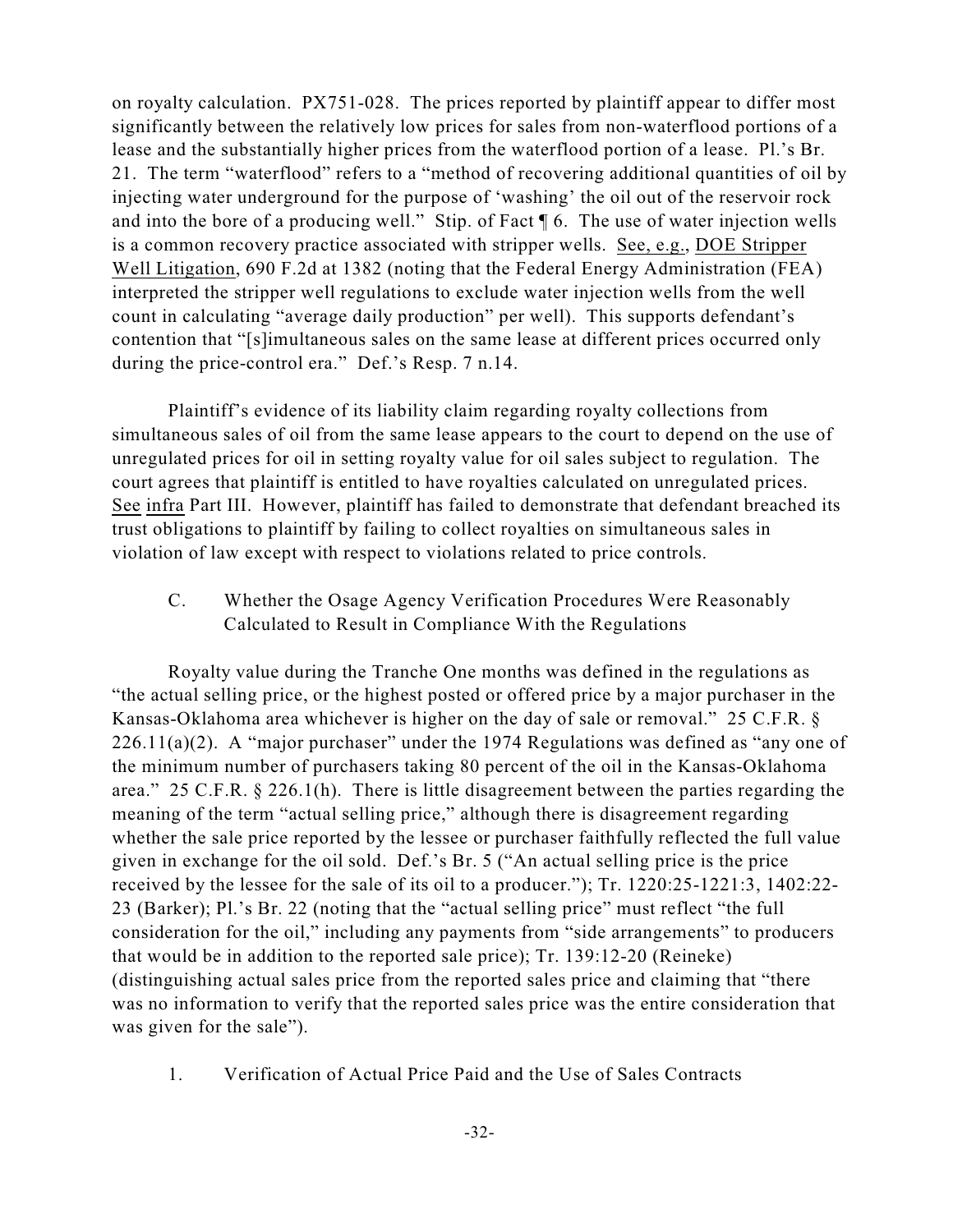Plaintiff claims that the United States failed to collect the full value of royalties due the Osage Tribe because it failed to determine the "actual selling price" provided to lessees by purchasers. Pl.'s Br. 22. Plaintiff argues that "the actual selling price can be determined only by examining the underlying sales contract . . . because buyers and sellers often agree to enter side arrangements or to characterize portions of the sales price as something other than consideration for the oil itself." Id. (citations omitted). Plaintiff divides its argument into three points. Pl.'s Br. 22. First, plaintiff asserts that "the lessee's report and the purchaser's statement may not tell the full story," id., because "parties [may] have agreed to pay some portion of the consideration by 'separate check,'" id. (citation omitted). Second, plaintiff states that "the 'opposing economic interests' may be absent if the transaction is between corporate affiliates." Id. Third, plaintiff claims that "even where the lessee and the purchaser are unrelated, they can mutually benefit by structuring the transaction to depress royalty and severance tax liability and to share in the savings." Id. at 23 (citation omitted).

While the possibility of collusion between seller and purchaser certainly exists at a theoretical level, the evidence presented at trial does not support plaintiff's argument. Plaintiff did not offer any evidence that would have suggested payment by a "separate check." Nor did plaintiff offer any evidence regarding clandestine agreements between the lessees and purchasers.

Neither the lease forms nor the regulations restrict purchasers in the manner in which they make payment to the lessee. The regulations do, however, impose heavy sanctions should either party fail to make the proper royalty payment to the Osage Agency. See 25 C.F.R. §§ 226.13, 226.42. The regulations provide that "[r]oyalty payments due may be paid by either purchaser or Lessee . . . . Failure to make such payments shall subject Lessee or purchaser, whoever is responsible for royalty payment, to a late charge at the rate of not less than 1 1/2 percent for each month or fraction thereof until paid." 25 C.F.R.  $\S$  226.13(a). In addition to the late charge, failure to remit the royalty payment would "subject the division order to cancellation," 25 C.F.R. § 226.13(c), and "subject the lease to cancellation by the Superintendent, or Lessee to a fine of not more than \$500 per day for each day of such violation or noncompliance," 25 C.F.R. § 226.42.

Because royalty payments were usually made each month by the purchasers on behalf of lessees, Def.'s Br. 28; Tr. 1225:23-1226:4, the purchaser would court the greater risk from knowingly underreporting the actual selling price paid for the oil and upon which royalty was due, while the benefit from such a scheme would redound to the lessee as the party from whom royalty is due. See 25 C.F.R. § 226.14 (providing that while lessees may enter into division orders and contracts that authorize purchasers to make royalty payments, the division orders or contracts "[do] not relieve Lessee from responsibility for the payment of the royalty should the purchaser fail to pay").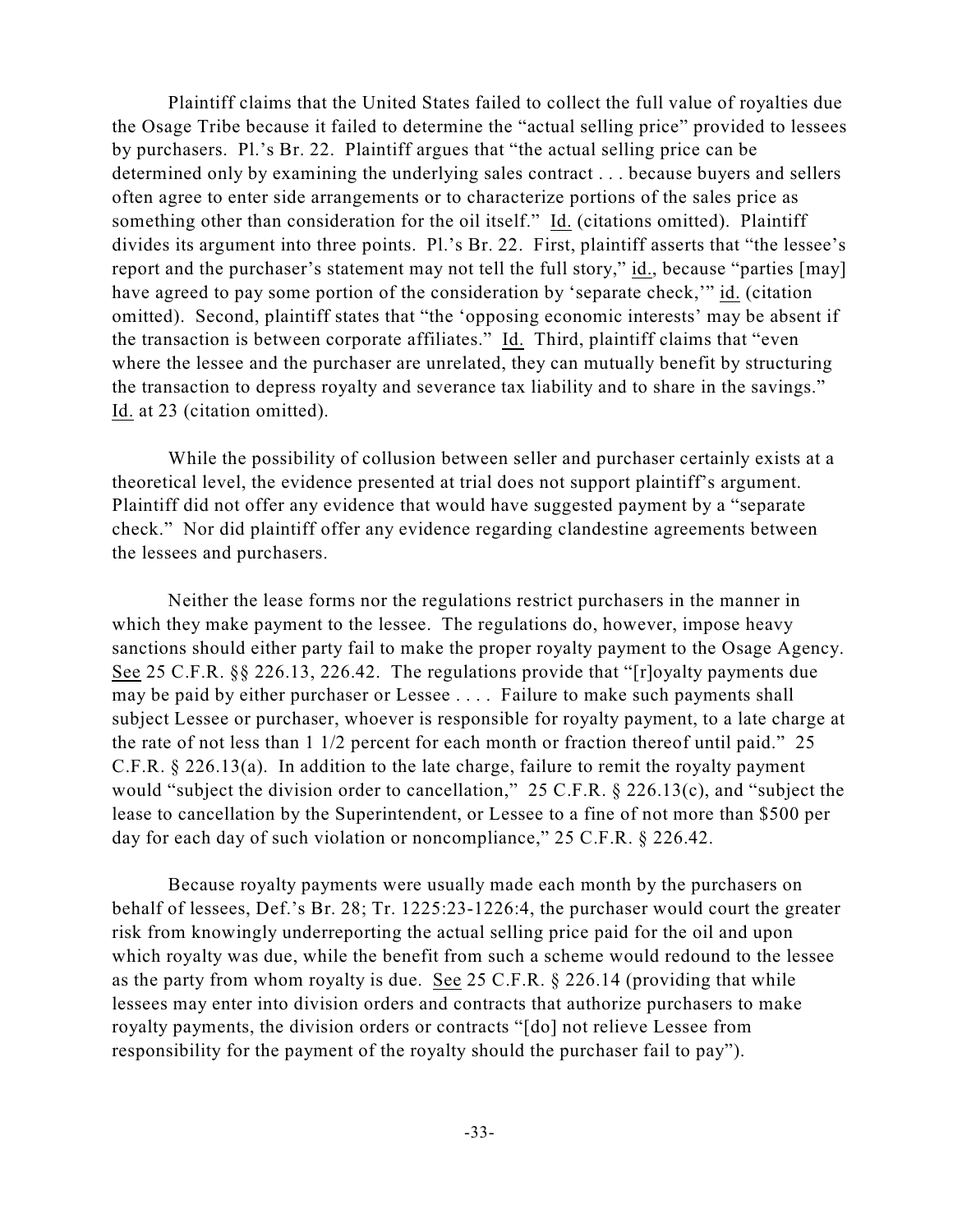The court cannot find injury to the Osage Tribe based on plaintiff's allegation of loss of royalties due to the unproven possibility of collusion in reporting the full value of payments made for crude oil. Plaintiff failed to present evidence of such alleged wrongdoing. The verification procedures and incentives for compliance appear to the court to have been reasonably calculated to result in compliance with the 1974 Regulations as to the "actual price paid."

## 2. Procedures for Determining Major Purchasers

Plaintiff's expert challenged the major purchaser analysis conducted by the Osage Agency for February 1986 and July 1989, alleging that data from the wrong months were used in the February 1986 calculations, Tr. 154:7-24 (Reineke) (noting that December 1985 data were used in determination of February 1986 major purchasers); PX751-0018 ¶ 56), and that the volume of oil sales upon which the Osage Agency major purchaser determinations were made did not reflect the actual volume of oil purchased as shown by other data sources, Tr. 156:15-19, 157:20-158:1 (Reineke); PX751-0018 to 0019 ¶¶ 57-58. Similar data were presented for July 1980. Tr. 162:1-24 (Reineke); PX751-0020 to 21 ¶¶ 61-63. Defendant's expert on royalty calculation explained that the Osage Agency obtained Oklahoma and Kansas Corporation Commission data "for the most contemporaneous date that they had the data available" to do the major purchaser calculations. Tr. 1436:17-25 (Martin). Defendant's expert also testified that oil purchasers were required to report production volumes to state agencies by the end of the month following production, Tr. 1437:20-23 (Martin) (stating as an example that February sales data would be submitted by the end of March), and that the state agencies then combined the data from various sources to generate oil production reports, resulting in a delay of two to three months, Tr. 1438:10-24 (Martin). Defendant's expert concluded:

So that is why . . . , for example, a report for February . . . 1986, which is one of the Tr[a]nche One months, . . . might have volumes from the Corporation Commission that are two or three months old. In fact, what we see in the files is that they [the Osage Agency] were using December of 1985 data, and they still didn't have all the data in there. Some columns still appear to be estimated because the Corporation Commission had not even received all of it by then.

### Tr. 1438:24-1439:8 (Martin).

Plaintiff argued that the "missing volume" of oil, that is, the difference between the volume reported by the Osage Agency in the major purchaser analysis conducted at the time and the volume figures produced by plaintiff using data later or now available, was evidence that the Osage Agency's major purchaser analysis was flawed, and that it was therefore impossible to determine all of the purchasers who were major purchasers. Tr.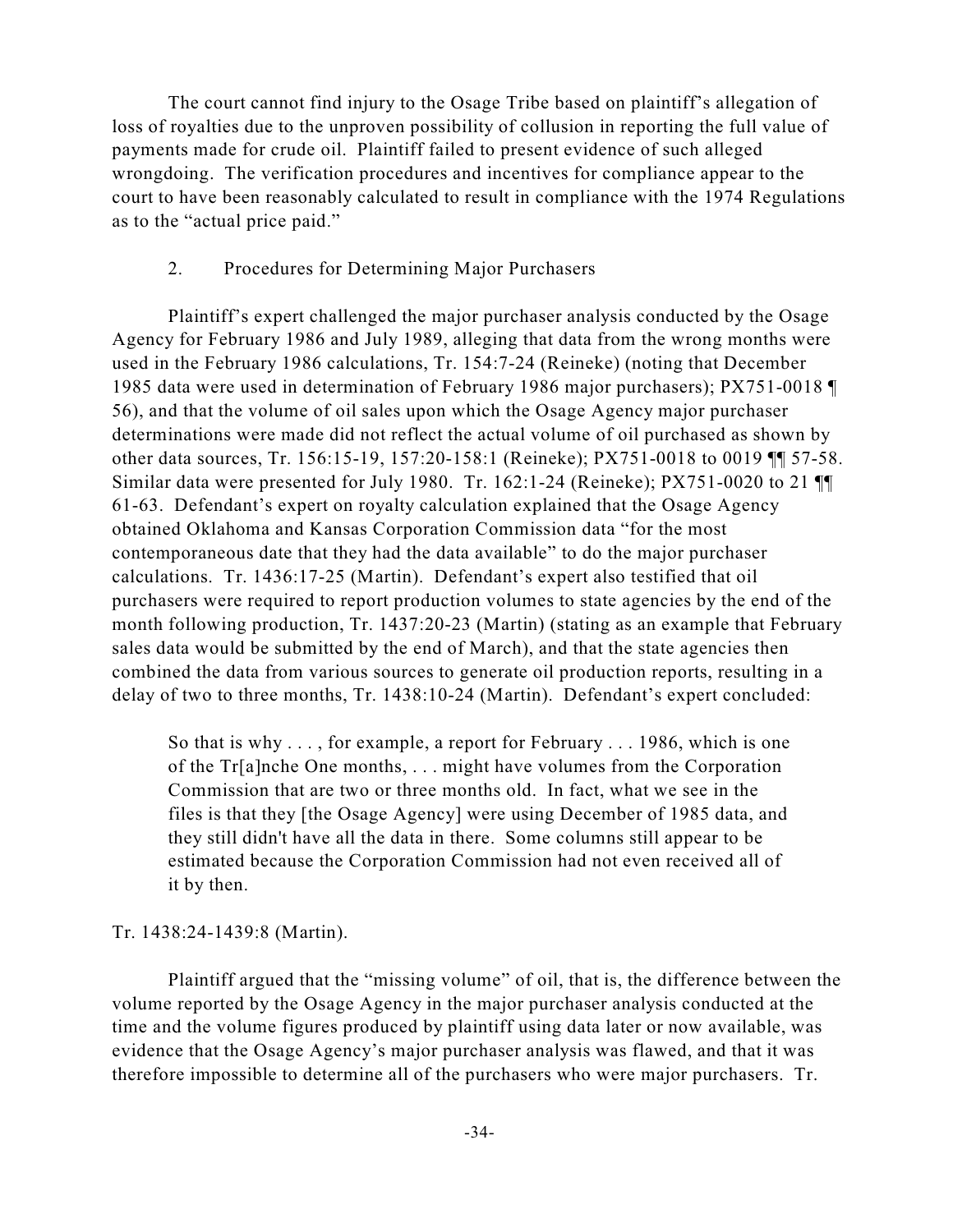160:4-9 (Reineke); PX751-0022 ¶ 66-68. If a given percentage of the "missing volume" of oil were attributed to a purchaser not on the Osage Agency's list of major purchasers for the month, plaintiff alleged, it would change the composition of the major purchaser list. Tr. 159:24-160:3 (Reineke) (noting, by way of example, that if 25% of the missing volume were attributed to Amoco, the company would move from twenty-fourth in the list to ninth in terms of volume of sales). The import of plaintiff's analysis, at least impliedly, is that the highest posted and offered prices used to calculate royalty value by the Osage Agency may have been inaccurate, resulting in lower royalties than would otherwise have been obtained. See Pl.'s Br. 26.

Defendant argued that the data used in plaintiff's calculations were not contemporaneously available to the Osage Agency. Def.'s Resp. 8. Further, defendant underscored the point that the actual distribution of any "missing volume" of oil sales was unknown and that plaintiff's assignment of 25% of the missing volume to one purchaser could as easily have been 1% or any other figure. Tr. 266:7-267:7 (Reineke) (acknowledging on cross-examination that the assignment of missing volume to Amoco could as easily have been 1% or none of the missing volume). The United States provided credible and persuasive testimony that the procedures adopted to perform the major purchaser analysis were appropriate to the task and applied systematically, using the best available data at the time. See Tr. 1009:8-1020:18 (Hurlburt) (explanation of procedure for collection of major purchaser data, creation of spreadsheets, and entry into computer database during period of 1983-1989); Tr. 1199:14-1200:24 (Barker) (testifying that the Osage Agency performed a monthly major purchaser determination during the Tranche One years, using data provided by the Oklahoma and Kansas Corporation Commissions); Tr. 1436:17-1439:8 (Martin).

The court agrees with defendant that plaintiff's conclusions regarding the effect of allegedly missing data on the major purchaser analysis is speculative. The evidence and testimony presented by plaintiff is insufficient to demonstrate that the procedures used by the Osage Agency to determine the identity of major purchasers were not reasonably calculated to comply with the 1974 Regulations.

### 3. Procedures for Determining Highest Offered Prices of Major Purchasers

The testimony made clear that reliable data on the highest offered price from major purchasers in the Kansas-Oklahoma area outside of Osage County were difficult to acquire for the reasons identified by the United States, see Def.'s Br. 9, and confirmed by Osage Agency staff, Tr. 1221:2-17 (Barker). The Osage Agency could determine that a major purchaser had paid a bonus above its posted price only when the Osage Agency learned of the bonus from a purchaser or producer or similar source, or by comparing the actual selling price data provided by purchasers and lessees with the highest posted price for the period in question. By checking reported actual selling prices against posted prices, the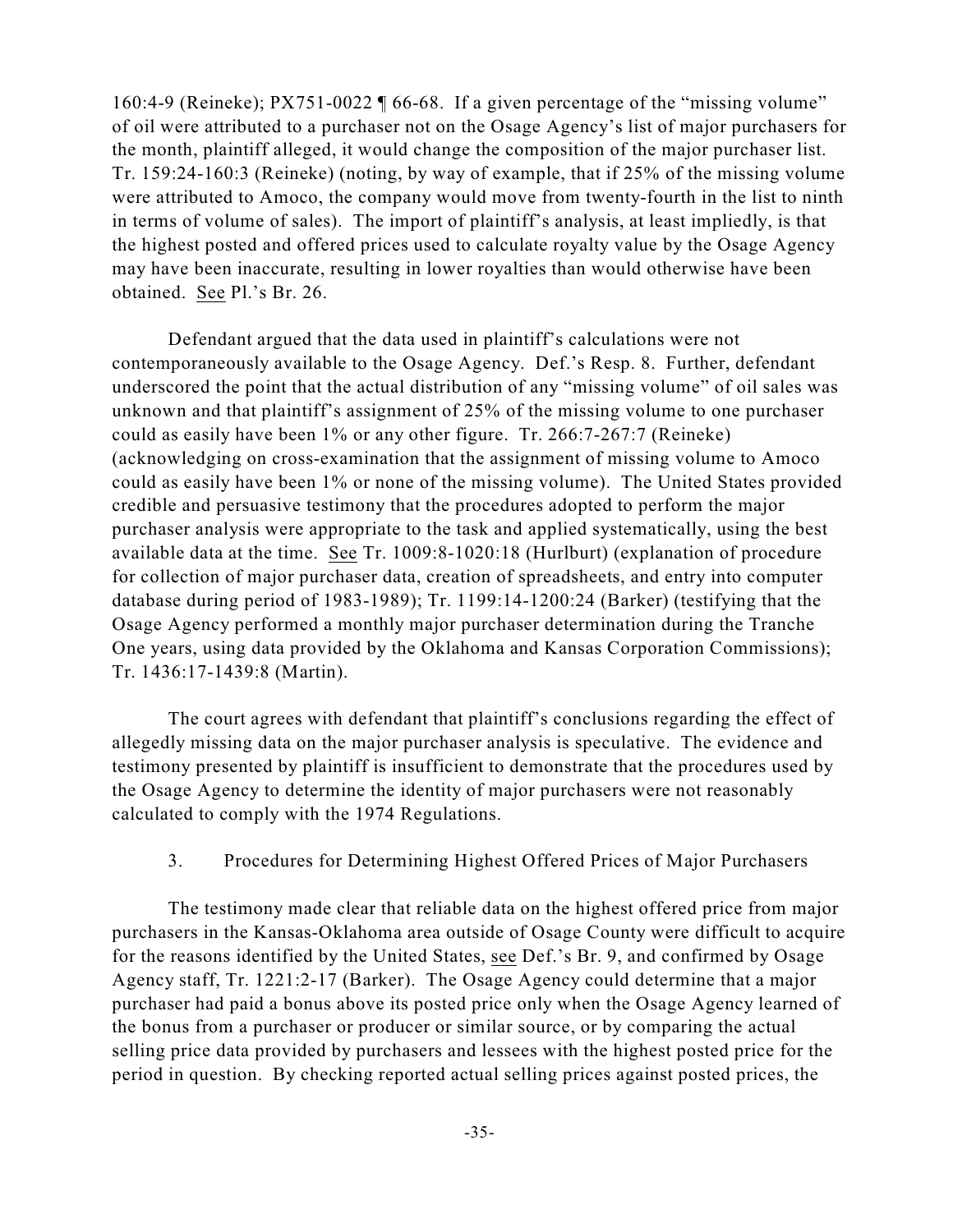Osage Agency was able to determine when a bonus had been paid to a producer in Osage County. Tr. 1223:22-1224:1 (Barker). If the bonus had been paid by a buyer qualified as a major purchaser under 25 C.F.R. § 226.1(h), the bonus reflected in that major purchaser's offered price became the floor for determining all royalties owed the Tribe. Tr. 1055:16-1056:3 (Hurlburt) (explaining that an actual selling price paid by a purchaser who was not a major purchaser would not be considered a bonus and would not affect the calculation of royalty value for all lessees).

The method used by the Osage Agency to identify relevant bonus prices from actual selling price data provided by Osage County lessees and purchasers, however, could not be used to detect bonuses offered and paid to producers outside Osage County. Tr. 1224:2-25 (Barker) (explaining that purchasers would consider bonus offers made to producers outside the Osage Reservation as privileged information). Plaintiff argues that the Osage Agency was required under the regulations to collect offered prices throughout the Kansas-Oklahoma area, Tr. 254:12-17, and could have used actual prices paid for oil by major purchasers as a proxy, Tr. 253:11-19. The court agrees that the Osage Agency was required under its regulations to determine royalties based on "the highest posted or offered price by a major purchaser in the Kansas-Oklahoma area." 25 C.F.R. § 183.11(a)(2). In this respect, defendant failed to employ procedures reasonably calculated to result in compliance with the 1974 Regulations.

Defendant argues that the Osage Agency lacked the authority to require purchasers to provide actual sales or offered price data for sales outside Osage County. Def.'s Br. 9; Tr. 254:24-255:5 (Defendant's Counsel) (asking on what authority the Osage Agency could collect such price data). Plaintiff's expert acknowledged that purchasers may not be willing to provide such data, Tr. 108:5-8 (Reineke), and proposed other possible sources, such as data from the Mineral Management Service (MMS) and the Oklahoma Tax Commission, Tr. 108:24-109:16 (Reineke). While proxies advanced by plaintiff that depended on collection of data from tax commissions and other government sources in Oklahoma and Kansas would have imposed substantial delay in determining the royalty owed by lessees, Tr. 1411:3-16 (Martin) (observing that there is typically a three month delay to obtain Oklahoma Tax Commission data), and while state tax commissions reported prices on a monthly basis whereas the Osage Agency required daily price data for setting royalty value, Tr. 1222:1-9 (Barker), government records appear to the court to be a satisfactory proxy at this juncture.<sup>20</sup> Plaintiff is entitled to have its royalties calculated, as

<sup>&</sup>lt;sup>20</sup>Plaintiff also proposed the use of prices paid for the sale of crude oil at the Cushing, Oklahoma spot market price. Tr. 109:21-110:7 (Reineke); PX751-0016 ¶ 48 (Reineke Expert Report). Cushing is the center for a number of pipelines bringing oil from Texas and Oklahoma. Tr. 1409:12-18 (Martin). Use of the Cushing price for crude oil would be problematic because it combined oil from areas outside the Kansas-Oklahoma area, Tr. 1409:15-16 (Martin), and included cost adjustments attributable to transportation and location. Tr. 1409:24-1410:14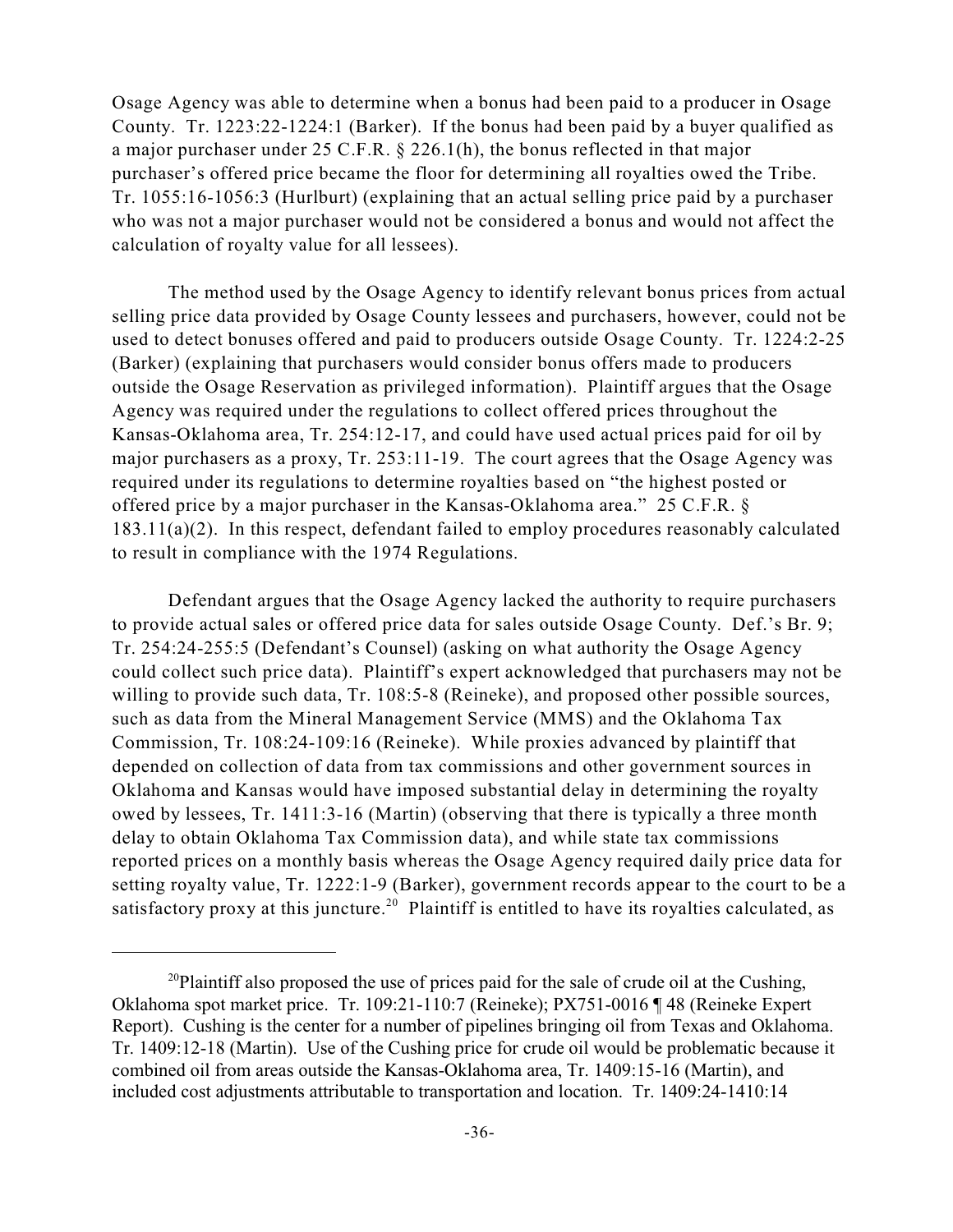nearly as may now reasonably be determined, in accordance with the requirements of the 1974 Regulations that bonus prices offered by major purchasers throughout the Kansas-Oklahoma area be used in determining royalty value.

## 4. Osage Agency Staffing, Verification Procedures, and Audit Procedures

Plaintiff alleges that the Osage Agency failed to employ sufficient staff to conduct physical inspections of oil tanks to detect leaks, to verify the volume of oil sold as reported in lessee and purchaser reports, and to check the accuracy of gauging reports provided by purchasers that include measurements of physical indicators. Pl.'s Br. 28-29. Physical indicators include temperature, BS&W (basic sediments and water), and storage tank levels that are used in determining volume of oil. Tr. 696:11-699:24 (Big Horse). Plaintiff also claims that the United States failed to verify whether the correct royalty rate was paid on oil produced from specific formations on which higher royalty rates applied. Pl.'s Br. 29. Finally, plaintiff argues that the United States failed to conduct routine audits on lessees and purchasers of Osage oil. Id. at 30-31. Plaintiff concludes that, "by relying only on information that the parties chose to report, and by failing to subject that information to any independent verification or confirmation, the United States breached its duty to verify that full royalties were paid based on the correct Royalty Value, Royalty Volume, and Royalty Rate." Id. at 33.

Regarding plaintiff's claim that the Osage Agency failed to employ sufficient staff to verify the volume of oil and to check its accuracy, the court finds plaintiff's arguments unpersuasive. During trial, plaintiff did not present any evidence of harm suffered from defendant's staffing. Plaintiff could not point towards any evidence of leaks or other, similar problems to demonstrate that defendant's staff was insufficient.<sup>21</sup>

(Martin).

 $^{21}$ Plaintiff presented testimony from persons who had participated in burning certain Osage Agency documents and papers that had been removed from storage, see Tr. 704:18-724:18 (Big Horse), or had observed the charred remains of documents following the burning, Tr. 729:21-757:14 (Mattingly). Toby Van Big Horse testified that at some time during the late 1980s to early 1990s he, along with other Osage Agency employees, removed boxes of materials from Osage Agency storage, some of which were burned, Tr. 705:2-706:25, and others moved to archives elsewhere in the United States, Tr. 710:3-15. Mr. Big Horse identified some of the burned documents as "run tickets and other miscellaneous paper," Tr. 706:7-8, but could not recall the date of the documents in question, Tr. 707:4-6 (stating dates were possibly in the 1980s and before); Tr. 713:6-7 (stating documents may have been from 1950s and 1960s). A run ticket is a record made by a gauger upon taking delivery of oil from an oil tank and includes physical characteristics such as temperature and BS&W level (basic sediments and water), as well as the top and bottom levels of oil in the tank, corresponding to measurements made prior to and following removal of oil by the purchaser's agent. Tr. 696:11-699:24 (Big Horse).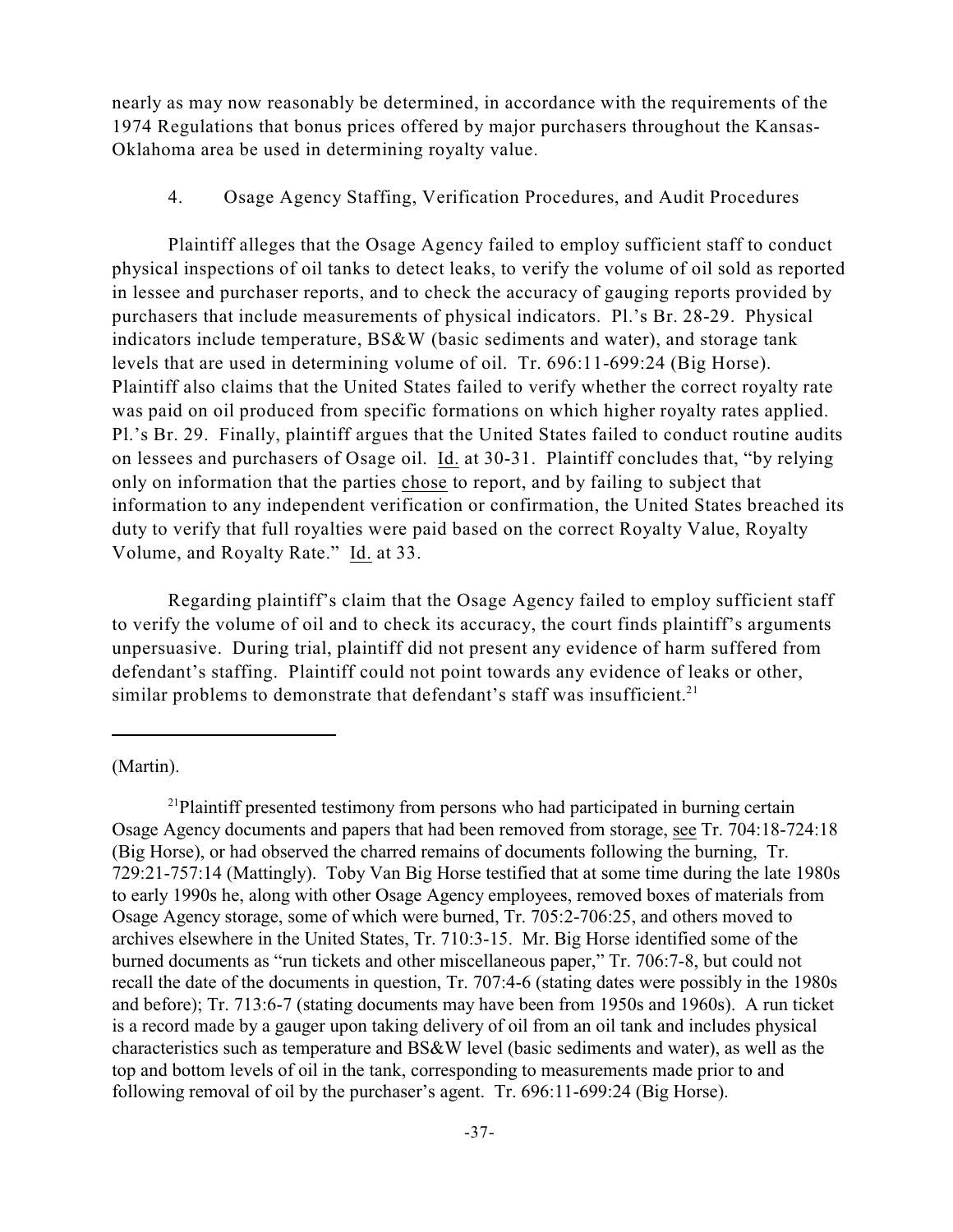Plaintiff asserts that defendant failed to verify the royalty rates paid on the oil produced. Plaintiff argues that "[t]here was no indication that the [Osage] Agency had any process to verify the pool, sand, or formation from which the oil was produced, or to verify monthly production rates," which plaintiff believes led to a failure in "ensur[ing] collection of all moneys due the Osage Nation" and a breach by the United States of its trust duties. Pl.'s Br. 30. Plaintiff presented this argument at trial through the testimony of Jim Parris, who testified that, while he was tribal auditor for the Osage Tribe, he had

Plaintiff also presented testimony of alleged document shredding at the Osage Agency in 1994. Tr. 763:1-772:25 (Standing Bear). Eugene Shawn Standing Bear testified to finding historical documents, including "council minutes, tribal resolutions, accounting ledgers regarding oil production and payments," Tr. 792:1-4, on shelves near a shredding machine as well as a number of bags of shredded paper, Tr. 770:11-20, 772:17-20. Mr. Standing Bear identified one document as a council resolution or council minutes dated 1906. Tr. 773:17-774:1. Plaintiff has not alleged that defendant had a duty to preserve the documents that were allegedly destroyed, nor that defendant breached such a duty by destroying the documents. See Columbia First Bank, FSB v. United States, 54 Fed. Cl. 693, 702-03 (2002) (noting that the elements of a spoliation claim include evidence that (1) there was a duty to preserve the lost evidence; (2) evidence was lost due to a culpable breach of that duty; and (3) the non-breaching party was prejudiced by the loss of the evidence).

Plaintiff argues that "the fact that the Osage Agency was destroying so many historically valuable documents without checking with the tribe about it displays basically a careless attitude towards record keeping, and we think their attitude and practice with respect to the records that they kept is relevant to the case." Tr. 782:7-12 (Plaintiff's Counsel); see also Pl.'s Br. 45 (arguing that despite the unavailability of pertinent documents, plaintiff "has made a good-faith effort to estimate its damages" and that "the Osage Nation is entitled to an inference that at least some of the relevant documents may have been destroyed"). Plaintiff did not establish that any of the records allegedly destroyed were germane to the Tranche One period, nor did plaintiff provide any evidence that the United States acted in bad faith in destroying evidence. See Columbia First Bank, FSB, 54 Fed. Cl. at 703 (finding that "there must be a showing of bad faith before [the breaching party] can be sanctioned under the spoliation doctrine for the loss of ... documents"). The court concludes that plaintiff's allegations and the evidence presented at trial do not support a spoilation claim. See Columbia First Bank, FSB v. United States, 58 Fed. Cl. 54, 56 (2003) (denying motion to sanction for spoliation of evidence because of failure to show bad faith, which is "an essential element of the spoliation doctrine that must be present for an adverse inference to be drawn").

Stanley Ann Mattingly testified that she had received a phone call alerting her to the alleged burning of run tickets, Tr. 731:12-13, and that she subsequently recovered charred document fragments from a barbecue pit with a spatula which she then took to her home, Tr. 737:9-21. Ms. Mattingly testified that she had been told that the charred pieces of paper were run tickets, Tr. 739:11-17, but also acknowledged on cross-examination that she did not have personal knowledge of the types of documents that were in the barbecue pit, Tr. 750:4-6.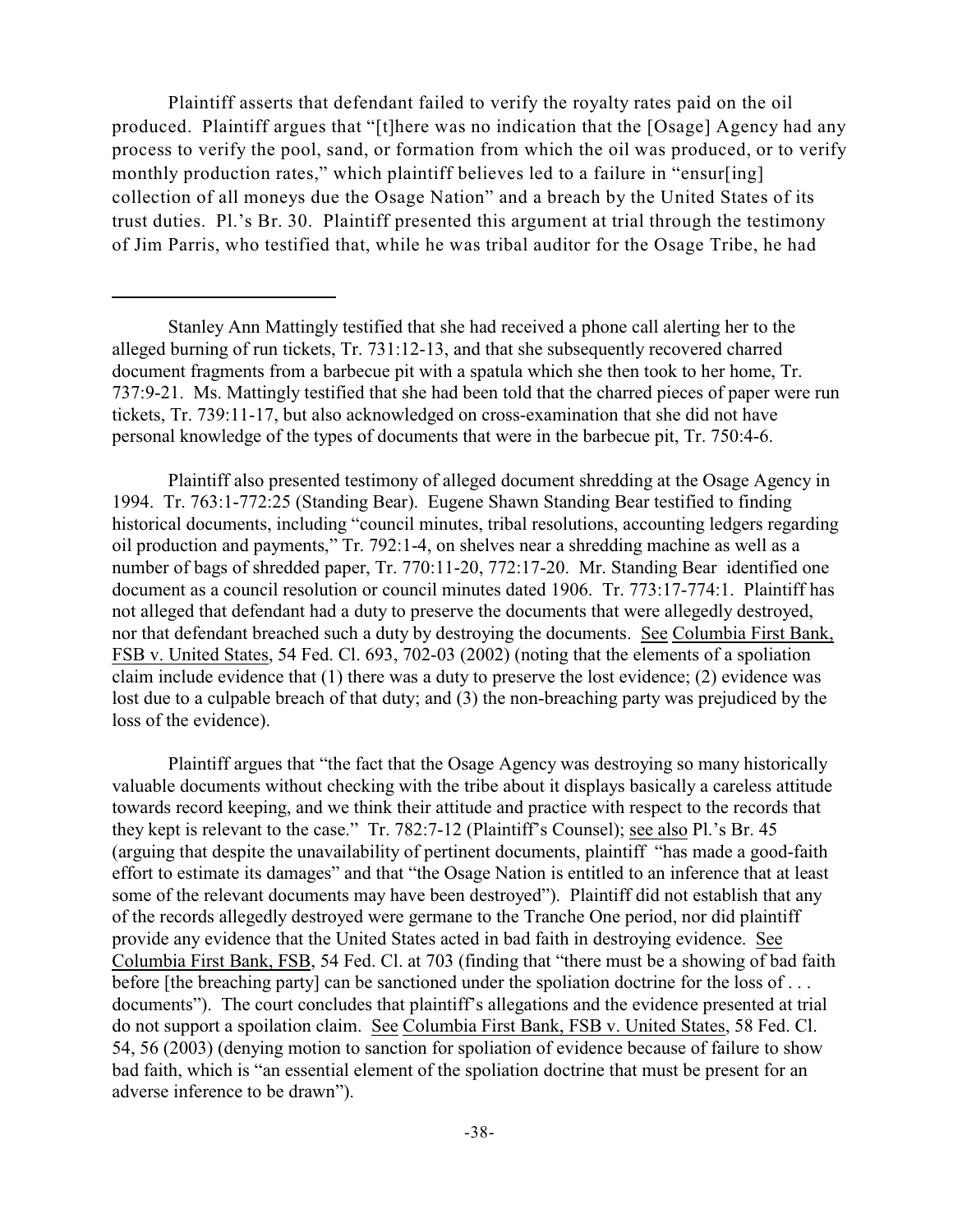been notified by an Osage Agency employee, Mary Lou Drywater, of a possible royalty rate violation. Tr. 321:19-322:17 (Parris). The lease in question involved a waterflood lease amendment that provided a royalty rate reduction from 16 2/3% to 12 1/2% for the first 100,000 barrels of production as a means of compensating the lessee for investment costs in enhanced recovery technology. Tr. 320:8-321:13 (Parris); Stip. of Fact ¶ 6 (describing waterflooding as an enhanced oil recovery method). On investigation, Parris determined that the lessee had not increased the royalty rate applied to his oil sales after reaching the 100,000 barrel threshold. Tr. 321:3-13. The matter was reported to the Chief of the Osage Tribe and, through the Chief, to the Osage Agency, who "put in a claim against the company." Tr. 321:10-13 (Parris).

The court does not find Mr. Parris' testimony probative of a pattern or practice of disregarding the verification of royalty rates. Mr. Parris himself acknowledged on crossexamination that he had then reviewed other waterflood leases and found no other instances where companies had failed to pay the higher rate after attaining the volume threshold. Tr. 395:2-11 (Parris). Additionally, defendant presented testimony that the Osage Agency staff followed a procedure for verifying royalty rate requirements for each lease. See Tr. 863:16-864:20, 953:13-954:13 (Branstetter). That procedure comprised completing a form that designated the identities of the purchasers, the amount purchased, and "post[ed] royalty barrels and . . . amounts to the contracts for the different leases." Tr. 861:14-19 (Branstetter). These forms were then verified with the oil lessee via a report that the lessee sent to the Osage Agency. Tr. 862:7-11 (Branstetter). Ms. Branstetter, a former accountant technician, testified that the royalty rates applied to the leases in the Osage mineral state comprised either one-sixth or one-eighth, depending on the underlying contract. Tr. 861:5, 863:20-24 (Branstetter). Those underlying contracts listed the "number of the lease, the description of where it was located[,] . . . what amount of royalty was paid, whether it was a sixth or an eighth." Tr. 864:7-11 (Branstetter). Osage Agency staff had access to the lease contracts in case of a need to verify the royalty rate. Tr. 864:16-20. Mr. Hurlburt, a supervisory petroleum engineer at the Osage Agency, testified that all volume thresholds related to royalty rate reductions had been met before the Tranche One period. Tr. 985:8-14 (Hurlburt). The court agrees with defendant that plaintiff has failed to meet its burden of proving that the United States did not apply the proper rates to royalty production. See Def.'s Resp. 9.

In support of its claim that the United States failed to conduct routine audits on lessees and purchasers, plaintiff presented testimony by a witness responsible for managing a private trust created in or about 1998 that includes oil and gas wells on approximately 51,000 acres in two Texas counties. Tr. 2319:12-2321:14, 2323:6 (Morrison). The witness, Lucian Morrison, testified to practices implemented on the private trust to verify the accuracy of oil production, royalty value, and royalty payments, Tr. 2329:6-2332:24, from 178 producing wells, Tr. 2327:16, that pump oil into over 100 tanks, Tr. 2349:6-7. According to Mr. Morrison's testimony, the private trust hired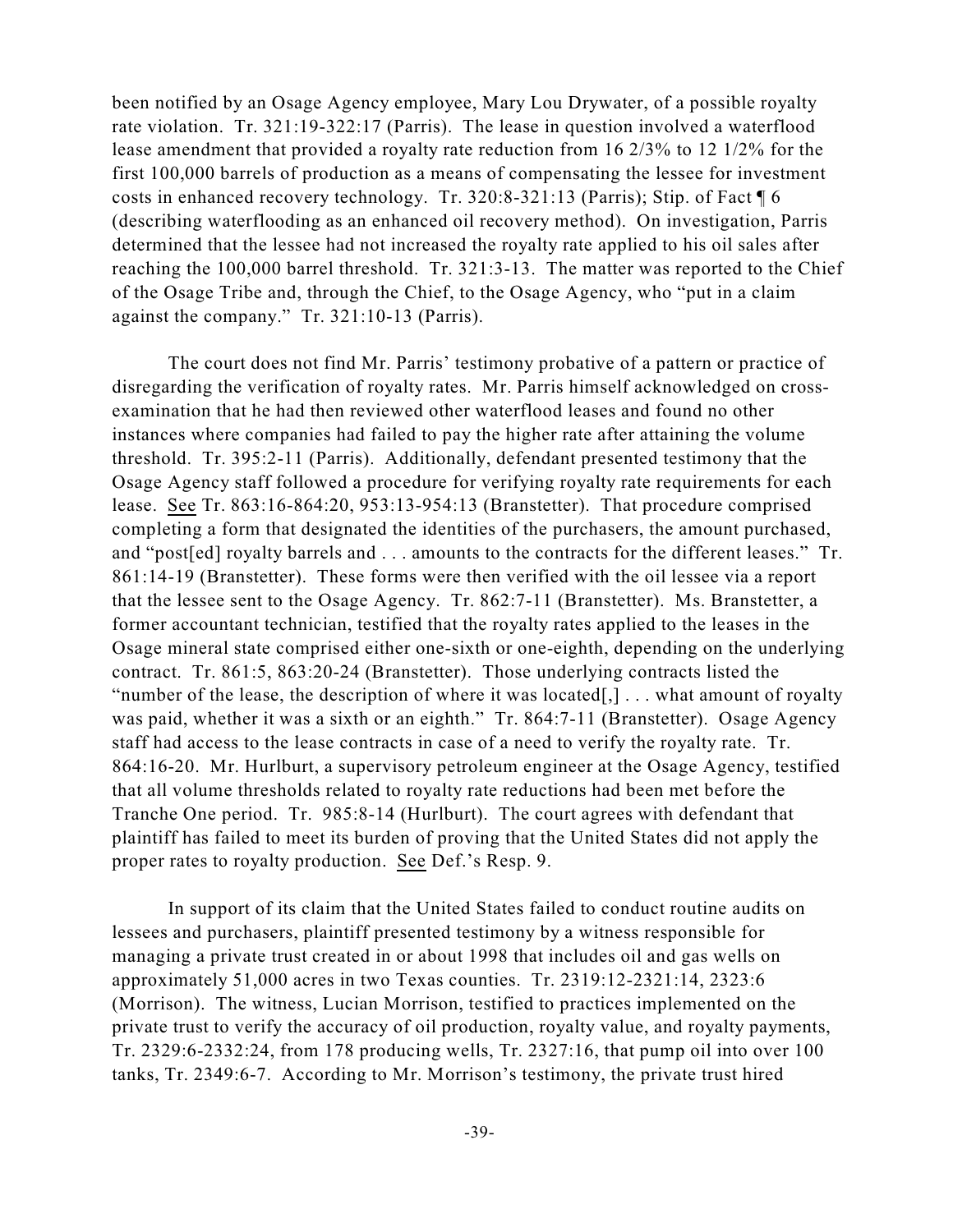engineers to review the trust database of well-specific data, producer reports and Texas Railroad Commission data as a means of verifying royalty volume and accuracy of payment. Tr. 2329:6-2331:8. Mr. Morrison referred to these assessments conducted by the engineers as "audits." Tr. 2335:19-22.

The court assumes that plaintiff presented Mr. Morrison's testimony in order that the court may draw an analogy to the current case and find the Osage Agency procedures wanting in comparison. However, the court declines to draw such a connection. A substantial difference exists in the scale of operations between the Osage Reservation mineral estate, which covers roughly 1.47 million acres, Stip. of Facts ¶ 2, and had about 10,000 active wells in 1979,<sup>22</sup> and that described by Mr. Morrison. The circumstances of oil leasing and the reporting requirements on the parties to oil sales and purchases are also dissimilar. The private trust has a single lessee, Tr. 2347:6-8 (Morrison), compared to the roughly 2,000 leases on the Osage Reservation, Def.'s Resp. 9 n.18, and receives oil sales reports only from producers, Tr. 2346:19-24, not from both lessees and purchasers as is the case on the Osage Reservation, see Tr. 879:24-880-8 (Branstetter). The private trust produced "about 5,000 barrels [of oil] a month," Tr. 2321:6-7 (Morrison), while the Osage Agency received "almost 1,000 purchasers['] statements . . . in a month," Pl.'s Br. 29. Unlike the Osage Agency, the private trust does not inform producers of posted prices and gravity adjustments prior to payment, Tr. 2346:14-18 (Morrison), and verifies the volume of oil reported as sold by producers with Texas Railroad Commission data that the witness acknowledged "certainly [are] not contemporaneous" and are available with a delay of "several months" following the sale of the oil, Tr. 2347:25-2348:5 (Morrison).

Even if the court were to accept plaintiff's evidence as analogous to the present case, the court still would not agree that Mr. Morrison's testimony supports the conclusion that the Osage Agency failed in its trust duties because the court does not find the "audit" procedure described by Mr. Morrison to be qualitatively dissimilar to the Osage Agency's extensive system of internal safeguards. Four components comprised Mr. Morrison's audit procedure: 1) tracking the monthly production of oil wells in a database; 2) checking the volumes reported to a state oil management authority against the volumes reported on the check stubs; 3) hiring engineers to review the previous two items; and 4) hiring contract pumpers to measure the amount of oil in the tanks. Tr. 2329:6-2332:24 (Morrison). Contrary to plaintiff's assertions, the Osage Agency implemented a similarly thorough system of verification. According to Ms. Branstetter, the Osage Agency regularly received pricing reports that listed the highest posted price, which all of the oil companies were required by the Osage Regulations to pay to the Osage Agency. Tr.

<sup>&</sup>lt;sup>22</sup>See Thorman & Hibpshman 8. The 1979 BIA report estimates that "[t]otal cumulative oil production from fields within Osage County between October 1897 and January 1977 was slightly in excess of 1.26 billion bbl. . . . Altogether, about 34,000 wells have been drilled in Osage County, and about 10,000 still are producing." Id.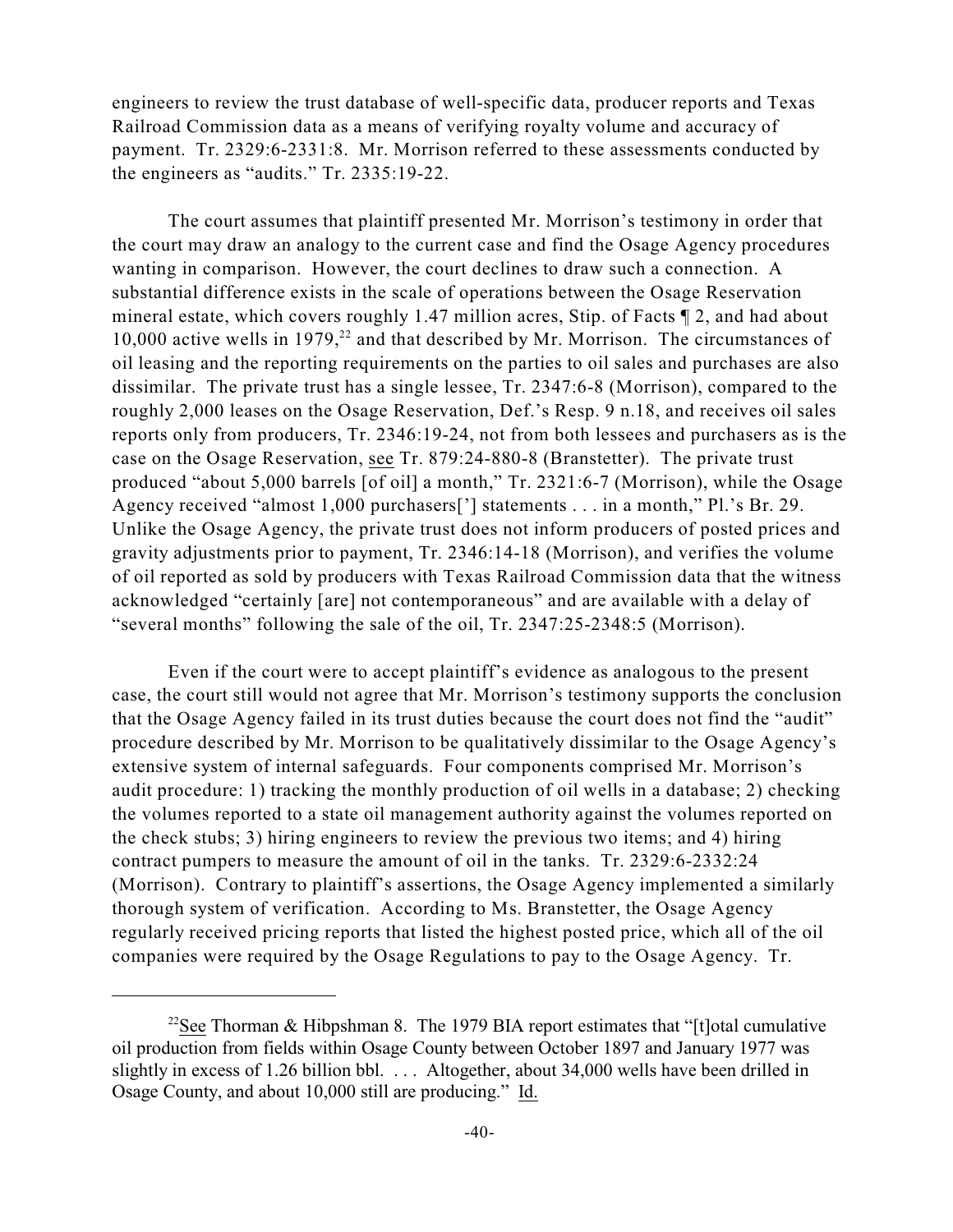862:12-868:20 (Branstetter). When the purchasing oil companies submitted their checks to the Osage Agency, they simultaneously sent a document summarizing the location of the lease, the number of the barrels sold, the gross value, and other pertinent information. Tr. 872:5-874:22 (Branstetter). The Osage Agency then verified those statements by comparing them to the lessee reports, which informed the Osage Agency whether a particular lease produced oil that month and in what quantity. Tr. 880:1-21 (Branstetter). At the end of each month, the Osage Agency prepared a production report, Tr. 892:14-20, which listed "all the activity of oil that was produced and the royalty amounts that were paid by all the oil companies for that particular month." Tr. 893:1-3 (Branstetter). The Osage Agency relied on schedules to track monthly royalty payments. Tr. 894:25-895:24 (Branstetter).

The Osage Agency employed other safeguards to ensure that the royalty values were accurate. As described by Mr. Barker, the agency engaged in "spot gauging," a practice by which an oil gauger would gauge the tank and measure the oil levels before and after a party purchased the oil in order to ensure that "the Tribe was being paid correctly for the amount of oil that was removed." Tr. 1118:18-19 (Barker). Another means of ensuring proper royalty payments was conducted via run tickets: Osage Agency personnel would compare the lessees' tickets with those belonging to the purchasers. Tr. 1138:14-16 (Barker). The Osage Agency also relied on "locking and sealing devices" in order to prevent theft, see Tr. 1125:25-1133:19 (Barker), and made "periodic spot checks on the gauging of oil sold from the lease[s]." Tr. 1180:3-5 (Barker). Additionally, the Osage Agency implemented regulations governing the registration of tank trucking operators and their trucks, which included gaugers' routinely surveying and spot checking tanks. Tr. 1182:2-24; see also Tr. 995:1-1009:7 (Hurlburt) (describing monitoring and inspection practices). In particular, the monitoring and inspection practices described by Mr. Hurlburt do not compare unfavorably with the audit procedure described by Mr. Morrison.

Based on all of the credible evidence, the court finds that defendant's staffing, and its verification, audit and related procedures - except as otherwise specifically indicated in this Opinion - were reasonably calculated to result in compliance with the 1974 Regulations.

#### D. Collection of Late Payment Penalties

Plaintiff argues that, because "[t]he uncollected royalties for Tranche One leases are still due and owing . . . , the United States continues in breach for failing to collect the late fees that are due on those unpaid royalties." Pl.'s Br. 48. Under the Osage Regulations, royalty payments are due on the twenty-fifth day of each month following the month of production, and failure to make royalty payments "shall subject Lessee or purchaser, whoever is responsible for royalty payment, to a late charge at the rate of not less than 1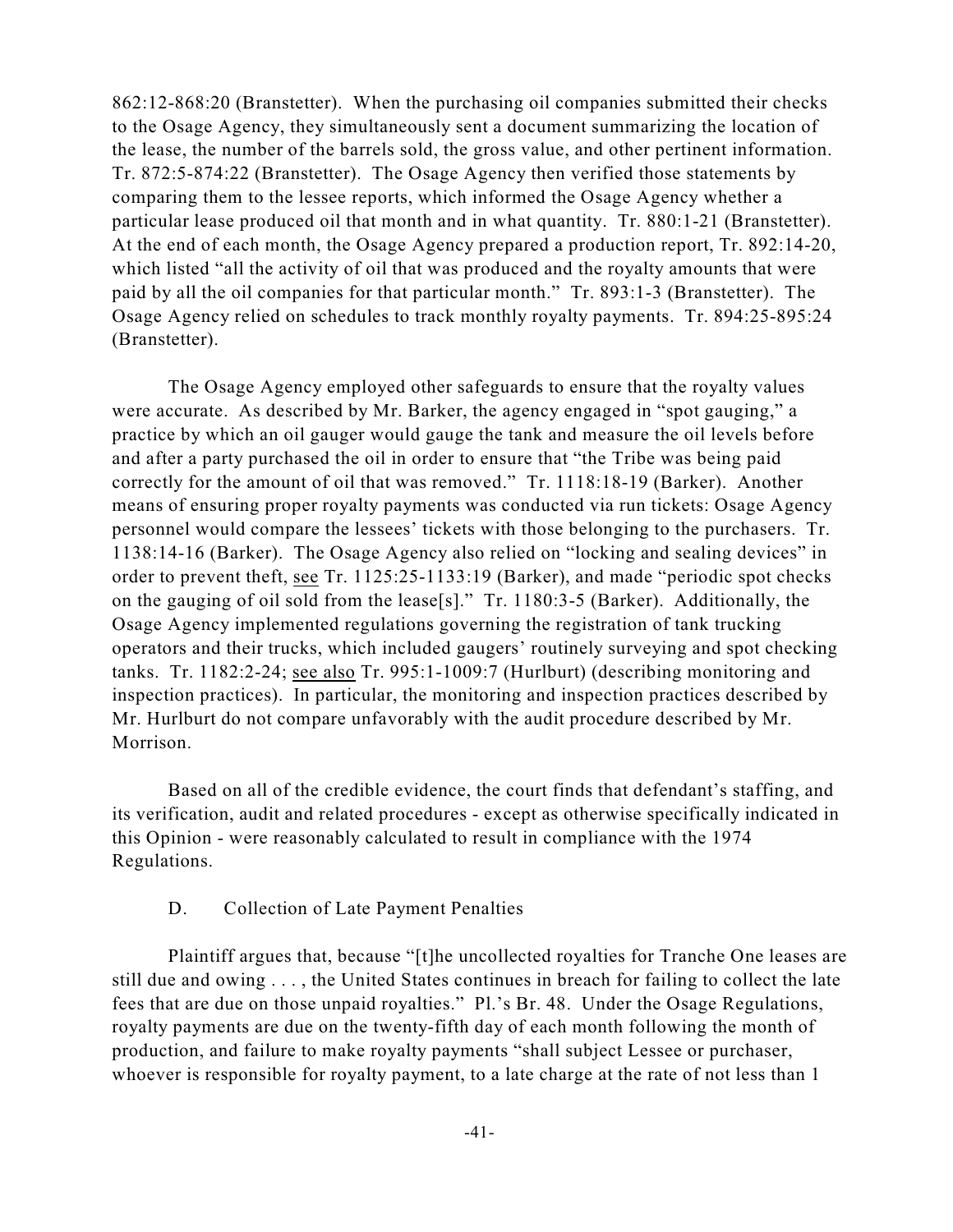1/2 percent for each month or fraction thereof until paid." 25 C.F.R. § 226.13(a). The Osage Regulations also provide for penalties for violation of lease terms and regulations, with cancellation of the lease or "a fine of not more than \$500 per day for each day of such violation or noncompliance . . . or to both such fine and cancellation." 25 C.F.R. § 226.42. Under the latter regulation, the lessee is to receive a 30-day notice of the lease terms or regulations violated and has the right to a hearing upon request. § 226.42. Neither regulation expressly requires the imposition of a penalty for partial payment in cases where some or most of the royalty owed is paid. While there was no direct testimony on this specific point, Osage Agency personnel did report instances where additional royalty was demanded of lessees due to the determination of a royalty value higher than the actual selling price or highest posted price. See DX2334-0001 (letter to purchasers informing them of additional royalty owed due to Sun Oil bonus); Tr. 1054:17-23 (Hurlburt); Tr. 1297:5-18 (Barker).

Plaintiff seeks damages for late payment penalties on eight royalty payments received by the Osage Agency. See PX750-0044; Tr. 547:7-13 (Jay). Plaintiff's expert, Stephen Jay, acknowledged that the late fee penalties presented in his expert report, PX750-0044, represent "the present value of the amount of late fees that I don't know have been collected in regard to payments received by the Osage Nation on oil and gas remittances for Tranche [One] months." Tr. 547:9-13 (Jay) (emphasis added). On crossexamination, Mr. Jay further acknowledged that he did not know if any attempts had been made to collect late payment fees or if the fees in question were ever collected. Tr. 601:22-602:2. Defendant challenges plaintiff's conclusion that late penalties were owed on the receipts in question and observes that "even if some of the royalty payments . . . were late, Plaintiff failed to present any evidence at trial that penalties were not imposed on or collected from lessees for these alleged late payments." Def.'s Resp. 18.

In support of its theory of liability, plaintiff cites Liss v. Smith, 991 F. Supp. 278, 291 (S.D.N.Y. 1998). The facts and circumstances in that case are inapposite to the situation here. The defendants in that case, fund administrators and trustees, knowingly waived interest on delinquent contributions to a union health plan and pension plan and failed to take measures to collect known delinquent contributions. Liss, 991 F. Supp. at 290-91. The court in Liss found that "the record is clear that the trustees . . . regularly waived interest and failed to collect overdue principal." Id. at 291. No such evidence was presented here by plaintiff. The court believes that a conclusion that late fees were not collected would be speculative based on evidence before it and, therefore, declines to find a breach by defendant of its duty to collect late fees.

#### III. Royalty Value Under Price Controls

During the first three Tranche One months (January 1976, May 1979, and November 1980), prices for crude oil were subject to price and allocation controls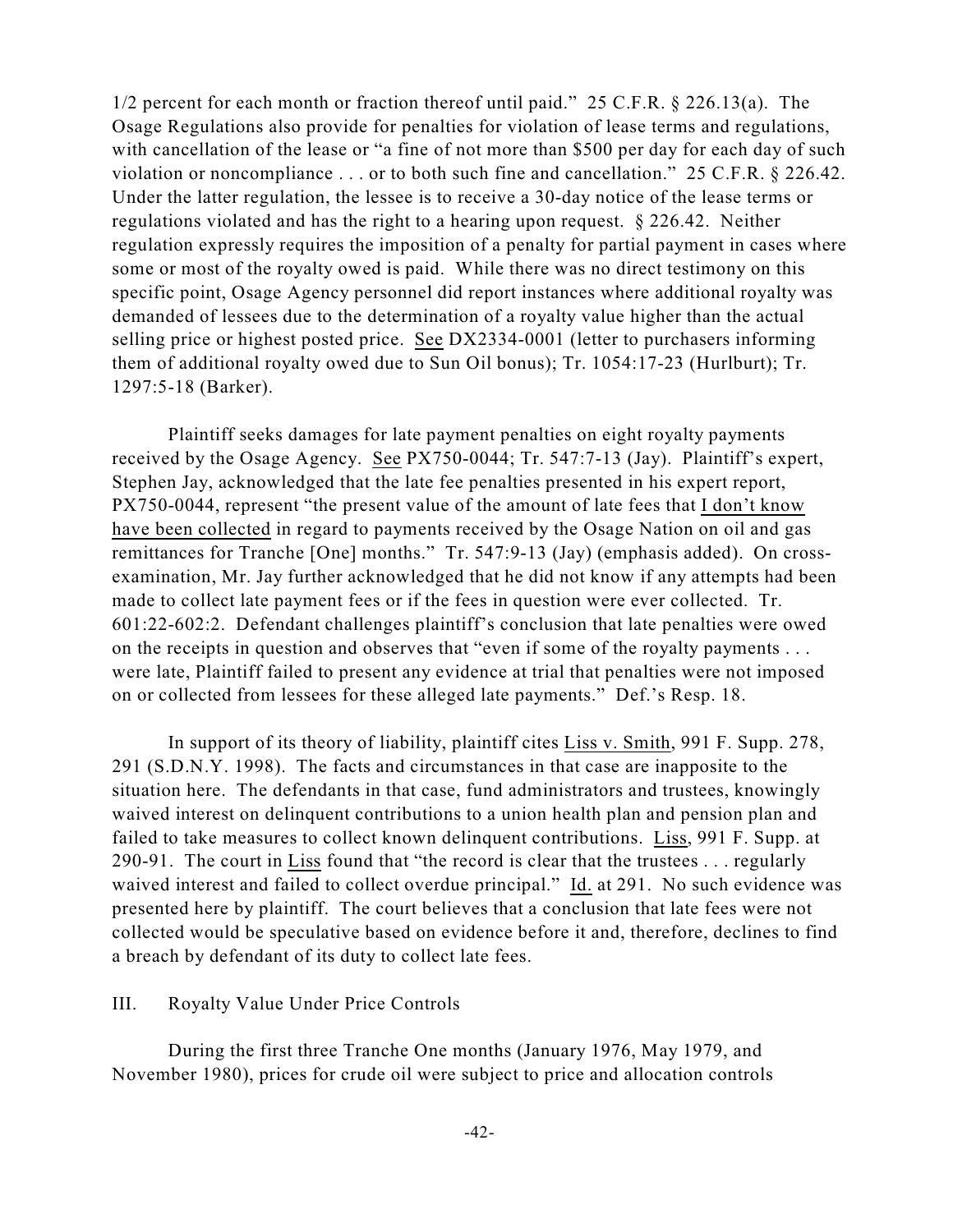promulgated initially by the Cost of Living Council (CLC), acting pursuant to the Economic Stabilization Act of 1970, Pub. L. No. 91-379, 84 Stat. 796, and later under the Emergency Petroleum Allocation Act (EPAA) and subsequent amendments, Pub. L. No. 93-159, 87 Stat. 627 (1973) (codified at 15 U.S.C. §§ 751-760(h)), repealed by Pub. L. No. 94-163, tit. IV § 461 (Dec. 22, 1975); see supra Part I.C. Section 2(b) of the EPAA states that "[t]he purpose of this act is to grant to the President of the United States and to direct him to exercise specific temporary authority to deal with shortages of crude oil, residual fuel oil, and refined petroleum products or dislocations in their national distribution system." EPAA § 2(b), 15 U.S.C. § 751(b). The authority to implement the EPAA was delegated by the President in accordance with  $\S 4(e)(2)(C)$  of the EPAA, to the Federal Energy Office, later the Federal Energy Administration (FEA), which in turn became the Department of Energy. See Air Transp. Ass'n, 382 F. Supp. at 440.

Mandatory petroleum allocation regulations governing crude oil that became effective December 27, 1973, 10 C.F.R. Part 211 (1975), "provide[d] for the mandatory allocation of all crude oil produced in or imported into the United States," id. at § 211.61, and applied to "all producers, refiners, and others who purchase crude oil from producers directly or indirectly for resale or transfer to refineries," id. Mandatory petroleum price regulations (MPPR) were also promulgated, 10 C.F.R. Part 212 (1975), and applied to "each sale, lease or purchase of a covered product in the United States," 10 C.F.R. § 212.2, including "each sale of crude oil made pursuant to the provisions of [the mandatory crude allocation program]," 10 C.F.R. § 212.94. The regulations established "a two-tier pricing system which placed a ceiling on 'old' oil but exempted 'new' oil from price controls." Tenneco Oil Co. v. Fed. Energy Admin., 613 F.2d 298, 299 (Temp. Emer. Ct. App. 1979). Simply stated, "new oil represented the amount of increase in production from a well since 1972. Old oil was that portion of production that was equal to what was produced from the well in 1972." Id. Oil from stripper well leases, which represented "probably a majority" of the production on the Osage Reservation, Tr. 1228:21-1229:4 (Barker), was exempt from price controls under  $\S$  4(e)(2) of the EPAA. See also 10 C.F.R.  $\S$  212.54. From February 1, 1976 to September 1, 1976, stripper well crude oil was subject to the upper tier price ceiling, 10 C.F.R. § 212.74 (1977), before being returned to its exempt status under amendments to the EPAA, see Energy Conservation and Production Act, Pub. L. No. 94-385, 90 Stat. 1125, 1133 (1975). "In sum, during the federal price-control program, crude oil was generally sold at one of three price levels: lower tier (old oil), upper tier (new oil), and exempt (stripper well and other specified types of oil). Thus, on the same day, oil produced from the same region, county, lease, or even the same well could be sold at different prices depending on its regulatory classification." Pl.'s Br. 13. Price controls on crude oil were terminated by executive order on January 28, 1981. 46 Fed. Reg. 9,909 (1981).

Plaintiff argues that federal price controls applied to the sale of crude oil but did not discharge the duty of the United States to collect royalty according to the terms laid down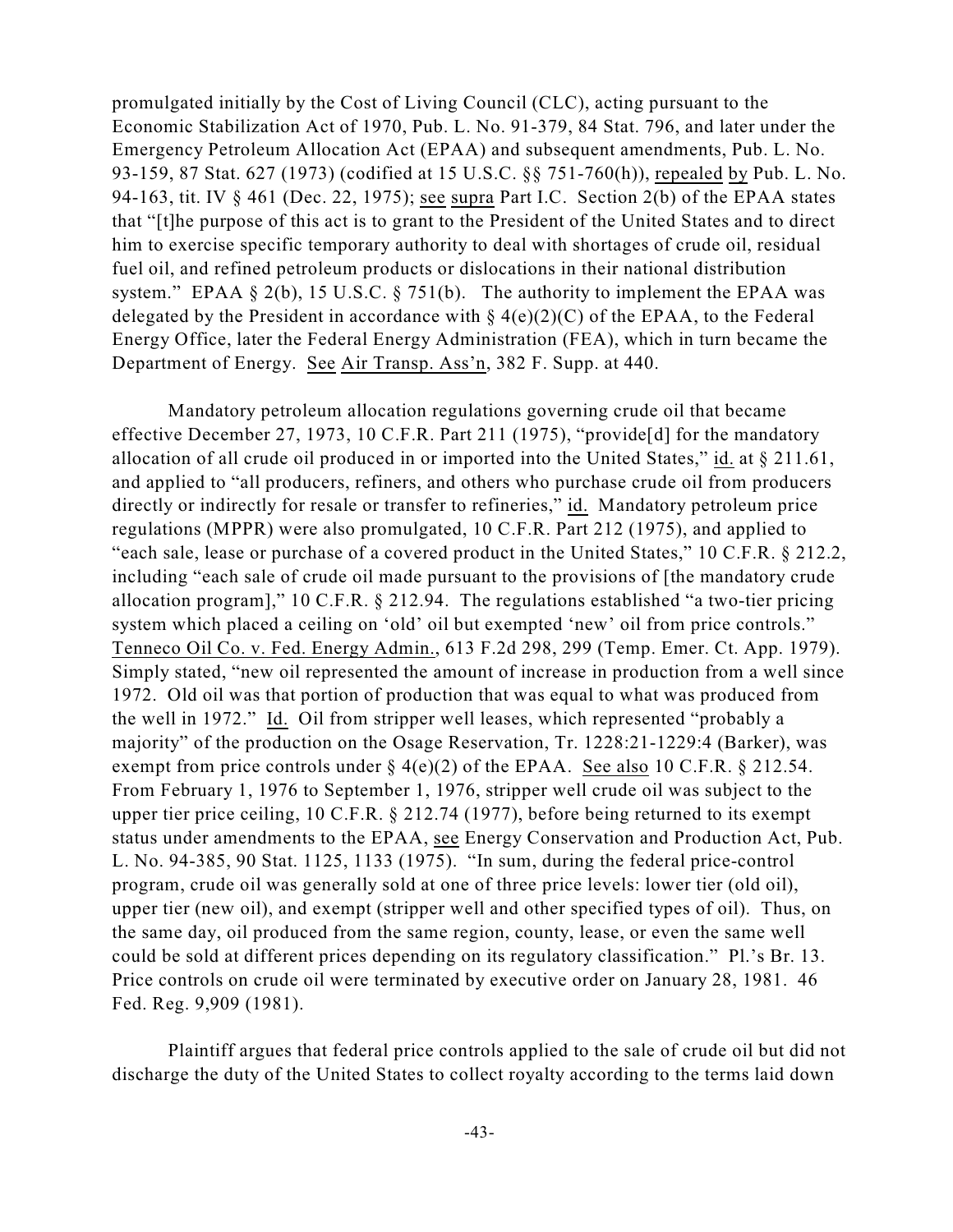in the Osage Regulations. Pl.'s Br. 12-13. Plaintiff contends that "[t]he EPAA authorized the issuance of federal regulations governing crude oil selling prices. It said nothing about modifying lease or regulatory terms establishing royalty-calculation methodologies." Id. at 14. Plaintiff claims that by failing to apply the highest posted price or offered price paid to producers of unregulated stripper oil to the calculation of royalty payments on regulated oil, the United States violated the regulations it had established to manage the Osage mineral estate, thereby resulting in loss of royalty income to the Osage Tribe. See Pl.'s Br. 20.

Defendant acknowledges that "[w]hile MPPR did not specifically indicate whether the price controls applied to royalty interest owners," decisions by the agency charged with their implementation consistently distinguished between working interest and royalty interest owners in providing exemptions from price controls. Def.'s Br. 14-15. Incentives in the form of exemption from price controls were granted to the producer but not to the royalty interest owner except where the latter also bore some of the cost of measures justifying relief. Id. at 15 (citing, inter alia, M. J. Mitchell, 3 FEA ¶ 83,146, 83,553 (Case No. FEA-2199, April 2, 1976); United States Geological Survey, 5 FEA ¶ 80,537, 80,675 (Case No. FEA-0850, January 26, 1977)). Defendant argues that "[the Department of] Interior did not have the authority to decide whether or not royalty interests were subject to the price controls imposed under the Emergency Petroleum Allocation Act . . . [,] that authority resided exclusively with the Federal Energy Administration . . . and Department of Energy." Def.'s Resp. 3.

In the court's view, the language of the EPAA, in particular its silence regarding royalty calculations, favors plaintiff's position. When interpreting a statute, the court first looks to the language of the statute itself because "[t]he canons of statutory interpretation require the court to consider first the plain language of the statute." Skillo v. United States, 68 Fed. Cl. 734, 744 (2005); see also Consumer Prod. Safety Comm'n v. GTE Sylvania, Inc., 447 U.S. 102, 108 (1980) ("[T]he starting point for interpreting a statute is the language of the statute itself."). As plaintiff points out, the EPAA "said nothing about modifying lease or regulatory terms establishing royalty-calculation methodologies." Pl.'s Br. 14. Finding in favor of defendant on this point would require the court to extend the reach of the statute beyond its plain language. As between accepting statutory language on its face or stretching the statute to reach a particular meaning not expressed, the court prefers a plain language interpretation.

Two additional factors persuade the court that plaintiff's argument is the better view. First, defendant itself argued for plaintiff's position in a previous case when it was advantageous for it to do so. In Pennzoil Exploration and Production Co. v. Lujan, 928 F.2d 1139 (Temp. Emer. Ct. App. 1991) (Pennzoil), defendant agreed that "neither EPAA policy or any EPAA regulation was sufficiently compelling to overrule the Secretary of the Interior's statutory authority to determine the value of production for royalty purposes."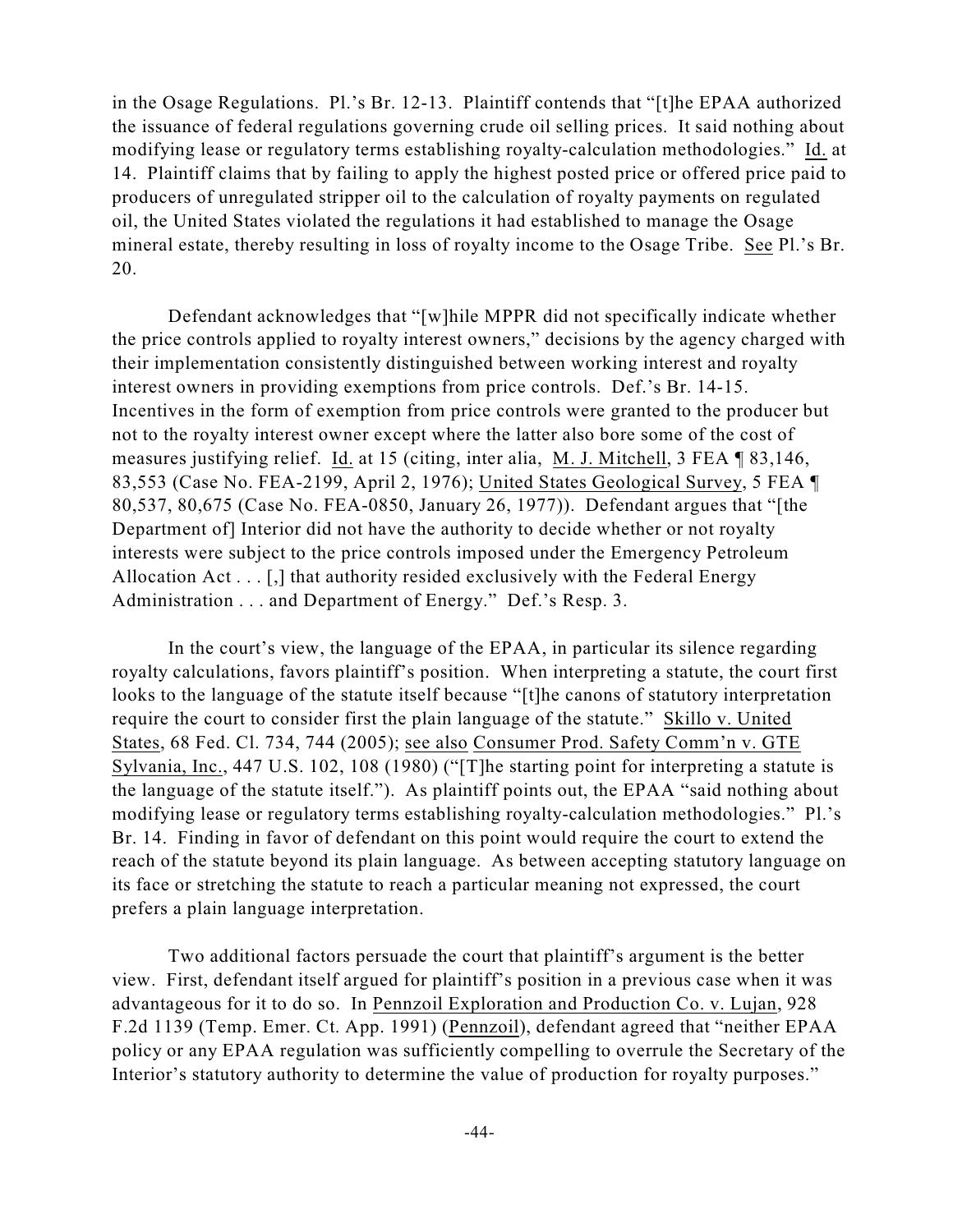Id. at 1144. Second, persuasive case law supports the conclusion that defendant should have collected royalty according to the terms of the Osage Regulations. See Sowell v. Natural Gas Pipline Co., 789 F.2d 1151 (5th Cir. 1996) (Sowell).

In Pennzoil, the plaintiff was allowed to sell crude oil from the outer continental shelf at unregulated prices in order to recover expenses it incurred elsewhere by participating in EPAA-approved tertiary enhanced recovery projects. 928 F.2d at 1145. Pennzoil paid its royalty, however, on the regulated price, rather than on the gross proceeds it had received from the sale of the oil. Id. at 1143. DOI ordered Pennzoil to pay royalty based on its actual selling price of the oil, in keeping with DOI's royalty formula that based payment on not less that the "gross proceeds accruing to the lessee from the disposition of the produced substances." Id. at 1140 (citing 30 C.F.R. § 206.150 (2005)). Contrary to its position in this case, defendant argued that Pennzoil must pay royalty according to the predetermined royalty formula, Pennzoil, 928 F.2d at 1140, and the courts found in its favor. The court of appeals upheld the district court's finding in support of the application of DOI's gross proceeds rule and concluded that "neither the EPAA and its regulations, nor any policy considerations arising therefrom, precluded acceptance of the DOI's interpretation and application of its gross proceeds rule." Id. at 1144. In this case, however, defendant argues that DOI may not exercise the very authority that it supported DOI's exercising in Pennzoil. See Def.'s Br. 14-15. Under the doctrine of judicial estoppel, which "has been applied in this circuit to bar a party from adopting a position inconsistent with another position argued in a prior proceeding," First Commerce Corp. v. United States, 60 Fed. Cl. 570, 576 (2004) (citing San Carlos Irrigation & Drainage Dist. v. United States, 111 F.3d 1557, 1568 (Fed. Cir. 1997), the court could bar defendant from presenting an argument opposite to an argument it presented previously. Whether or not it is barred by judicial estoppel, the court regards defendant's argument as one of convenience and inconsistent with the plain language of the statute.

Defendant attempts to dismiss the authority of Pennzoil by interpreting narrowly its holding: "The Court ruled that the EPAA and its regulations did not preclude Interior's application of its gross proceeds rule . . . . It did not rule, however, that Interior could assess royalties based on prices exceeding those received by Pennzoil . . . ." Def.'s Resp. 6 n.11. The Pennzoil court actually held "that neither the EPAA and its regulations, nor any policy considerations arising therefrom, precluded acceptance of DOI's interpretation and application of its gross proceeds rule." Pennzoil, 928 F.2d at 1144 (emphasis added). The significance of Pennzoil is that it demonstrates that the DOI does indeed have the authority to set royalty values in accordance with prices other than prices received under regulations set by the EPAA, a position that defendant currently argues against despite having supported it in Pennzoil. See Def.'s Resp. 3. Thus, the court does not find defendant's dismissal of Pennzoil persuasive.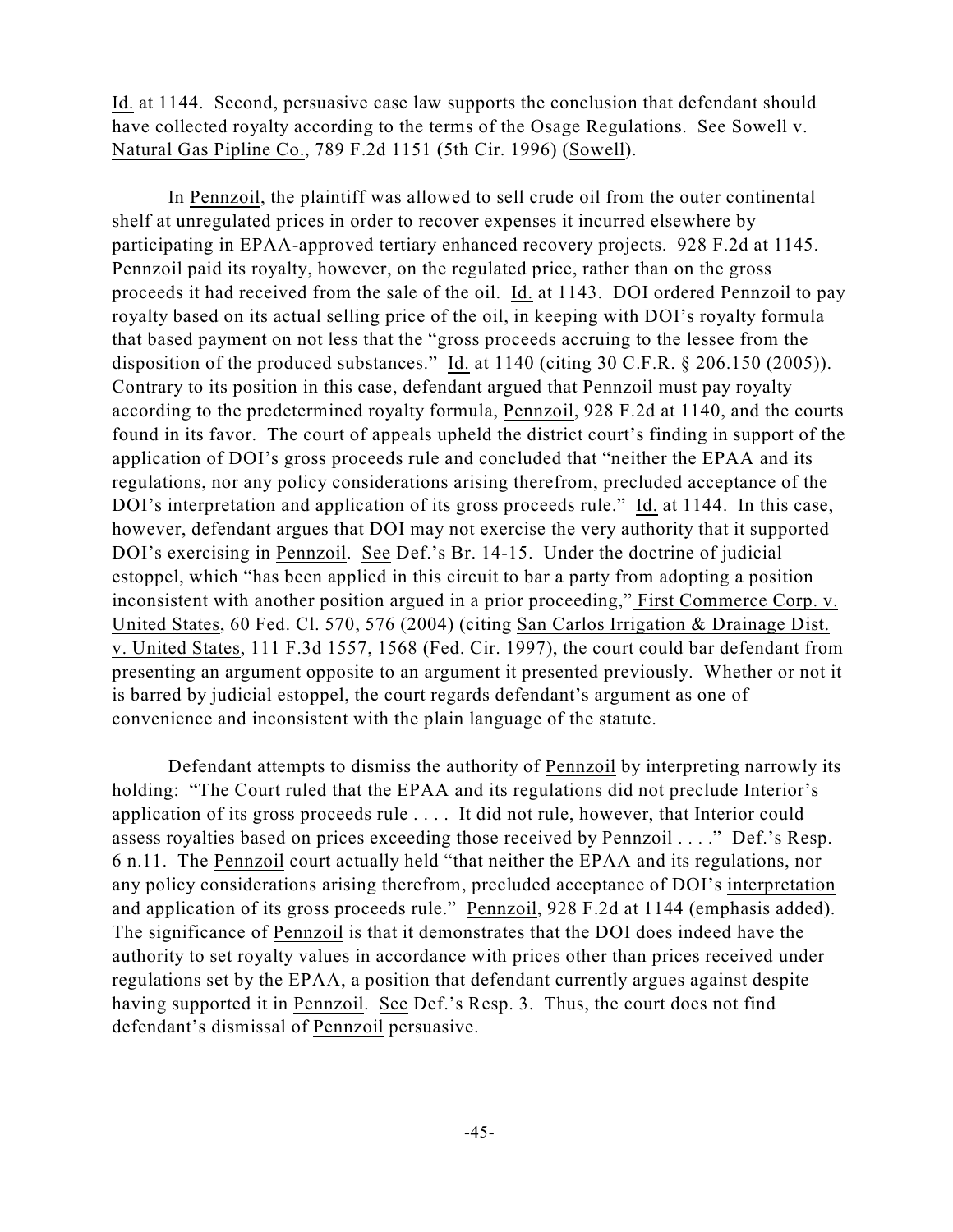Additional case law supports by analogy plaintiff's claim that price controls on sales of crude oil did not extend to the calculation of royalty owed to the lessor. See Sowell, 789 F.2d at 1154-55. In Sowell, the court construed the terms of a general division order for the sale of natural gas under the Natural Gas Policy Act (NGPA), 15 U.S.C. §§ 3301-3432, that called for royalty to be based on the average market price for all gas in a six-county area. 789 F.2d at 1154-55. The natural gas producer argued that, by paying royalties based on the maximum ceiling price for comparable gas in interstate commerce, it had met its royalty obligations. Id. at 1154. The Fifth Circuit Court of Appeals upheld the district court's determination that the contract required that the market price of all gas sold in the six-county area be used to set royalty payments because the contract term was not based on market value of the oil at the well. Id.

Plaintiff argues that the lease language in Sowell "is indistinguishable" from the 1997 Osage royalty value definition. Pl.'s Br. 15. As in Sowell, where the lease terms setting royalty payments applied a county average price for natural gas, the Osage royalty value definition was based on the higher of actual selling price or the highest posted or offered price in the Kansas-Oklahoma region. See Pl.'s Br. 15-16. Defendant distinguishes the ruling in Sowell on the ground that the regulatory regimes established for natural gas did not apply to all natural gas, but only to natural gas sold in interstate commerce. Def.'s Resp. 4. Defendant also cites a separate case to "reject[] [plaintiff's] analogy between EPAA and Natural Gas Act." Def.'s Resp. 4 (citing Air Transp. Ass'n of America v. FEO, 382 F. Supp. 437, 448 (D.D.C. 1974).

The court does not find defendant's distinctions persuasive. The method of royalty calculation in Sowell follows closely the Osage royalty value calculation in that both formulas required the royalty to be based on market prices in specified geographic areas. See Pl.'s Br. 15. Contrary to defendant's assertion, the court in Air Transport Association did not wholly reject an analogy between EPAA and the Natural Gas Act; rather, it compared and contrasted a single provision of each act that is irrelevant to the case at hand. See Air Transp. Ass'n, 382 F. Supp. at 448. Sowell supports the conclusion that the price controls on the sales of crude oil did not extend to the calculation of royalty owed to the Osage Tribe under the 1974 Regulations. The Osage Agency incorrectly applied the royalty value formula under 25 C.F.R. § 226.11 to the maximum legal price for the first three Tranche One months, rather than to the "actual selling price, or the highest posted or offered price by a major purchaser in the Kansas-Oklahoma area." 25 C.F.R § 226.11(2). Plaintiff is entitled to royalties determined under the 1974 Regulations for the first three Tranche One months.

- IV. Alleged Failures Properly to Deal with Royalties Collected
	- A. Standard of Care Applicable to the Government as Fiduciary in the Investment of Royalties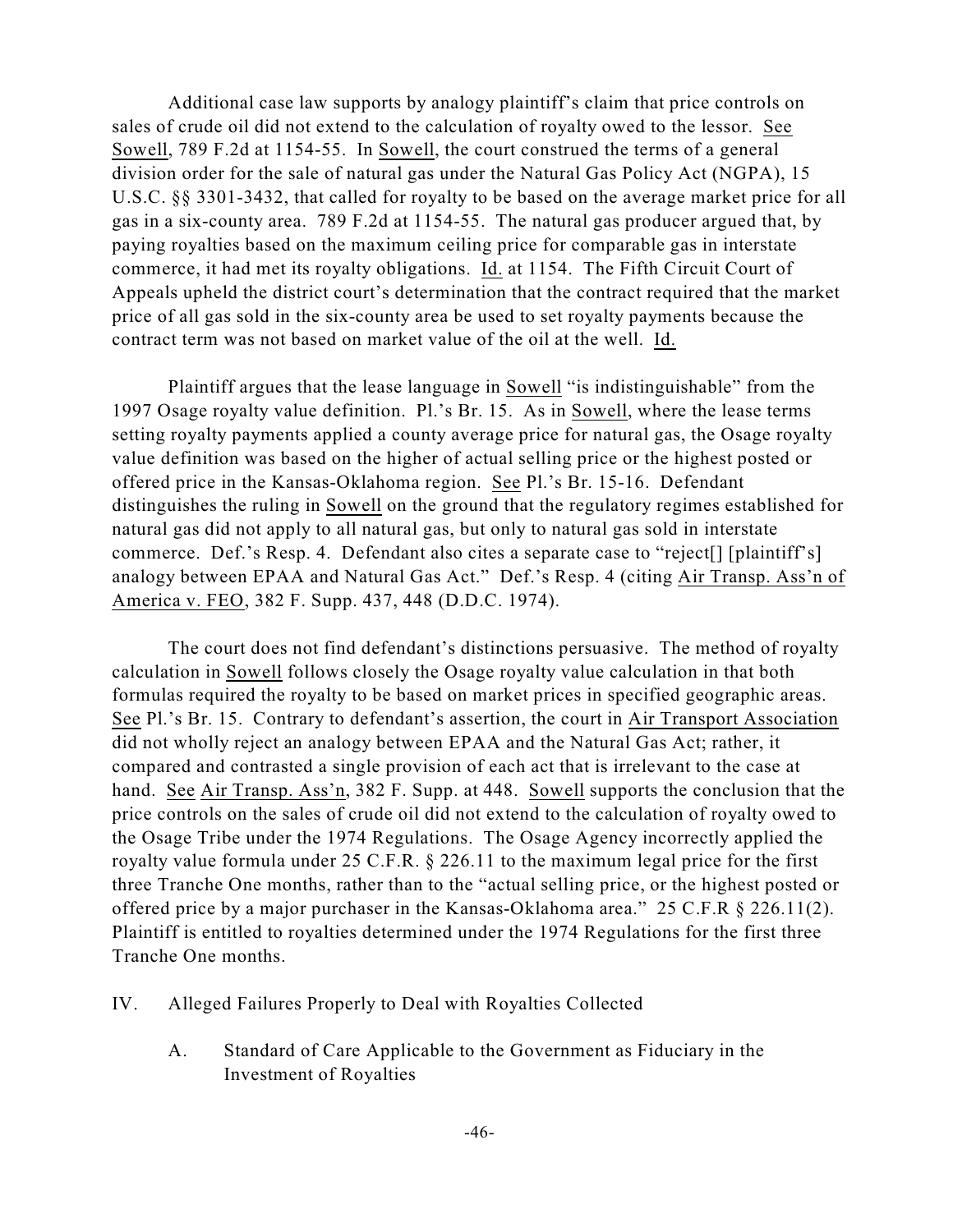Plaintiff alleges that the United States breached its duty as a trustee to invest Osage royalty revenue by (1) failing to designate a federal depositary at Pawhuska, Oklahoma until 1990, thereby unreasonably delaying the deposit of funds; (2) retaining unreasonably large amounts of cash in the Tribe's royalty trust account; and (3) failing to achieve the investment yield appropriate for a prudent investor. Pl.'s Br. 33. The court agrees with the parties that the discharge by the government of its duties as trustee to invest royalties should be measured by a standard of prudence, "a prudent investor" standard. See supra II. B; Pl.'s Br. 33 (alleging that the United States breached its "duty to invest prudently"); Def.'s Br. 42 ("In investing trust funds, a trustee should exercise the care, skill, and caution that a prudent person would exercise under the circumstances."). Defendant, in carrying out its investment duties, had the further responsibility to comply with the legal requirements applicable to those duties, including the federal statute governing the investment of Indian trust funds, 25 U.S.C. §§ 161a, 161b, 162a, applicable regulations, and applicable case law and common law. A failure to act as a prudent investor or a failure to comply with applicable legal requirements - when any such failure results in a loss of investment income to the Osage Tribe - is a breach of defendant's trust duties.

B. Whether the Government Properly Discharged Its Fiduciary Obligation to Invest Royalties

The court now addresses the legal arguments and evidence in the areas of dispute about defendant's discharge of its duties to invest royalties.

1. Deposit Lag

Prior to 1990, all checks deposited with the Osage Agency were sent by certified U.S. mail to the BIA Area Office in Muskogee Oklahoma for deposit. Stip. of Fact ¶ 14; Tr. 1663:14-20 (Hill). In January 1990, the Department of the Treasury designated a local bank in Pawhuska, Oklahoma as a federal depositary. Stip. of Fact ¶ 16. Plaintiff alleges that the United States acted imprudently in failing to establish a local federal depositary in Pawhuska prior to 1990. Pl.'s Resp. 19 ("The duty of prudence required the United States to design a system that ensured that royalty revenues were deposited and began earning interest promptly. That meant designating a depository in Pawhuska."). Defendant contends that because "there are no directly applicable statutory or regulatory prescriptions related to the timing of deposits of Osage royalty receipts, Interior followed Governmentwide guidelines as well as its own, and thus acted reasonably." Def.'s Br. 35. BIA policy during the Tranche One period was to deposit funds in an authorized depositary within 24 hours of receipt or by the next workday. The policy, as stated in 42 BIAM Supplement 3, provided: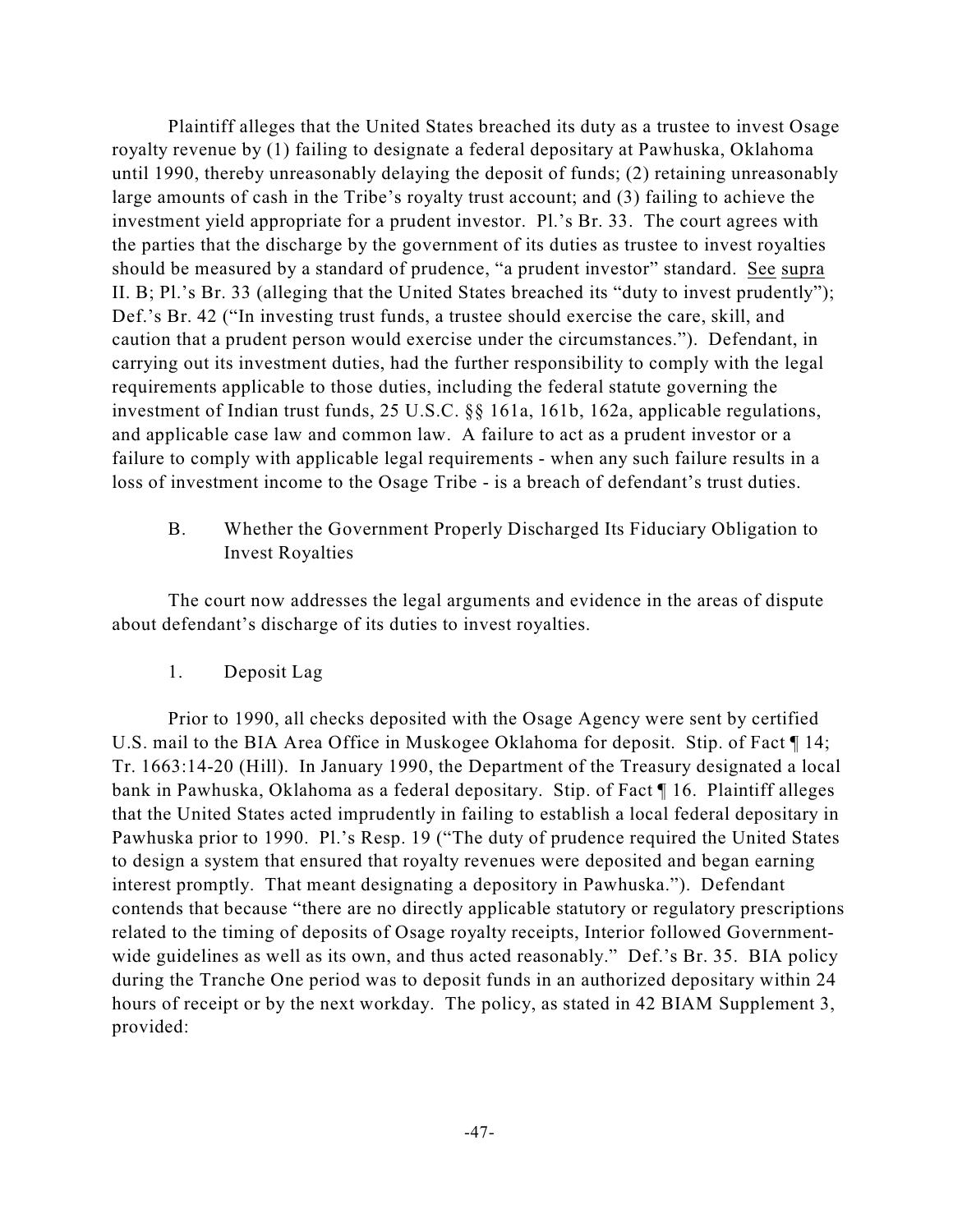All funds shall be deposited in an authorized Federal depositary with[in] 24 hours of receipt or by the next work day after receipt if the funds were received too late in the day to meet the depository's and/or cognizant Collection Officer's cutoff requirements.

42 BIAM Supplement 33.9I(1) (copy of 42 BIAM Supplement 3); see DX923-0020; Tr. 1707:17-22 (Hill). Because there was no designated local depositary in Pawhuska, the Osage Agency was required to mail checks to the Muskogee Area Office for deposit at the federal depositary located there. Tr. 1663:14-20 (Hill). The Muskogee Area Office is approximately 90 miles from Pawhuska. Tr. 1727:18-20 (Hill). The BIA Area Office received the checks, entered each onto a log, completed a bill for collection for each check describing the purpose of the check, filled out a deposit slip for the bank, and made the physical deposit of the checks with the First National Bank, the local federal depositary. Beach Dep. 19:19-20:11.<sup>23</sup> Royalty checks were typically processed on the day of receipt at the Muskogee Area Office or within 24 hours for late-arriving mail. Beach Dep. 35:21- 36:17. The only function of the Muskogee Area Office was to deposit the funds in the federal depositary; it played no part in the accounting or investing of the funds. Id. at 30:12-31:8.

The failure to establish a federal depositary at Pawhuska prior to 1990 is not adequately justified by defendant. Defendant suggests that a local depositary in Pawhuska was not required, in part because of the rapid adoption of the Electronic Funds Transfer (EFT) payment option by purchasers after EFT was first made available in 1979. Def.'s Br. 36 (noting that "all of the royalties owed for the Tranche One leases were paid by EFT during the 1980, 1986 and 1989 Tranche One months"); Tr. 1789:11-1790:5 (Bratcher). While EFT payments reduced the volume of local cash payments once widely adopted, that circumstance does not remove the economic advantage and increased security that a local depositary offered prior to 1979 and for all later cash payments not made electronically. In a letter to the Department of the Treasury (Treasury) dated June 26, 1990, Mr. Parris, then Chief of the Branch of Trust Fund Accounting, explained a request to designate local commercial banks as federal depositaries for BIA field agencies as follows:

As indicated in our previous letter, our system now requires an agency to mail daily receipts which could take anywhere from 1-3 days to reach an area office where it is finally deposited to the Federal Depositary at the area location. This present system (1) inherently places the trust funds belonging to our Indian clientele at risk; and (2) condones the significant amount of lost interest during the mail process.

<sup>&</sup>lt;sup>23</sup>Rowena Beach was employed at the Muskogee Area Office as an office automation clerk from 1974-1977 and was deposed as a  $30(b)(6)$  witness. Beach Dep. 6:10-7:1.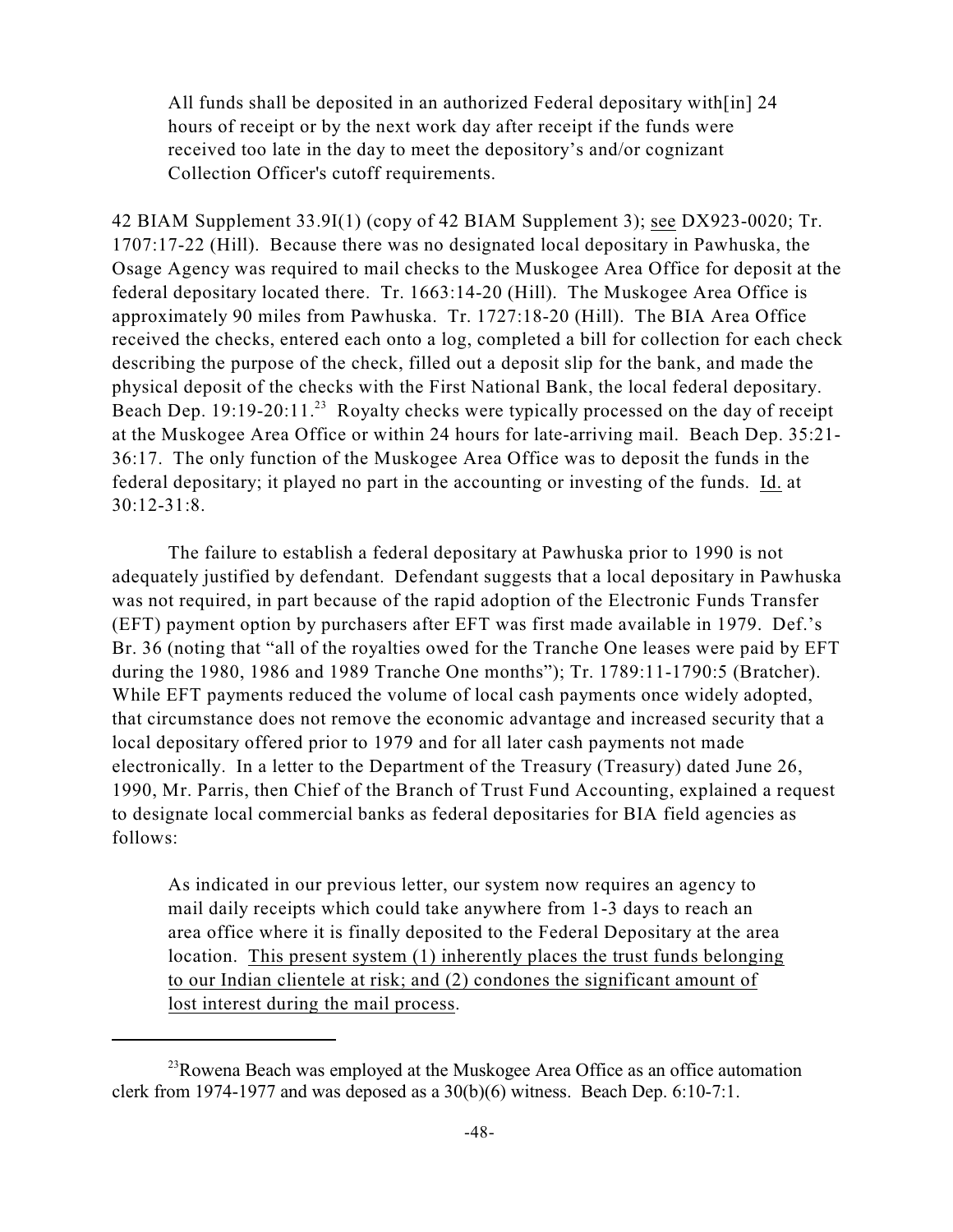#### Obviously, the present system is no longer adequate or acceptable.

DX986-0001 (Letter to Ann Cook, U.S. Department of the Treasury) (emphasis added). The inadequacies of the system identified by Mr. Parris in his 1990 letter certainly existed throughout the Tranche One period. The fact that a local depositary was designated in Pawhuska in 1990 (even though fewer payments were then made in cash or check) merely confirms the advisability of the practice.

According to the testimony of Rita Bratcher, a Treasury official who has been delegated the authority to designate commercial banks as general depositaries, Tr. 1771:17-23 (Bratcher), a local agency could request to have a local depositary designated by Treasury, Tr. 1791:21-1792:10 (Bratcher). Treasury would designate a commercial bank as a general depositary, according to Ms. Bratcher, unless the amount of deposits to be made indicated that "it wasn't cost beneficial to set up a local bank." Tr. 1792:22-25 (Bratcher). Ms. Bratcher explained:

[T]he purpose of using a local depositary is to get the monies into the Treasury's account as quick as possible, and local depositaries were to deposit funds the day after a deposit . . . . So . . . we would look at what that interest savings would be on getting the monies the next day versus mailing it, which could be two, three days to the Federal Reserve. We compensated the local depositaries for providing this service, so we would pay them for processing the checks and collecting the checks, and transferring those funds to the Treasury. So, if the interest savings on receiving the money faster in the Treasury's account offset the cost that we would have to pay to the bank for processing those transactions, then we would establish that local depositary.

Tr. 1796:13-1797:6 (Bratcher). Ms. Bratcher concluded that, "in following good cash management, we want to get the monies into our account as quickly as possible so they can begin to start earning interest; and then also to have that money available to meet our daily disbursing needs." Tr. 1797:13-17. The Treasury reimbursed the local bank "two or three cents per check to process" on a per item basis. Tr. 1798:1-5.

The volume of funds and number of checks for a two-day period of one of the Tranch One months was illustrated by DX451-001 and DX 479-001, exhibits identified by Judi Hill, an account technician at the Osage Agency, as Osage Agency schedules of collections. See 1683:16-17; 1658:25-1659:25. The schedule of collections "list[s] all the items that are going to be deposited that day." Tr. 1655:11-14 (Hill). The first schedule of collections, dated February 24, 1976, lists twenty-six checks with a total value of \$666,398.72. DX451-0001. The second schedule of collections, dated February 25, 1976,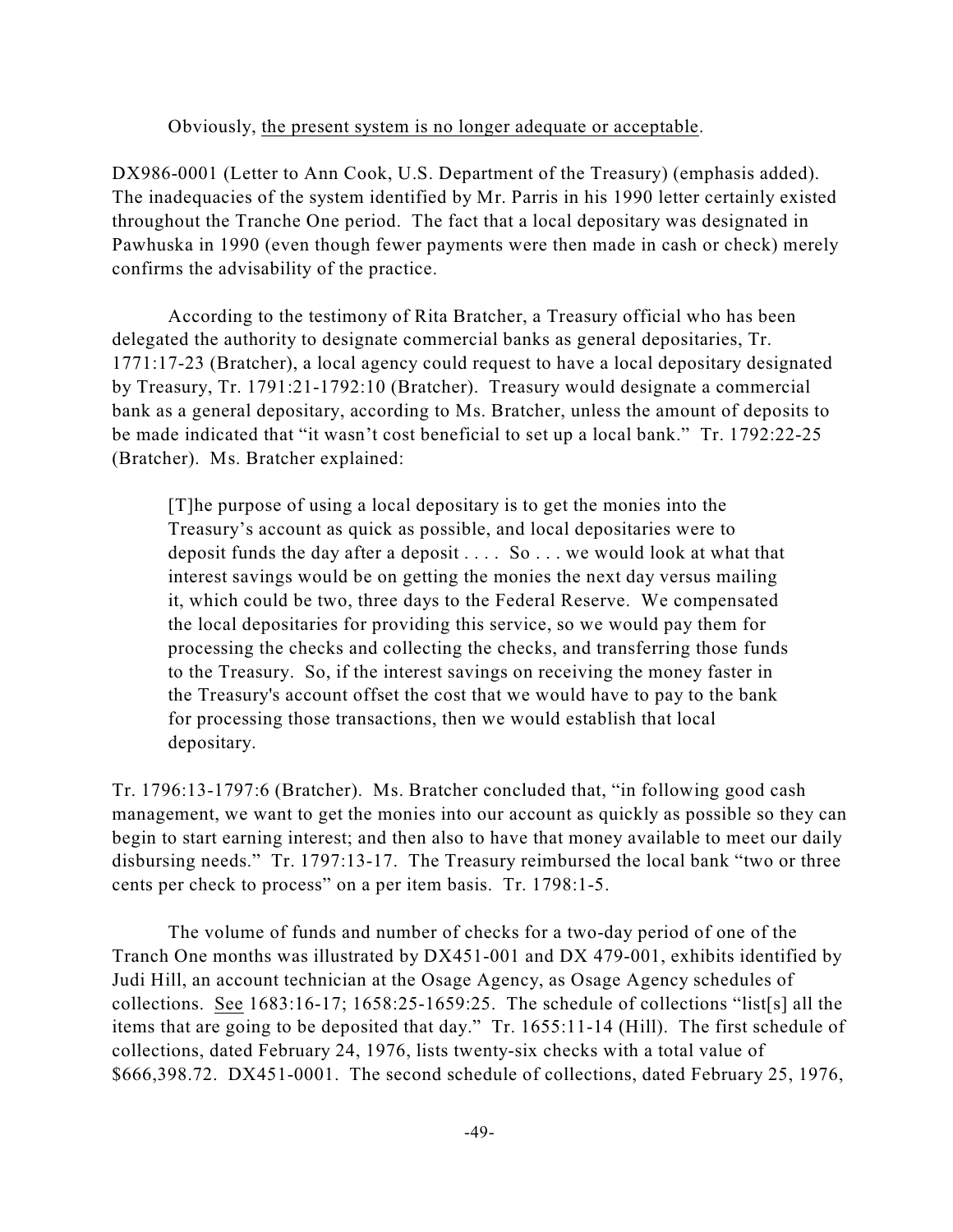lists twelve checks with a total value of \$323,716.57. DX479-0001. Both forms are signed by Pearl Kennedy, Collector Agent, for the Osage Agency. DX451-0001; DXC479-0001. For this two-day period in February 1976, then, the schedules of collections prepared by the Osage Agency show that thirty-eight checks were prepared for deposit totaling \$990,115.29. The court notes that, with few exceptions, the name listed as that of the remitter of each check is clearly recognizable as the name of an oil company and that, under the Osage Regulations, royalty payments were to be made by the 25th of the month following the month of production. See id.; 25 C.F.R. § 226.13(a). The cost to the Treasury to compensate a local depositary for processing the thirty-eight checks would be, at the rate of three cents per check, \$1.14. See Tr. 1798:1-2 (Bratcher) (explaining that Treasury would compensate a local depositary bank two to three cents per check for processing). At the minimum statutory interest rate of 4%, the funds prepared for deposit on February 24th would have earned interest of over \$73 per day and the funds prepared for deposit the following day would have earned interest of \$35.47 per day. It would appear from this illustration that the designation of a local depositary in Pawhuska would have been made by the Treasury, had BIA made the request. See Tr. 1797:2-6 (Bratcher) ("[I]f the interest savings on receiving the money faster in the Treasury's account offset the cost that we would have to pay to the bank for processing those transactions, then we would establish that local depositary.").

The general principle under the law of trusts is that "[w]hile the trustee has a reasonable time in which to make the initial investment or to reinvest, he becomes liable for a breach of trust if that reasonable time is exceeded." Cheyenne-Arapaho Tribes v. United States, 512 F.2d 1390, 1394 (Ct. Cl. 1975) (Cheyenne-Arapaho Tribes) (citing Restatement (Second) of Trusts §§ 231 and cmt. b, 181 and cmt. c (1959). Here, the government's own regulations require deposit within one business day of the receipt of funds. Tr. 1707:17-22 (Hill); DX923-0020 (42 BIAM Supp. 3). At the very least, the presence of a local depositary would have reduced the delay by one day by avoiding the time lost while the payments were in transit to Muskogee. From the earliest days of BIA management of the Osage mineral estate to the present, royalty payments made in cash or by check were to be deposited at the Osage Agency office in Pawhuska. The 1912 Osage Regulations required that "[a]ll rentals, royalties, damages, or other amounts which may become due under leases approved in accordance with these regulations shall be paid to the superintendent of the Osage Indian School at Pawhuska, Okla." 1912 Regulations § 21. Under the 1974 Regulations, "[s]ums due under a lease contract and/or the regulations in this part shall be paid by cash or check made payable to the Bureau of Indian Affairs and delivered to the Osage Agency, Pawhuska, Oklahoma." 25 C.F.R. § 226.4 (emphasis added). The court finds that defendant breached its trust duty by failing to request designation of a local depositary prior to the Tranche One months.

The steps to be taken by Osage Agency staff in processing incoming checks during the Tranche One period are set out in Title 42 of the Bureau of Indian Affairs Manual, Tr.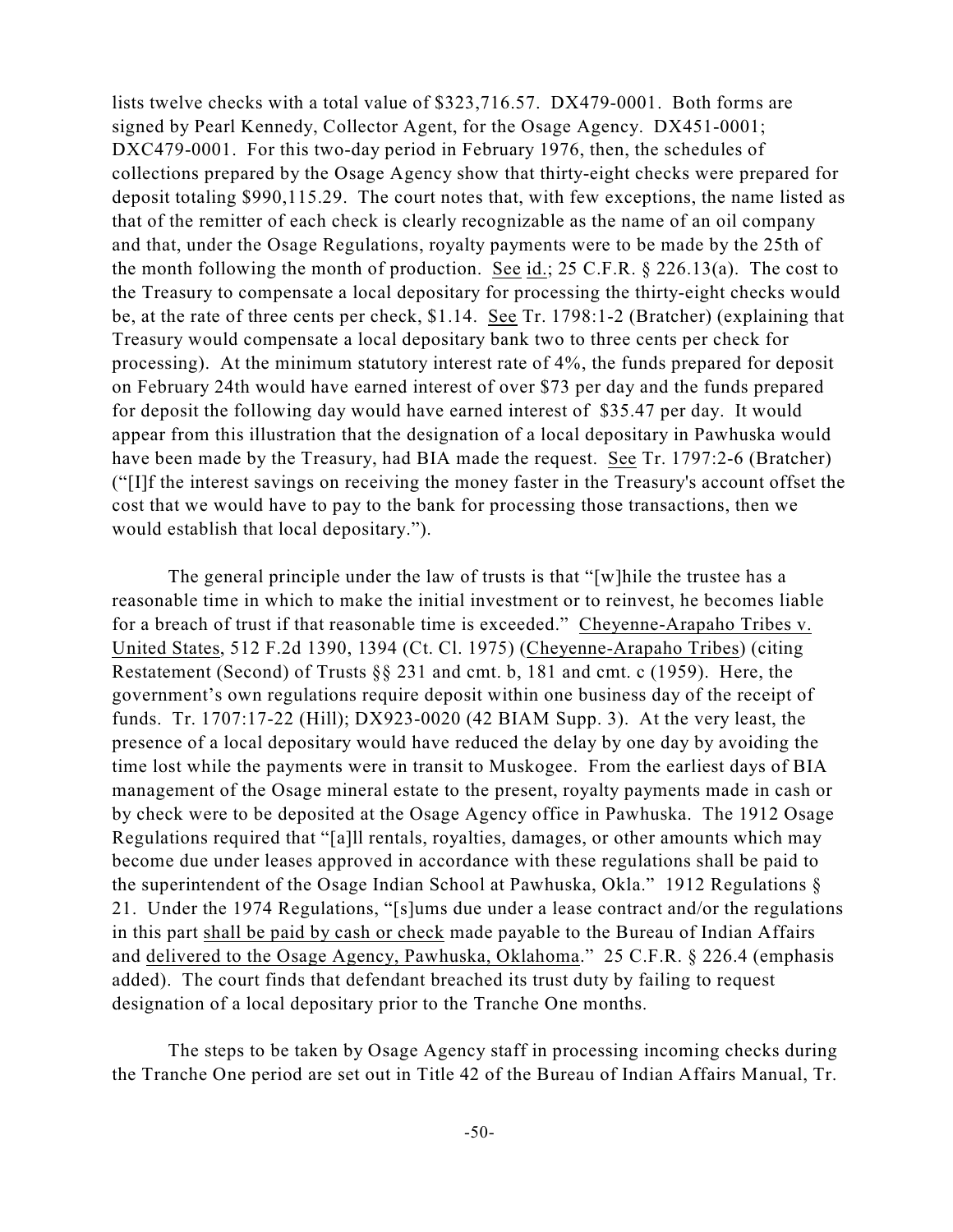1629:2-4 (Hill), and included preparation of a mail room schedule of collections listing all cash payments received, Tr. 1640:18-1641:2; completion of a bill of collections for each payee, Tr. 1645:23-1650:5; determination of the purpose of the payment, generally by staff in the Minerals Branch of the Osage Agency, Tr. 1650:16-1651:15; preparation of a schedule of collections by the collections officer listing all items to be deposited that day, Tr. 1655:9-21; completion of a certificate of deposit reflecting the total amount to be deposited, Tr. 1651:16-1652:13; and preparation of an encoding sheet for entry of the payment data into the BIA computer system, Tr. 1663:8-11; see also Def.'s Br. 36-37.

Defendant's expert proposed a three-day grace period from the time of collection to the date of deposit and posting as "a reasonable amount of time to collect, process and deposit funds." DX2676-0005 (Expert Report-Revised of Gregory J. Chavarria, March 13, 2006). The three-day period included an allowance for mailing the deposit to Muskogee and the deposit there of the funds. Tr. 1854:10-18 (Chavarria). Plaintiff's expert, in contrast, based his calculations of deposit lag time on the principle that "a prudent trustee should deposit trust funds on the same day they are received . . . if possible, and within one business day in any event." PX750-0010 ¶ 28 (Revised Expert Report of Stephen A. Jay, March 13, 2006). Notwithstanding the fact that there is some complexity in the tasks required to insure the proper attribution of payments and the correct allocation of funds (for instance, where a check may include multiple payments, Tr. 1730:23-25 (Hill)), the policy objective stated in 42 BIAM Supplement 3 of depositing payments within 24 hours or no later than the next business day following receipt of the payment, Tr. 1707:17-22 (Hill), sets out a reasonable standard for defendant's discharge of its duties as trustee. If a depositary had been established in Pawhuska, defendant could have complied with its own policy objective. Defendant is liable for investment income lost owing to its failure to meet the policy objective stated in 42 BIAM Supplement 3.

- 2. Whether Defendant Carried Out Its Investment Duties in Accordance With Law
- a. Whether Defendant Permitted Excessive Cash Balances

Plaintiff argues that "the United States lost a substantial amount of interest income by keeping unreasonably large balances in the cash account." Pl.'s Br. 35 (noting that plaintiff's expert, Stephen Jay, shows lost interest income from under-investment of cash balances in all five years containing Tranche One months) (citing PX750-0023 to 25, 0048). Plaintiff contends that these "[l]arge amounts of cash could have been put in T[reasury]-bills at higher rates" and cites reported cash balances "as high as \$2,531,196.92 for June to Sept. 1979 . . . [and] cash balances as high as \$18,269,986.53 for Dec. 1980 to Mar. 1981." Pl.'s Resp. at 16-17 (citing JX035-0039 to 0060 and JX048-0015 to 42). By failing to invest cash balances in higher-yielding instruments, plaintiff argues, the United States breached its duty to invest prudently. Pl.'s Br. 33.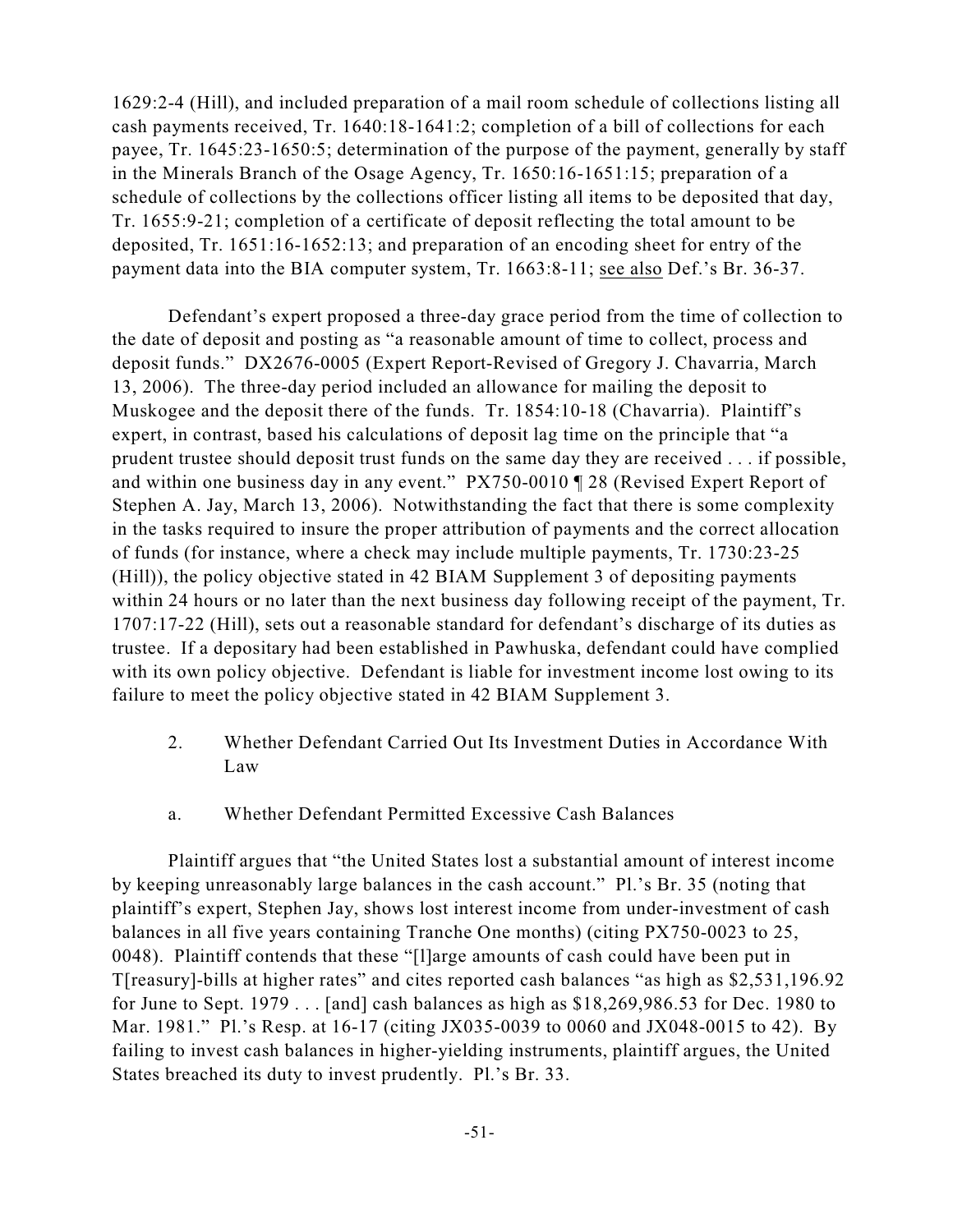Defendant did not address the issue of under-investment of cash balances at trial and, in its post-trial briefing, argues that "[p]laintiff should not be permitted to present such new factual assertions now." Def.'s Resp. 15. Defendant contends that "[i]n its Post-Trial brief, [p]laintiff for the first time offered a different assumption of how the Tranche One royalties should have been allocated between investments in CDs and in cash." Id. The court does not agree with defendant that the issue of under-investment of cash balances was only addressed after trial. The issue is afforded its own heading in JX113- 0001, Expert Report of Stephen A. Jay, dated September 30, 2005 (see Lost Investment Income On Cash Funds, JX113-0012 ¶34-35), and in Jay's Revised Expert Report of March 13, 2006, PX750-0024 ¶ 69, and is also the subject of a separate damages table, see PX750-0038. At trial, defendant's investment calculation expert, Charles Lundelius, read segments of a report prepared for the BIA by Price Waterhouse that reviewed "investment process guidelines" followed by the BIA Branch of Investments. $24$  Tr. 2095:23-2100:25. The report states, "Funds in excess of \$25,000 not placed in CDs are invested in U.S. Treasury market bills. Because uninvested cash receipts are on deposit with the U.S. Treasury, the investment transaction can be accomplished by telephone." DX1668-0134 (Review of Indian Trust Fund Management for Bureau of Indian Affairs, Draft Report, Sept. 26, 1983). When asked to describe the meaning of this passage by defense counsel, Mr. Lundelius replied:

You've got an investment process whereby the selection is between Treasury bills and CDs. And the reason that that is the case are those are the investment instruments that are best suited to meeting the quarterly annuity requirement. Then, what you see here is a bid solicitation process whereby the chief of Investments, here at BIA, is soliciting bids from banks for CDs. The . . . CD bids are aggregated and then assessed as to, I guess, which ones are appropriate. And by appropriate, I mean that you have to have CDs for the Osage that mature on or before the quarterly annuity date, in order to provide cash to make your payments to the Head Right owners.

Tr. 2101:1-13 (Lundelius) (emphasis added). BIA policy was to invest funds in excess of \$25,000 in U.S. Treasury bills (T-bills) if they could not be placed in CDs. DX1668-0134. The retention of large amounts of cash outside of these two instruments would therefore appear to be contrary to BIA policy. Mr. Lundelius acknowledged at trial that the description of BIA policy as read was, to his knowledge, accurate and applicable to the investment of Osage funds during the Tranche One period. Tr. 2101:14-20.

The analysis by defendant's own expert does not require holding any Osage funds in cash balances and instead provides for all short-term liquidity needs to be covered by

<sup>&</sup>lt;sup>24</sup>The Price Waterhouse report is also cited as a source document for Mr. Lundelius's November 3, 2005 Expert Report. See DX1668-0035.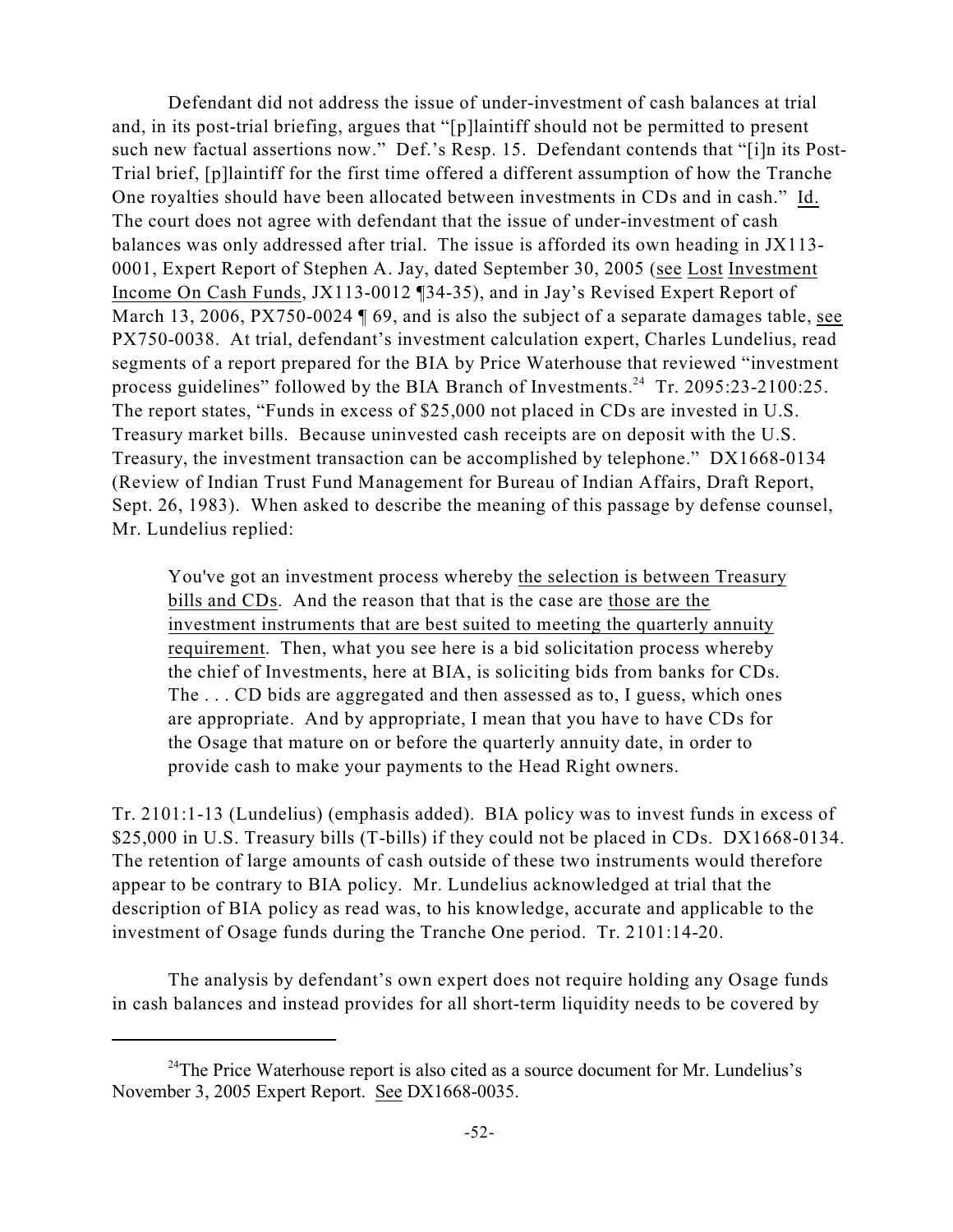investments in T-bills. See DX2695-0013 to 14 ¶¶ 29-31 (Charles R. Lundelius, Jr., Expert Report (Revised), March 13, 2006) (Lundelius Rev. Exp. Rep.) (concluding that the combined short-term liquidity needs for disbursements to beneficiaries, gross production taxes and council costs, and time needed to locate appropriate higher-yielding CDs "[t]ogether . . . indicate investments in Treasuries could be as high as 20%"). Defendant also acknowledges that deposits of Osage funds "started earning four percent simple interest under [25 U.S.C.] Section 161a until they were placed in longer term investments," and that, beginning in January 1985, "Interior invested the funds in the Treasury Overnighter until they could be placed in higher-yield bank CDs or Treasury bills." Def.'s Br. 44-45 & nn.44-45 (emphasis added). The expectation, then, was that cash balances–whether invested at the statutory 4% rate or held in overnight accounts–would be quickly converted into higher-yielding investments. Def.'s Br. 45 (stating that the BIA's Branch of Investments sought to place Osage royalty payments in longer-term investments "[a]s soon as possible after receipt of payment").

The United States Court of Claims in Cheyenne-Arapaho Tribes addressed issues very similar to those now before the court. In that case, a number of Indian tribes brought suit against the United States to recover damages for the alleged failure of the United States properly to invest funds held in trust for the tribes. 512 F.2d at 1391-92. The plaintiff tribes alleged that defendant breached its fiduciary duties through undue delay in making funds available for investment and by not maximizing the investment yield available under existing statutes governing the investment of Indian trust funds. Id. at 1392. Because there were investment options available for trust funds that offered a higher rate of return than the statutory minimum offered by the Treasury, "the trustee has the burden of proof to justify less than a maximum return." Id. at 1394 (citations omitted) (noting that the trustee's fiduciary duty included the "obligation to maximize the trust income by prudent investment"). The Court of Claims addressed the matter of liquidity requirements and observed that "[i]n the absence of a showing by defendant of specific immediate budgetary commitments by the tribes, claimed liquidity needs should be considered in the light of the actual history of the tribes's funds." Id. at 1395 n.9.

The standard articulated by the Court of Claims in Cheyenne-Arapaho Tribes appears to the court to be equally applicable here. Outside of the quarterly annuitant<sup>25</sup> disbursements, the liquidity needs of the Osage royalty account were principally for council expenses and gross production taxes. See DX2695-0013 ¶ 29 (Lundelius Rev.

<sup>&</sup>lt;sup>25</sup>The 1906 Act provides for quarterly payments of interest and royalty income to be made on a pro rata basis to the enrolled members of the Osage Tribe. 1906 Act § 4. Section one of the 1906 Act detailed the procedure for enrollment as a legal member of the Tribe. 1906 Act § 1. Legal membership and the accompanying right to participate in the quarterly distribution of Osage funds is also known as a headright, with the holder of a headright referred to as an annuitant or shareholder. Tr. 718:16-20 (Big Horse); Tr. 2357:2-10 (Currey).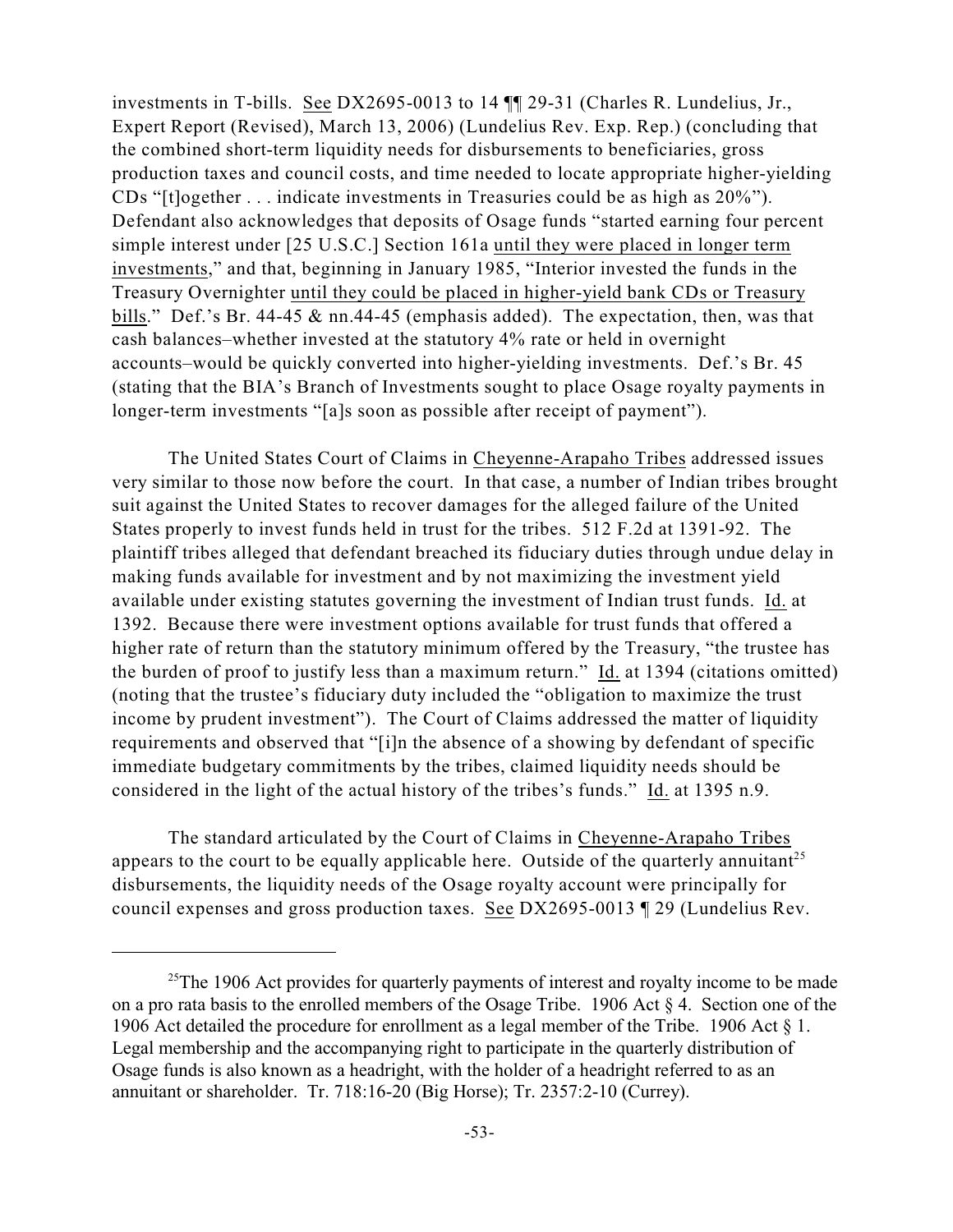Exp. Rep.) The fiduciary requirement to make prudent investments requires that any amount maintained as a cash balance that is in excess of the immediate disbursement needs for the period should be invested in a vehicle offering a higher return. See Blankenship v. Boyle, 329 F. Supp. 1089, 1095-96 (D.D.C. 1971) (finding that the maintenance of a large accumulation of excess cash where "income and outgo were constant" and government securities could be redeemed at short notice violated the "fiduciary obligation to maximize the trust income by prudent investment"). BIA policy, as presented by defendant at trial, was to invest cash surpluses in excess of \$25,000 in CDs or in U.S. T-bills. Tr. 2098:11-25; 2100:14-21 (Lundelius). The court finds that the United States is liable for additional investment income that would have been earned had the United States made prudent investments of any cash balances of royalty income in excess of \$25,000.

## b. Whether Investments Were Made in Accordance With the Law

Defendant argues that the federal statutes governing the investment of Indian trust funds, specifically 25 U.S.C. §§ 161a and 162a, "expressly vested in Interior the discretion to select among the investment options and vehicles authorized" and that the exercise of this discretion "also warrants measurement against a prudent investor standard." Def.'s Br. 42. Defendant advances three "requirements" that a prudent trustee must consider in carrying out its duties: the requirement of care, whereby a trustee must investigate the investments available for the funds; the requirement of skill, which requires that the trustee exercise "the reasonable degree of skill of a prudent person;" and the requirement of caution, which requires that the "trustee recognize that his primary purpose 'should be to preserve the trust estate, while receiving a reasonable amount of income.'" Id. at 42-43 (quoting William F. Fratcher, Scott on Trusts § 227.3 (4th ed. 1988) (Scott on Trusts). This general statement of the trustee's prudential obligations is appropriate where common law alone establishes the rule. See Def.'s Pretrial Mem. 84 (noting that the general common law rule related to the investment of trust funds "is that the trustee is under a duty to make such investments as a prudent person would make of his own property" (citation omitted)). Here, however, the general common law principle must be interpreted in harmony with the duties imposed by Congress in the statutes governing the investment of funds held in trust by the United States and applicable case law. Shoshone, 364 F.3d at 1353 (finding that the Federal Circuit "has previously held that 25 U.S.C. §§ 161a, 161b, and 162a mandate payment of interest") (emphasis added).<sup>26</sup> Because, as defendant itself

 $^{26}$ As this court found in Chippewa Cree Tribe of the Rocky Boy's Reservation v. United States, 69 Fed. Cl. 639 (2006), legislation enacted by Congress over the past century has consistently required the United States to increase the productivity of funds it holds in trust for Indian tribes.

The history of investment-related legislation indicates a congressional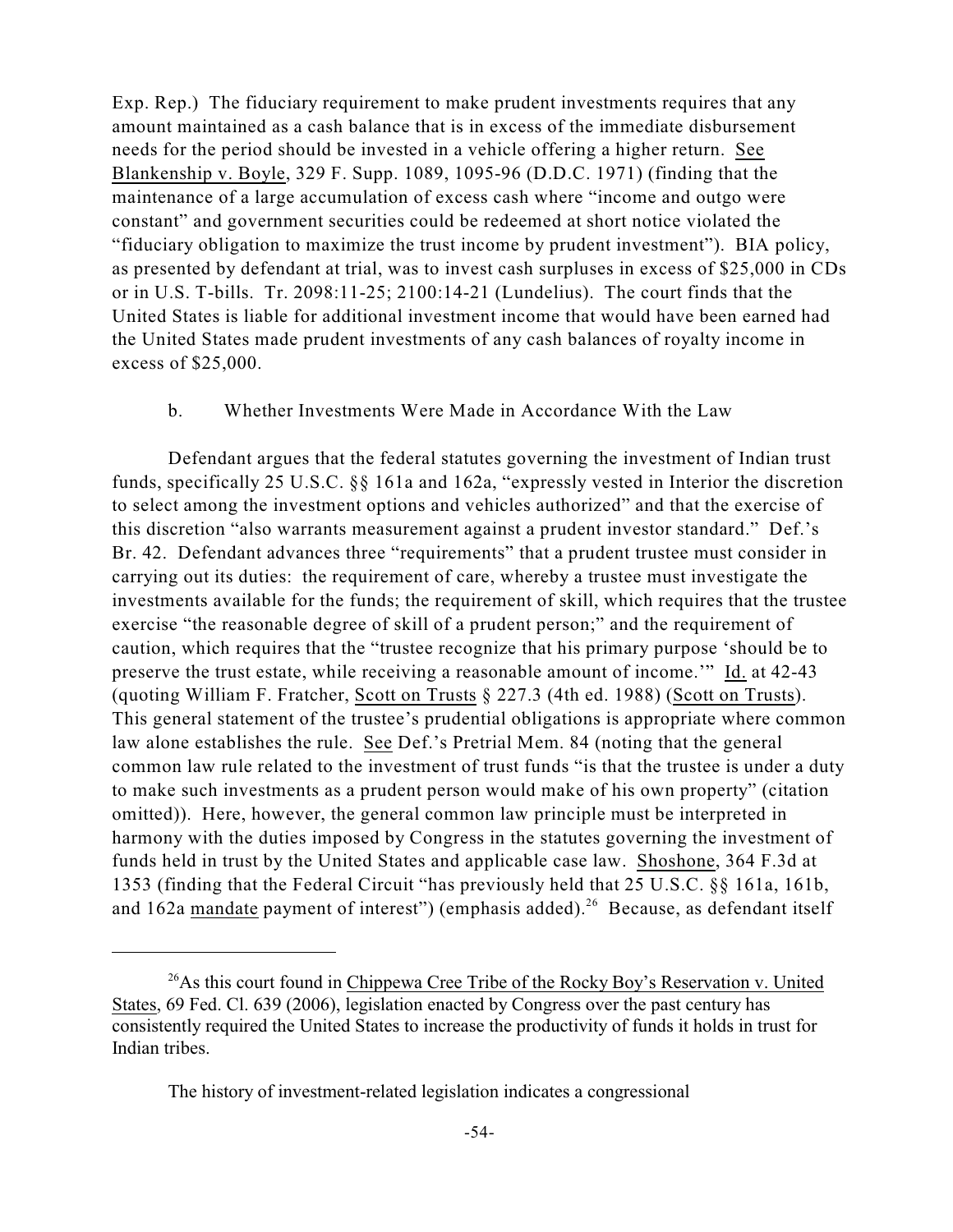acknowledges, the "permissible investments in which the Osage [Tribe]'s . . . trust funds may be placed" have been spelled out by Congress, Def.'s Br. 42; Def.'s Pretrial Mem. 93, and "Congress [has] provided certain security requirements for . . . investments," Def.'s Br. 42, defendant's prudent discharge of the requirements of care and caution is limited to selecting the highest yielding investment instruments of suitable maturity available for trust funds. See also DX2695-0007 to 11, ¶¶ 14-23 (Lundelius Rev. Exp. Rep.). Having made its election of the appropriate type of investment instruments, the requirement of skill obliges the trustee to obtain the highest rate of return available from the prudent management of the statutorily mandated investment instruments.

The Court of Claims has addressed the statutory obligations under 25 U.S.C. §§ 161a, 161b, and 162a on a number of occasions and has uniformly held the United States responsible for investing Indian trust funds in the highest yielding investment vehicles available to the funds in question. In Mitchell v. United States, 664 F.2d 265 (Ct. Cl. 1981), the Court of Claims, in an en banc decision, found that under these statutes "[t]he bank deposits are subject to rigid statutory precautions to assure complete safety. ... [D]efendant must as trustee exercise reasonable management zeal to get for the Indians the best rate, the statutory 4% being but a floor, not a ceiling." 664 F.2d at 274 (emphasis added)). Under similar circumstances where the trustee had alternative, higher yielding investments available, the Court of Claims ruled:

commitment to increasing the productivity of Indian funds held in trust by the government. For trust funds held in Treasury accounts, Congress began by authorizing the deposit of trust funds in interest-bearing Treasury accounts (the 1880 enactment of 25 U.S.C. § 161 allowing interest to be paid on Treasury deposits), then mandated that all Indian trust funds held in Treasury accounts receive a floor interest rate of 4% unless otherwise provided by treaty or statute (the 1929 passage of § 161a making the payment of interest mandatory), and finally provided for variable interest rates that reflected current market yields for Indian trust funds held in Treasury accounts (the 1984 revision of § 161a(a) providing for the payment of variable interest rates on trust funds). Prior to 1880, Congress had also provided for the placement of trust funds in investments other than interest-bearing Treasury accounts that allowed the funds to attract more favorable market rates, but the risks involved led to the enactment of 25 U.S.C. § 161. Yet the importance of seeking higher market-based yields prompted further legislation (the 1918 enactment of 25 U.S.C. § 162) that allowed for the investment of Indian trust funds outside of the Treasury in banks that offered adequate security, and even further legislation (the 1938 repeal of § 162 and replacement with  $\S 162(a)$ ) that permitted the use of "unconditionally guaranteed" investment vehicles including notes, bonds and other obligations.

69 Fed. Cl. at 659.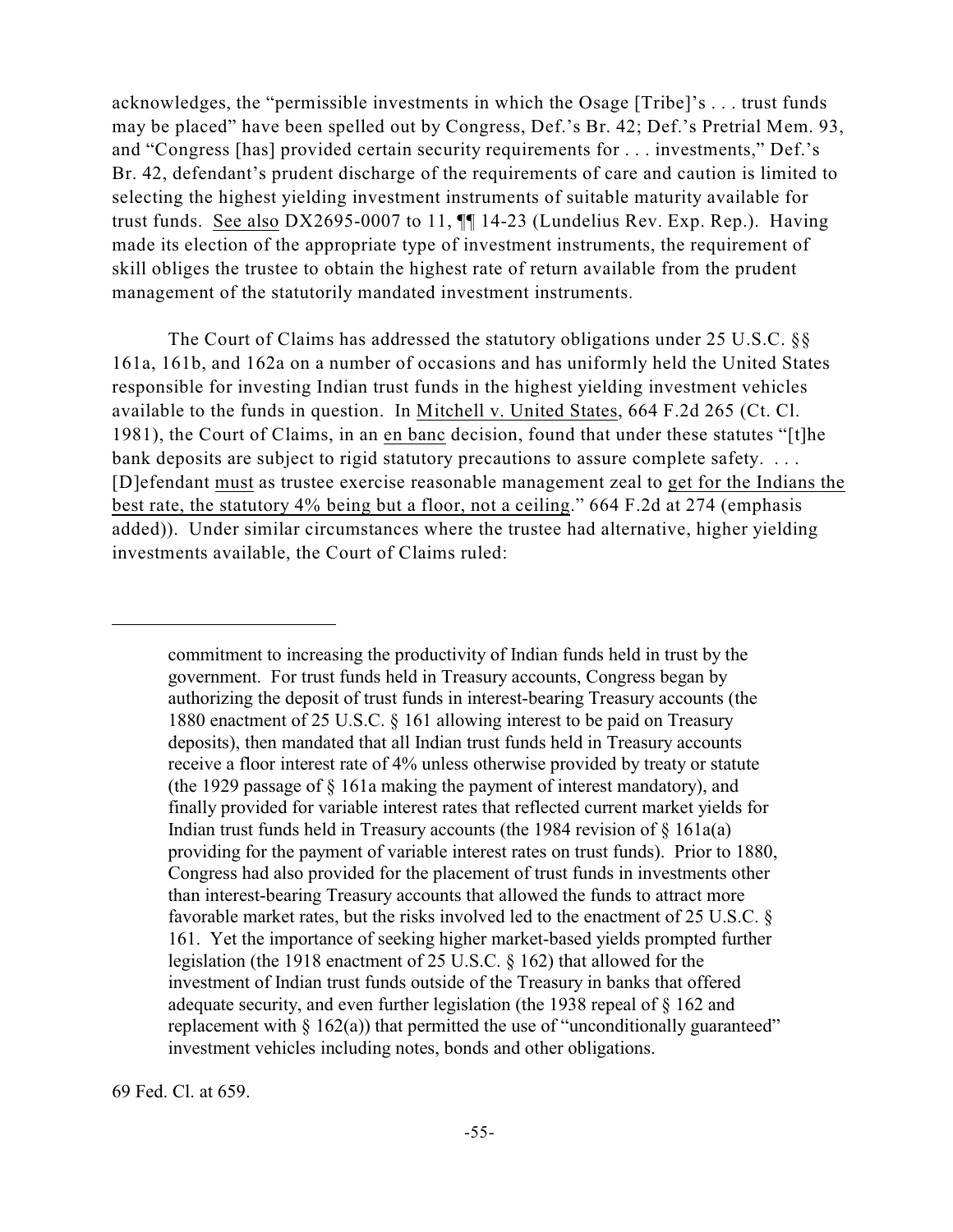[O]n those funds which defendant in effect borrowed from plaintiffs by retaining them in the Treasury, we hold defendant to a strict standard of fiduciary duty–if eligible investments were available at higher yields, defendant will be liable to plaintiffs for the difference between what interest defendant paid for the funds and the maximum the funds could have legally and practically earned if properly invested . . . .

Cheyenne-Arapaho, 512 F.2d at 1396 (emphasis added). The requirement to invest Indian trust funds in the highest yielding investments available is a legal requirement mandated by the applicable statutes–here, 25 U.S.C. §§ 161a and 162a–and not solely a prudential one. The court in Cheyenne-Arapaho also adopted a prudent investor standard in defining the duty owed by the United States and made it clear that a prudent investment under these circumstances is one that maximizes the trust income earned from available investments. Id. at 1394 (finding that "[t]he fiduciary duty which the United States undertook . . . includes the 'obligation to maximize the trust income by prudent investment'" (citing Blankenship v. Boyle, 329 F. Supp. at 1096) (emphasis added)).

Defendant's expert in investment evaluation, Mr. Lundelius, Tr. 2083:7-15, proposed "an expected rate that a prudent investor could have achieved during this time period under the constraints imposed by the duties of care and caution." Def.'s Br. 47. This "prudent investor rate" was accepted by both parties<sup>27</sup> as "an appropriate standard against which to measure whether the United States satisfied its fiduciary duty of investing trust funds prudently." Pl.'s Resp. 15; see Def.'s Br. 47-48 (noting that the quarterly expected rate used by defendant was derived from "a combination of contemporaneous 3 month CD rates (80%) and 3-month Treasury bill rates (20%), to reflect the rates of return on investments available to the Osage funds on a quarterly basis during Tranche One"). Defendant's expert also compared different mixes of CDs and bills, including a 90% CD and 10% T-bill rate and a 100% CD rate, but found the expected rate of 80% CDs and 20% T-bills, referred to as the 80/20 rate, was the most realistic measure under the

<sup>&</sup>lt;sup>27</sup>Defendant argues in its post-trial brief that "[p]laintiff presented no evidence at trial addressing the prudence of BIA's investment practices. In the absence of any testimony on the subject, [p]laintiff utterly failed to meet its burden of proof on this issue." Def.'s Br. 43. Plaintiff counters that in its analysis and presentation at trial, it had adopted defendant's definition of prudent investment and demonstrated defendant's failure to meet its own stated standard. Pl.'s Resp. at 15-16 (noting that it was "uncontested at trial that Lundelius's 80/20 rate was an appropriate standard," and that it was "introduced into evidence during [plaintiff's expert's] testimony and . . . in [the expert] report, both of which were sponsored by plaintiff" (citation omitted)). The court agrees with plaintiff that by adopting defendant's standard and producing evidence that brings into question its successful attainment, plaintiff has met its burden of production. See id. at 16 (quoting 32A C.J.S. Evidence § 1343, to the effect that "the weight and sufficiency of one party's evidence may generally be aided by evidence introduced by the adverse party").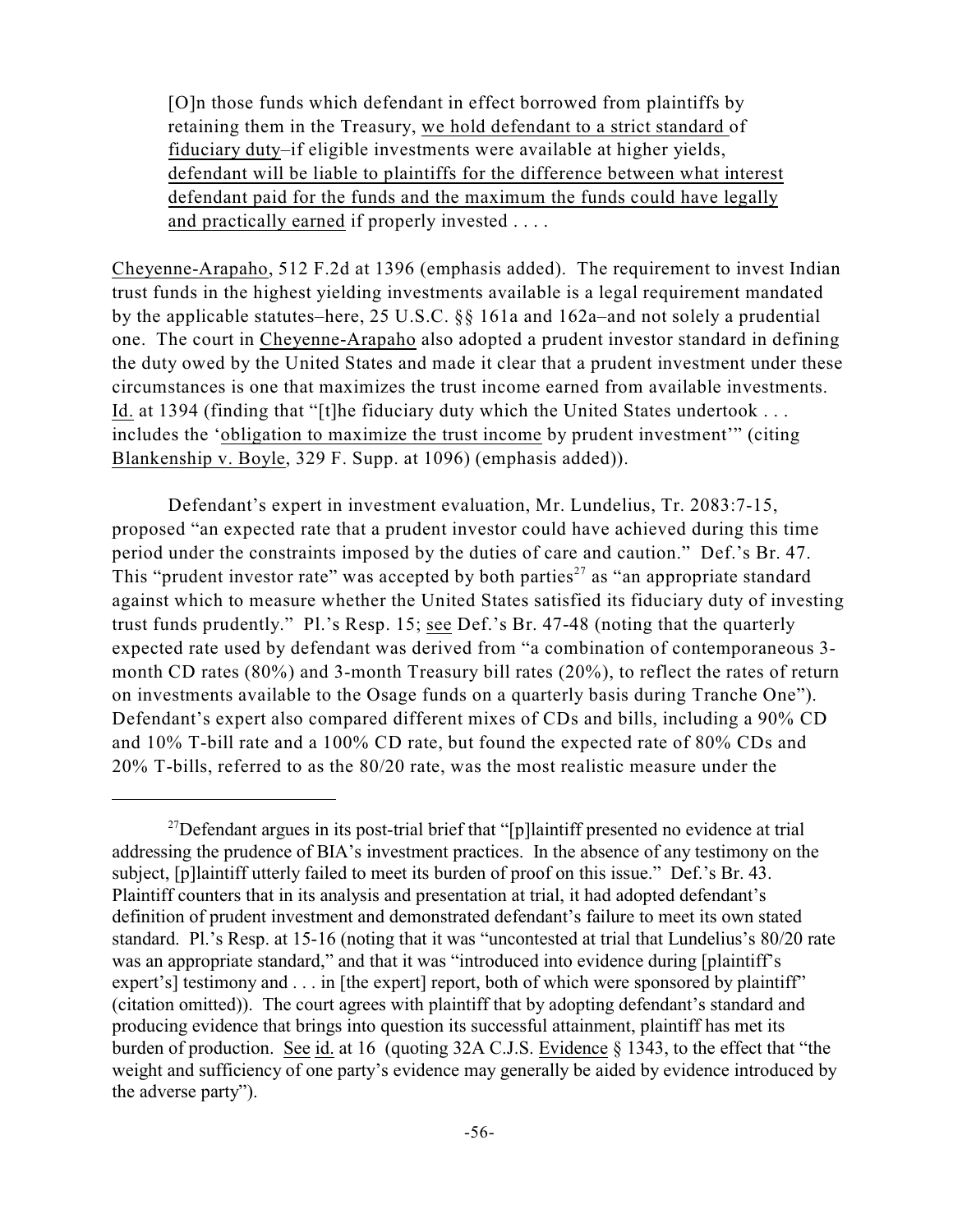conditions presented by the Osage Tribe's particular investment and disbursement needs. Tr. 2140:17-2142:20 (Lundelius). Based on application of the prudent investor rate of 80% CDs and 20% bills, defendant concludes that "the United States met or outperformed the expected rate in four of the five Tranche One periods of investment and, for the fifth, determined that the returns fell just shy of the expected rate." Def.'s Br. 48-49.<sup>28</sup> Plaintiff's expert concluded, however, that the United States breached its duty of prudent investment in three of the five Tranche One months. Pl.'s Br. 33; see PX750-0048 (Jay Rev. Exp. Rep.).

Plaintiff argues that, by treating the "uninvested" cash balances as a component of the 20% of revenues invested in T-bills, defendant's "actual" rates of return from Tranche One investments are inflated. Pl.'s Br. 36-37. Plaintiff contends that "Tranche One royalties should be allocated between CDs and cash just like any other trust income and, as a result, only 86% of the Tranche One collections should have been allocated to the traced investments (bridging T-bills and CDs) and 14% should have been allocate to maintaining available cash." Id. at 37 (citation omitted). Plaintiff concludes that, using the "corrected" actual rates provided by defendant in its post-trial brief, "Lundelius's methodology proves breach in the same three months as [plaintiff's expert]." Id. at 38.

The parties rely on different source data and methodologies to evaluate investment results. Plaintiff's expert used data derived from the Arthur Andersen Trust Fund Reconciliation Project report prepared for the Osage Tribe (Arthur Andersen report). See Pl.'s Br. 35; PX476 (copy of Arthur Andersen report). Plaintiff derives average monthly figures for a particular Tranche One month from annual data provided in the Arthur Andersen report. Pl.'s Br. 35. Mr. Jay explained:

 $28$  Defendant argues that "a prudent investor might not always reach an expected rate of return." Def.'s Resp. at 14 (citing Tr. 2222:23 - 2223:15 (Lundelius)). Mr. Lundelius asserted that "[i]t is certainly possible, and indeed, very probable, that a trustee will underperform an expected rate of return in a given year. . . . That would include very famous investment managers like Peter Lynch of the Fidelity Magellan Fund or Warren Buffet of Berkshire Hathaway. No one makes a consistent rate of return that always beats a relevant index." Tr. 2223:1-10 (Lundelius). Unlike the market-imposed "relevant index" against which the performance of these private sector investors is evaluated, here, defendant selected "an expected rate that a prudent investor could have achieved . . . under the constraints imposed by the duties of care and caution." Def.'s Br. 47. As plaintiff observes, "An expected rate consisting of CDs and T-bills is a very low threshold of prudence" and "[f]ailure to achieve such a rate . . . is especially probative in this case given that the prudent investments were specified by statute and were risk-free." Pl.'s Resp. 16. The court agrees. Mitchell, 664 F.2d at 274 (finding that because "[t]he bank deposits are subject to rigid statutory precautions to assure complete safety[,] . . . defendant must as trustee exercise reasonable management zeal to get for the Indians the best rate, the statutory 4% being but a floor, not a ceiling").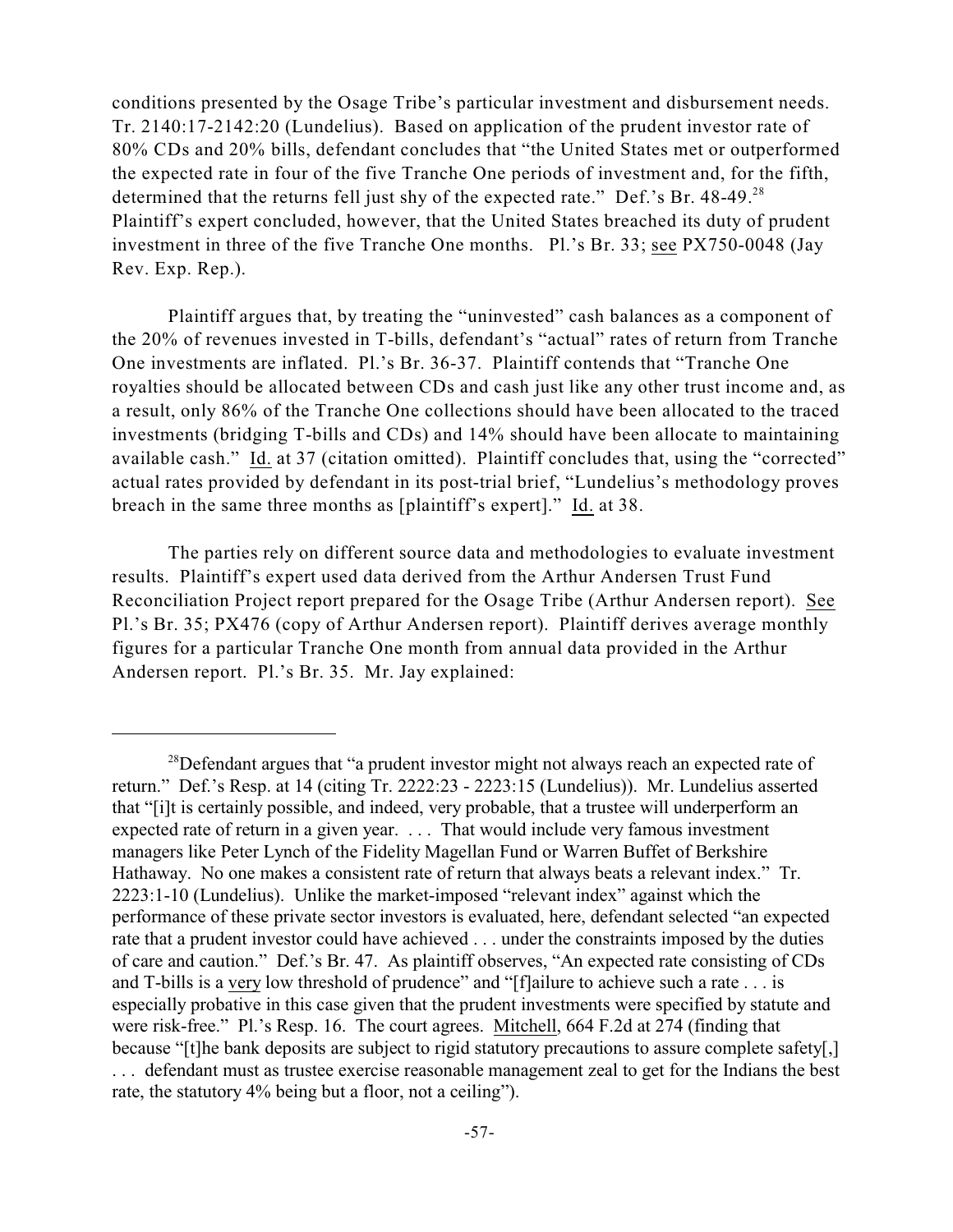What I tried to do was compare the actual results that Arthur Andersen reported as far as investment income for each of the fiscal years containing Tranche One months with the amount of earnings that would have been earned from the cash and invested cash with the cash computed at an investment rate of four percent and the invested funds computed at Mr. Lundelius' rate for . . . his expected rate.

Tr. 628:21-629:3 (Jay); see also Tr. 510:15-511:22 (Jay). Mr. Jay acknowledged that his calculations for interest lost on "uninvested" cash balances, that is, cash that was not invested in a CD or T-bill, used only the statutory interest rate of 4% that was applicable in 1985 and did not consider the potentially higher rate available from the "overnighter rate" used after 1985 for cash balances. Tr. 629:4-17 (Jay). Plaintiff's expert also conceded that the methodology and data sources he employed were not able to produce results based exclusively on the Tranche One months or Tranche One leases. Tr. 587:22-588:5 (Jay) (answering "no" to the question "none of the calculations in your expert reports dealing with deposit lag time, lost investment income, lost investment income on cash funds focus solely on Tranche [One] leases, do they?"); Tr. 611:7-25 (Jay) (acknowledging that he used annual data rather than Tranche One-specific data and that the investment data was from all sources, not only oil and gas from Tranche One leases).<sup>29</sup> Plaintiff contends that the data provided in the "detailed final report," Pl.'s Br. 35, prepared for the Osage Tribe by Arthur Andersen, provides "a reasonable estimate," Pl.'s Br. 34, of the data the Osage Tribe would have obtained had data been available from BIA records.

Defendant's expert testified that he had conducted a "forensic accounting" using data specific to the Tranche One leases and Tranche One months. See Tr. 2143:7-2144:8; Tr. 2249:10-22 (Lundelius); see also Def.'s Br. 48. Mr. Lundelius identified royalty payments from purchasers of Osage oil (using the purchasers identified by defendant's royalty calculation expert, Ronnie Martin). Def.'s Br. 48. Defendant claims that Mr. Lundelius's methodology allowed him to "follow[] the royalties from the time the checks were deposited into account 7386 [the Osage trust fund for revenue], through the manner and means by which they were invested, to the point they were disbursed as part of a quarterly annuity." Id. Defendant contends that Mr. Lundelius was able to "calculate[] the actual return achieved on the investments . . . [and] compare[] the actual return to the expected return [80% CDs and 20% T-bills] to evaluate the United States' performance."

<sup>&</sup>lt;sup>29</sup>Plaintiff justifies its reliance on data from the Arthur Andersen report on the ground that "the BIA's accounting system for tribal trust funds has been in disarray for many years. . . . Thus, deficiencies and gaps endemic to BIA's accounting system prevent the kind of lease-bylease, deposit-by-deposit analysis that would allow the Osage Nation as beneficiary to hold the United States accountable for the particulars of its investments in Tranche One." Pl.'s Br. 33-34 (citations omitted); see also Tr. 472:7-17 (Jay) (stating same as expert opinion); Tr. 491:13- 498:19 (Jay) (identifying various reports critical of BIA accounting procedures).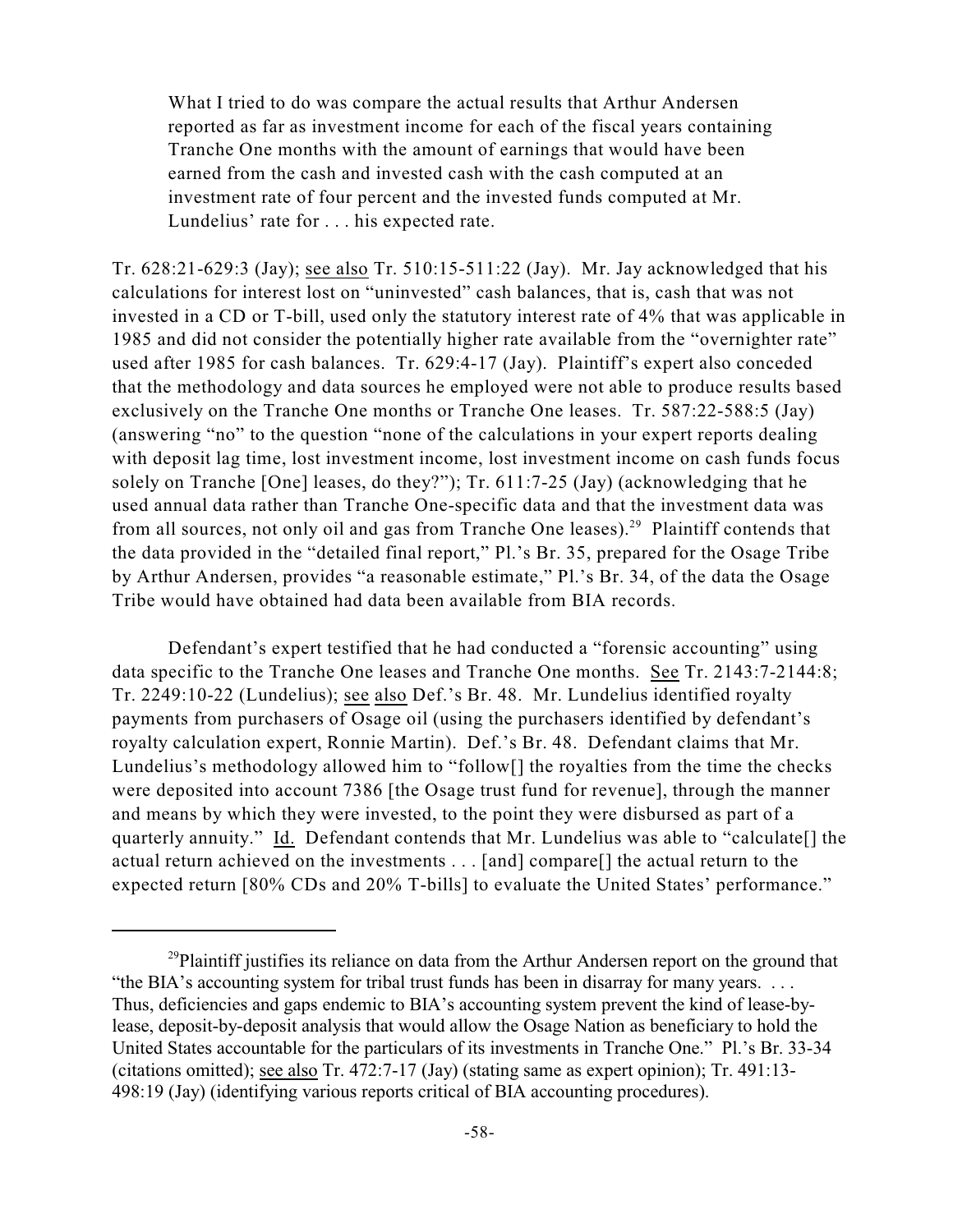Id. Mr. Lundelius concluded that the "the United States met or outperformed the expected rate in four of the five Tranche One periods of investment and, for the fifth, determined that the returns fell just shy of the expected rate." See id.

In response to Mr. Lundelius' conclusion, plaintiff argues that the United States never kept any accounting records that purport to identify a particular investment or expense as "flowing" from any particular income. Pl.'s Br.  $38.^{30}$  A portion of plaintiff's cross-examination of Mr. Lundelius was directed to a demonstration of its argument that the methods used by Mr. Lundelius to calculate actual returns relied on inferences of an entirely speculative nature. In particular, the cross-examination consisted in the identification by plaintiff's counsel of particular deposits into account 7386 of royalty payments and questions to Mr. Lundelius inquiring why, in the so-called tracing analysis in his report, he had associated certain deposits with certain investments. Tr. 2266:15- 2290:6. The court concluded, based on Mr. Lundelius' testimony elicited on crossexamination and the court's review of DX2695, that his tracing analysis was indeed speculative. Mr. Lundelius simply could not explain how he knew which funds were placed in which investments. Instead, he assigned royalty income into account 7386 to particular investments that could be expected to mature on the date of quarterly annuity payments to Osage Tribe members, Tr. 2287:7-22, notwithstanding the existence of significant pre-existing cash balances, Tr. 2289:7-2290:6, that could also have been used, in whole or in part, to acquire those same instruments. Mr. Lundelius' so-called tracing analysis was therefore based on inferences that were entirely favorable to the government and not supported by the evidence.

Plaintiff's analysis, by contrast, relies on overall investment results for revenues held in the Osage revenue account, an approach that the court considers to be a more accurate means of determining investment performance in the absence of complete records. The Osage Tribe is entitled to damages reasonably estimated based on existing information. Especially where, as here, proper trust records are missing, doubts about calculations should be "resolved against [the trustee]." Confederated Tribes of the Warm Springs Reservation v. United States, 248 F.3d 1365, 1373 (Fed. Cir. 2001) (citing William F. Fratcher, Scott on Trusts § 172 (4th ed. 1987)). The court will assume that, for each of the Tranche One months, the average daily cash balance was the same as the average daily cash balance for the year (as nearly as such amount may be determined) in which that Tranche One month occurs. The court will also assume that, for each of the Tranche One months, the average daily investments of Osage tribal income from the Tranche One leases in CDs and T-bills was proportional to the average daily investment in CDs and T-bills of all funds in account 7386 for the year (as nearly as such amount may be determined) in which that Tranche One month occurs. The United States is liable for any

<sup>&</sup>lt;sup>30</sup>Plaintiff also notes, "Before 1978, BIA's accounting system did not even distinguish investment income form other types of income." Pl.'s Br. 38 n.16 (citing PX476-0004).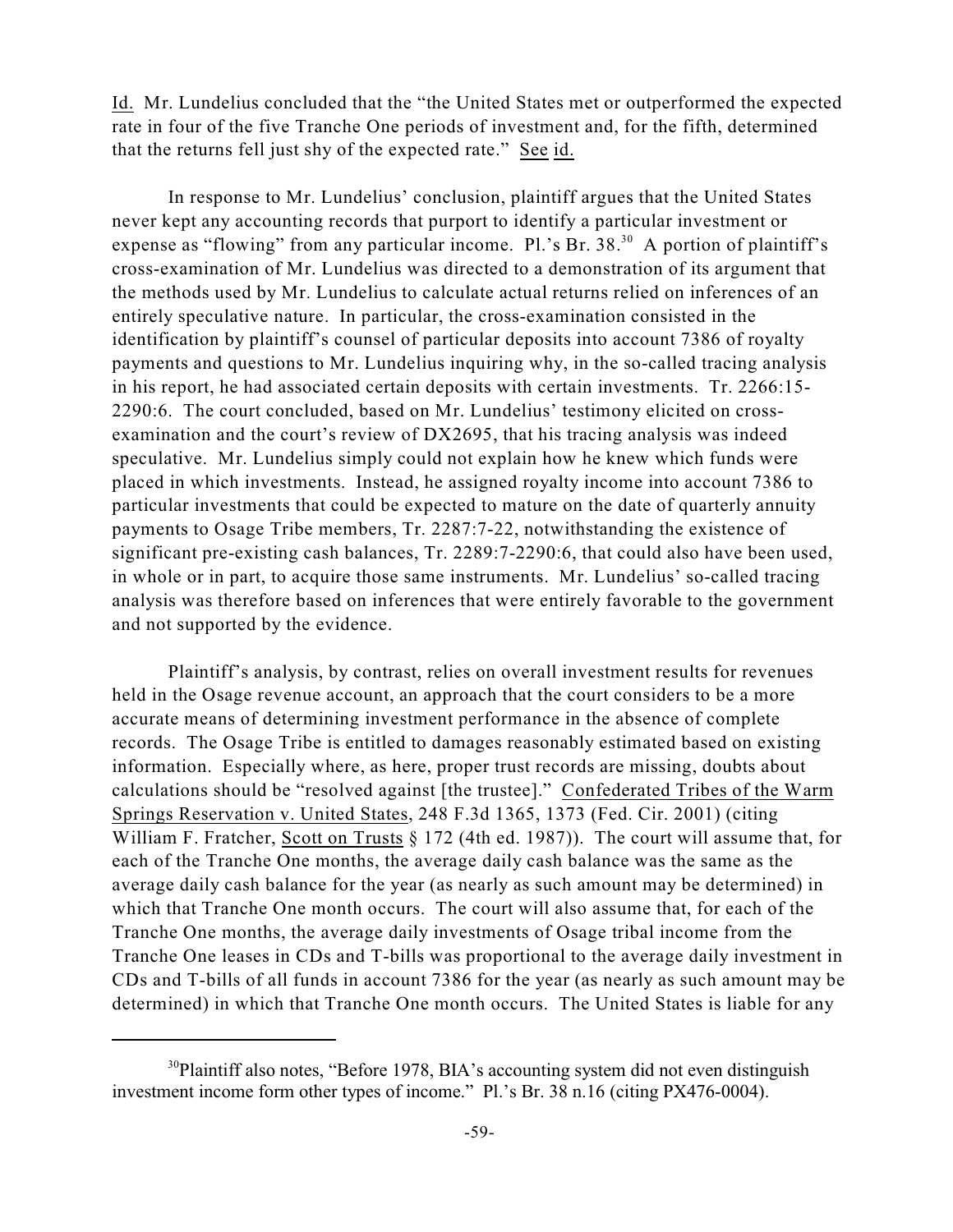failure to achieve the expected return of "a combination of contemporaneous 3-month CD rates (80%) and 3-month T-bill rates (20%)," Def.'s Br. 48, on average daily balances in excess of \$25,000.

# 3. Interest on Damages

The parties are not in agreement on the appropriate rate of interest to apply to damage calculations. Plaintiff most recently proposes use of the seven-year T-bill rate, Tr. 595:5-8 (Jay), and argues that "[seven]-year Treasury rates are an appropriate measure of the time value of the interest the Osage Nation lost . . . because they also generally track the expected rates of return that . . . a prudent investor would have realized on funds collected for the Tranche One Months." PX750-0015 ¶42 (Jay Rev. Exp. Rep.). Defendant argues against adopting this rate, explaining that "a seven-year note is not something that falls within the investment parameters for the Osage for the oil and gas royalty account." Tr. 2243:17-19 (Lundelius). Defendant's expert proposes that, because the Osage trust fund account into which oil and gas receipts are deposited is set up for disbursements on a quarterly basis, "[a] more appropriate interest rate would be something that reflects the fact that you have quarterly distributions." Tr. 2243:22-2244:1 (Lundelius). The issue was touched on only fleetingly at trial and will be the subject of further briefing. See infra Part V.

# V. Conclusion

For the foregoing reasons, the court finds that the Osage Tribe is entitled to compensation for the following breaches of defendant's fiduciary duties:

- Failure to Collect Royalties Based on Highest Offered Prices (Part II.C.3)
- Failure to Collect Full Royalties During Price Controls (Part III)
- Failure Promptly to Deposit Funds Because of Unreasonable Failure to Certify a Federal Depositary (Part IV.B.1)
- Failure to Maintain Appropriate Cash Balances (Part IV.B.2.a)
- Failure to Obtain Investment Yields in Accordance With Law (Part  $IV.B.2.b)$

The parties shall, on or before November 2, 2006, jointly calculate and present to the court the amount of damages to which plaintiff is entitled in accordance with the foregoing Opinion. The parties shall also brief the basis for the appropriate rate or rates to apply in determining the current value of the damages for which defendant has been found